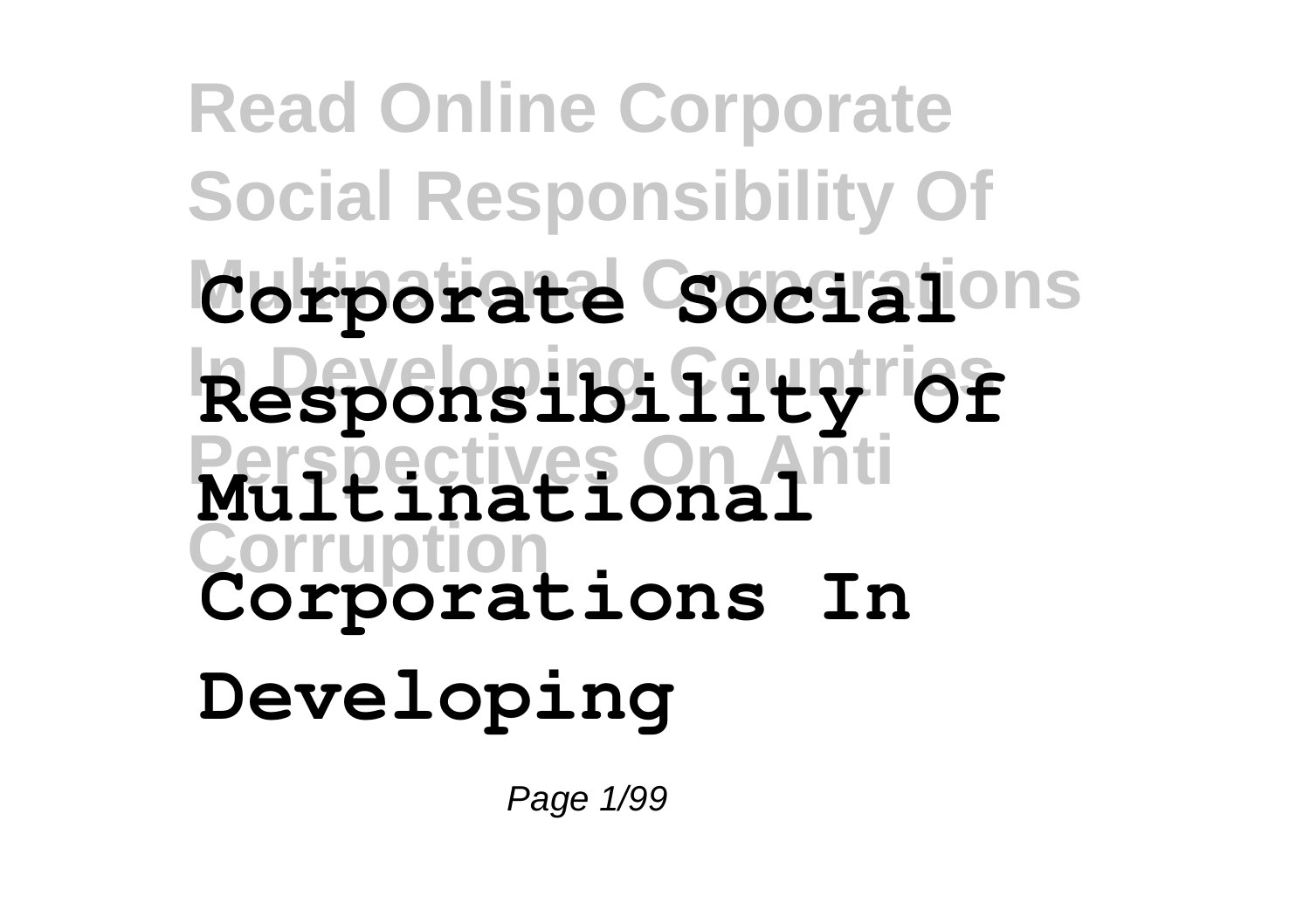**Read Online Corporate Social Responsibility Of Countries** Corporations **Perspectives Ones**  $\text{AntieCorruption}$ Thank you entirely much for downloading **corporate social responsibility of** Page 2/99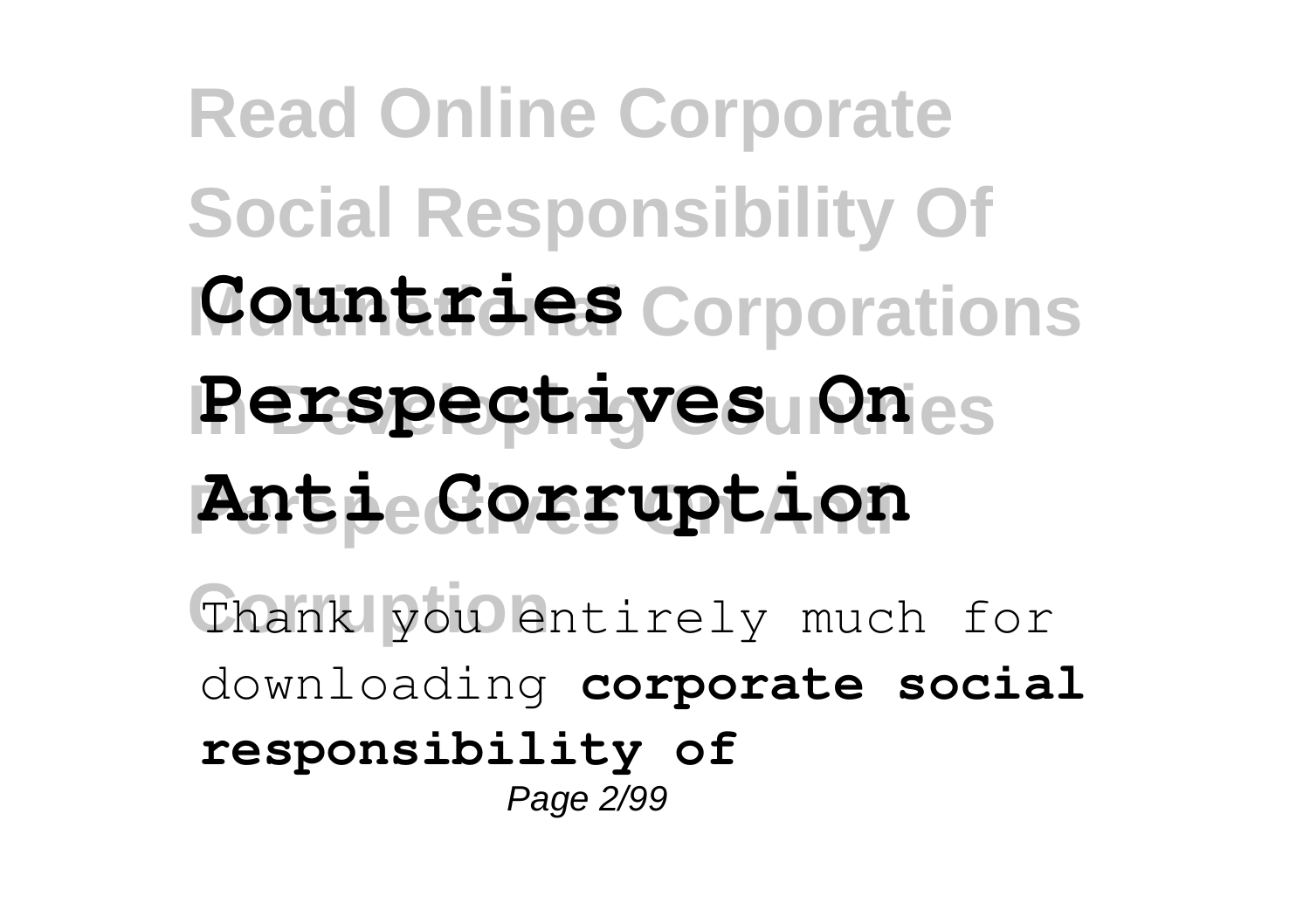**Read Online Corporate Social Responsibility Of Multinational Corporations multinational corporations In Developing Countries in developing countries Perspectives On Anti corruption**.Most likely you have knowledge that, people **perspectives on anti** have see numerous period for their favorite books taking into consideration this Page 3/99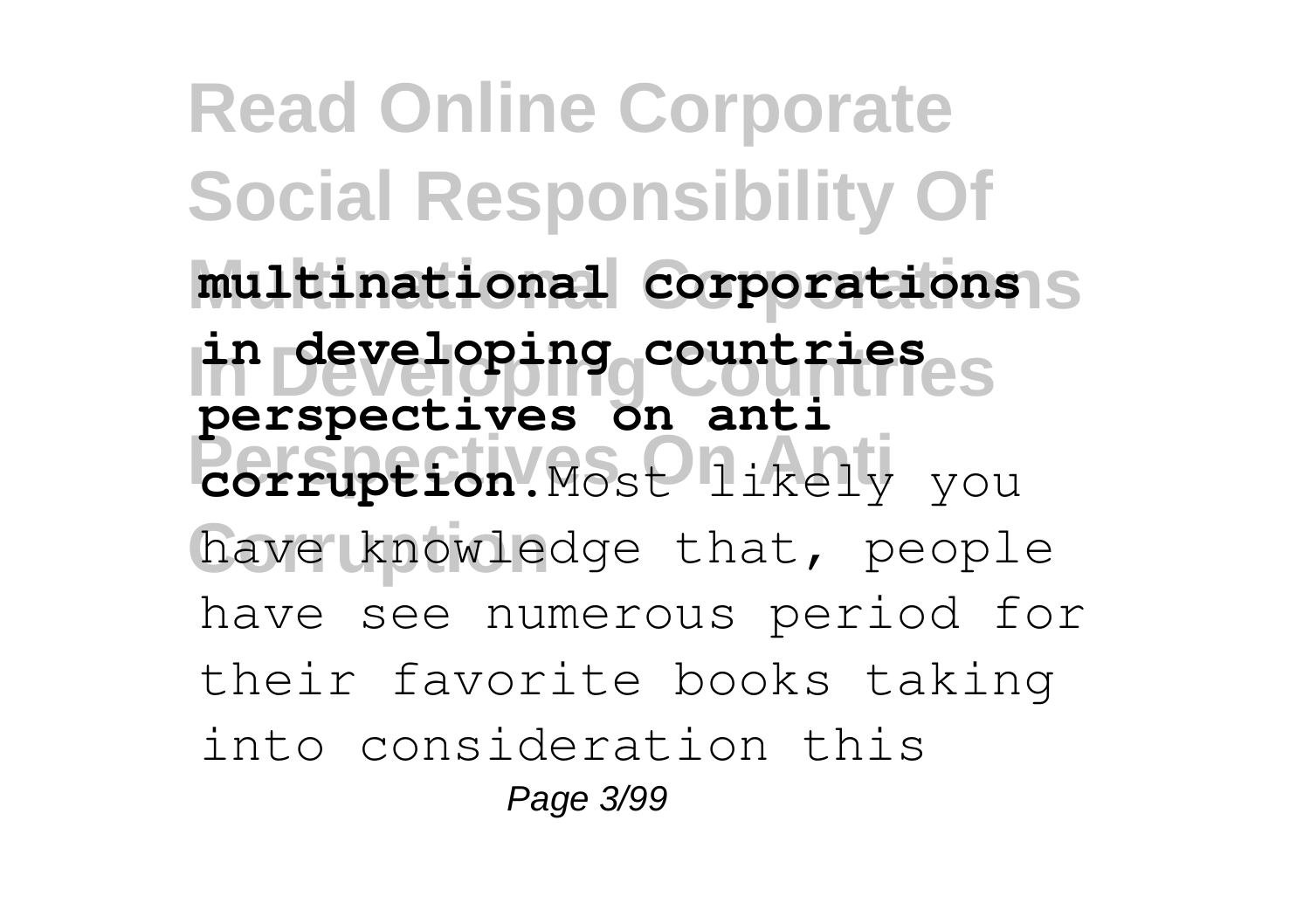**Read Online Corporate Social Responsibility Of** corporate social orporations responsibility Countries **Perspectives On Anti** in developing countries perspectives on anti multinational corporations corruption, but stop taking place in harmful downloads.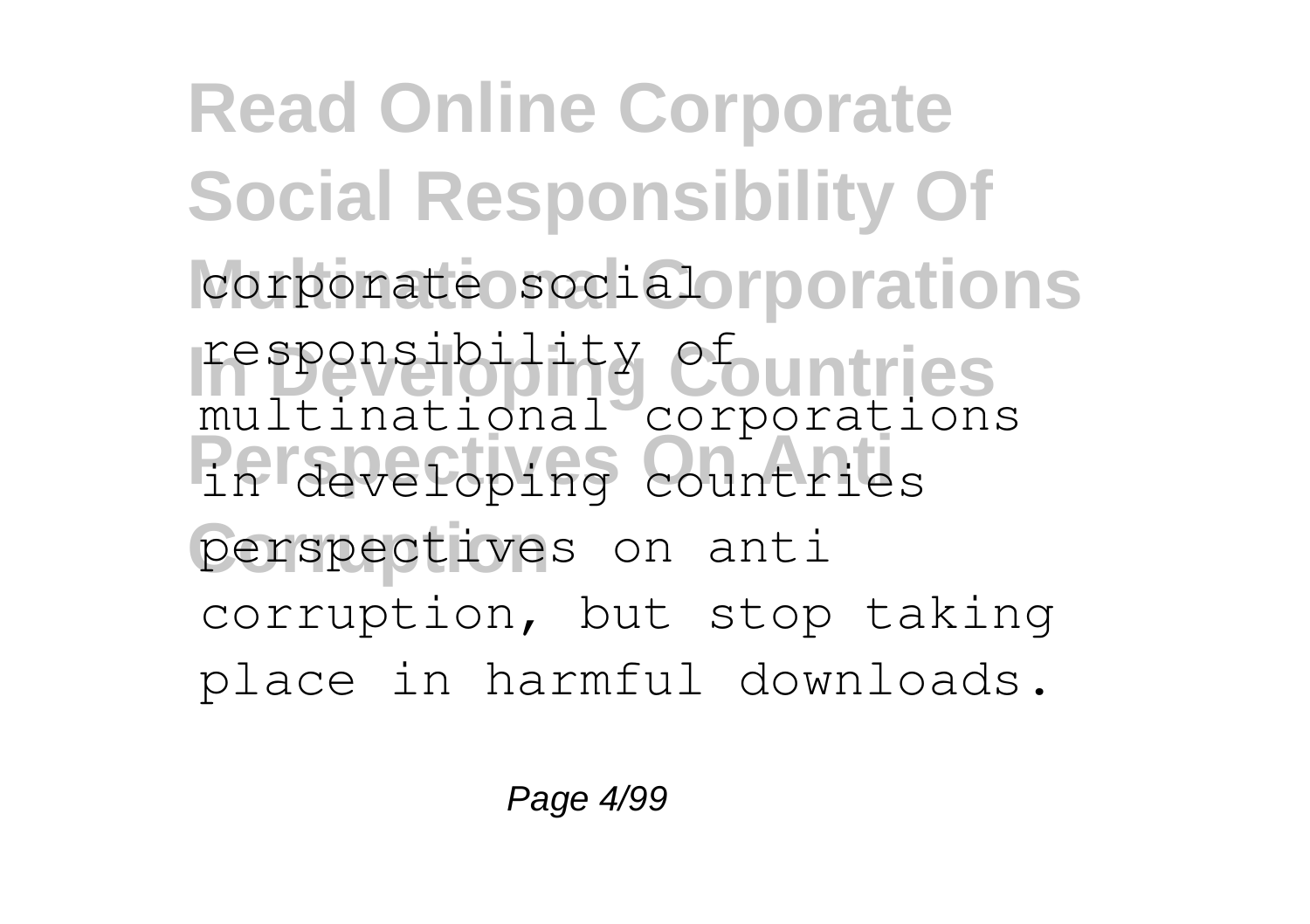**Read Online Corporate Social Responsibility Of** Rather than enjoying a good **In Developing Countries** ebook behind a cup of coffee **Perspectives On Anti** they juggled past some harmful virus inside their in the afternoon, otherwise computer. **corporate social responsibility of multinational corporations** Page 5/99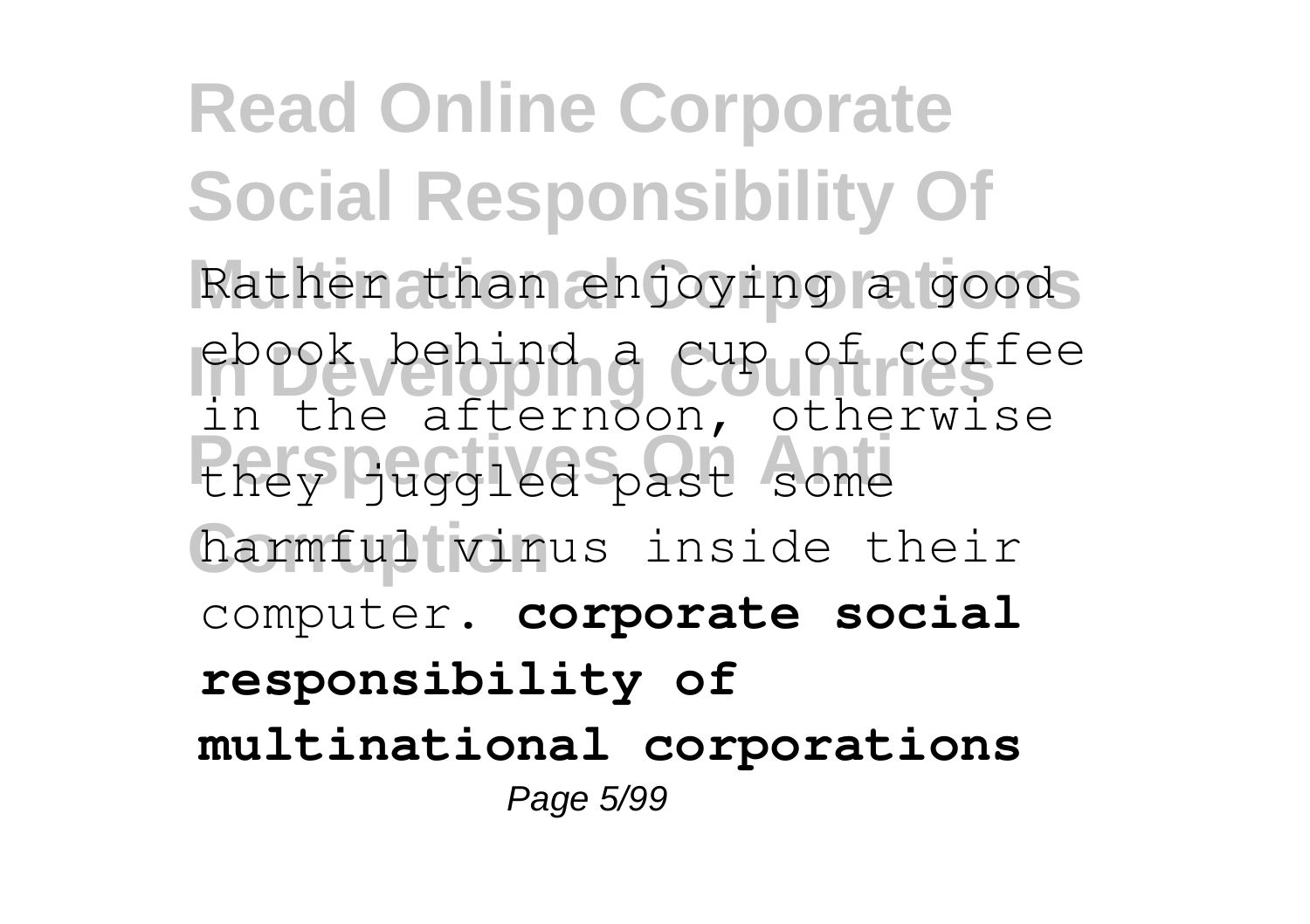**Read Online Corporate Social Responsibility Of**  $\ln$  developing countries ions **In Developing Countries perspectives on anti** Perspectives of the south of the second second the second second second the second second second second second s **Conline permission** to it is **corruption** is user-friendly set as public hence you can download it instantly. Our digital library saves in Page 6/99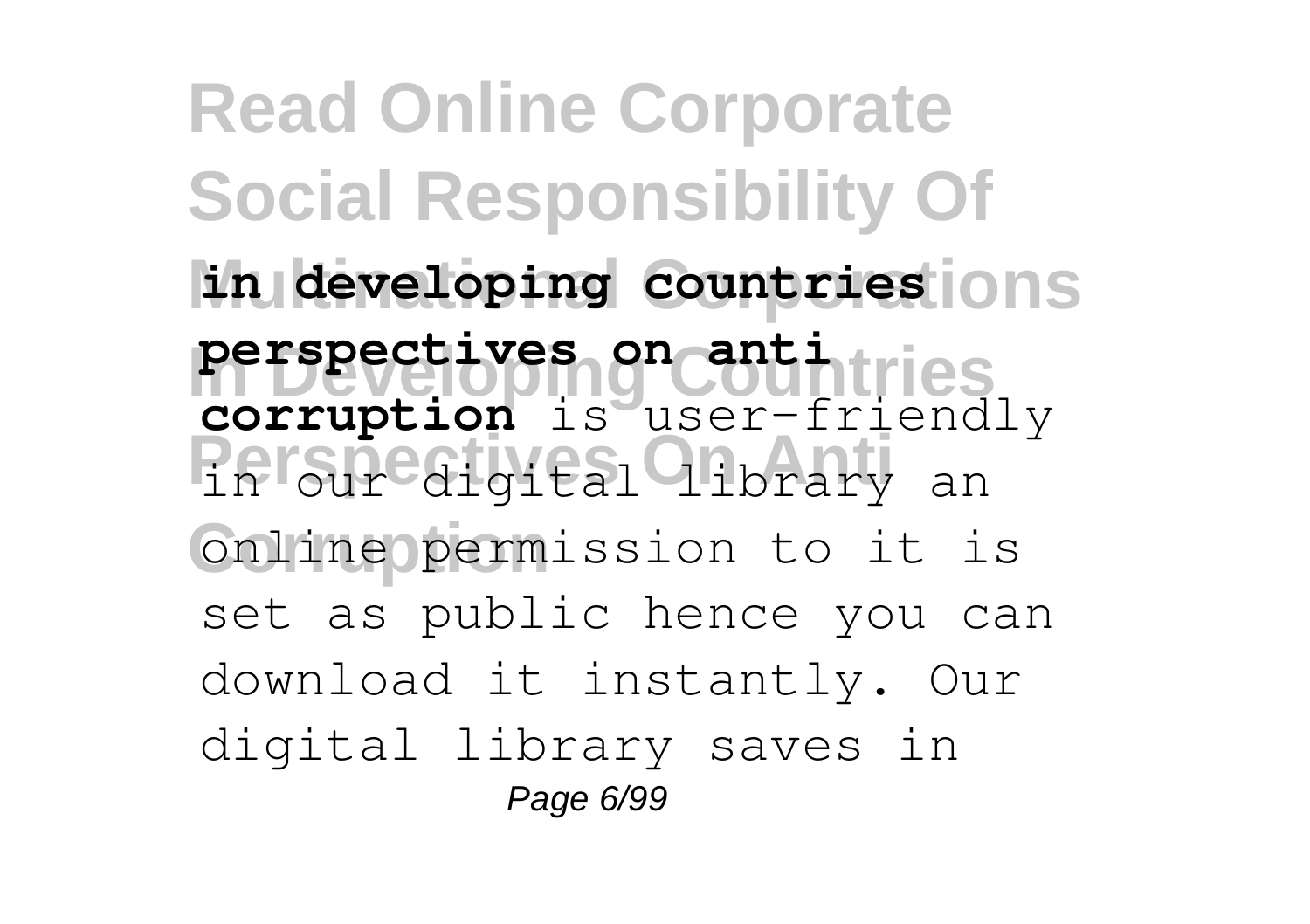**Read Online Corporate Social Responsibility Of Multinational Corporations** multiple countries, allowing **In Developing Countries** you to acquire the most less **Perspectives On Anti** any of our books considering this one. Merely said, the latency period to download corporate social responsibility of multinational corporations Page 7/99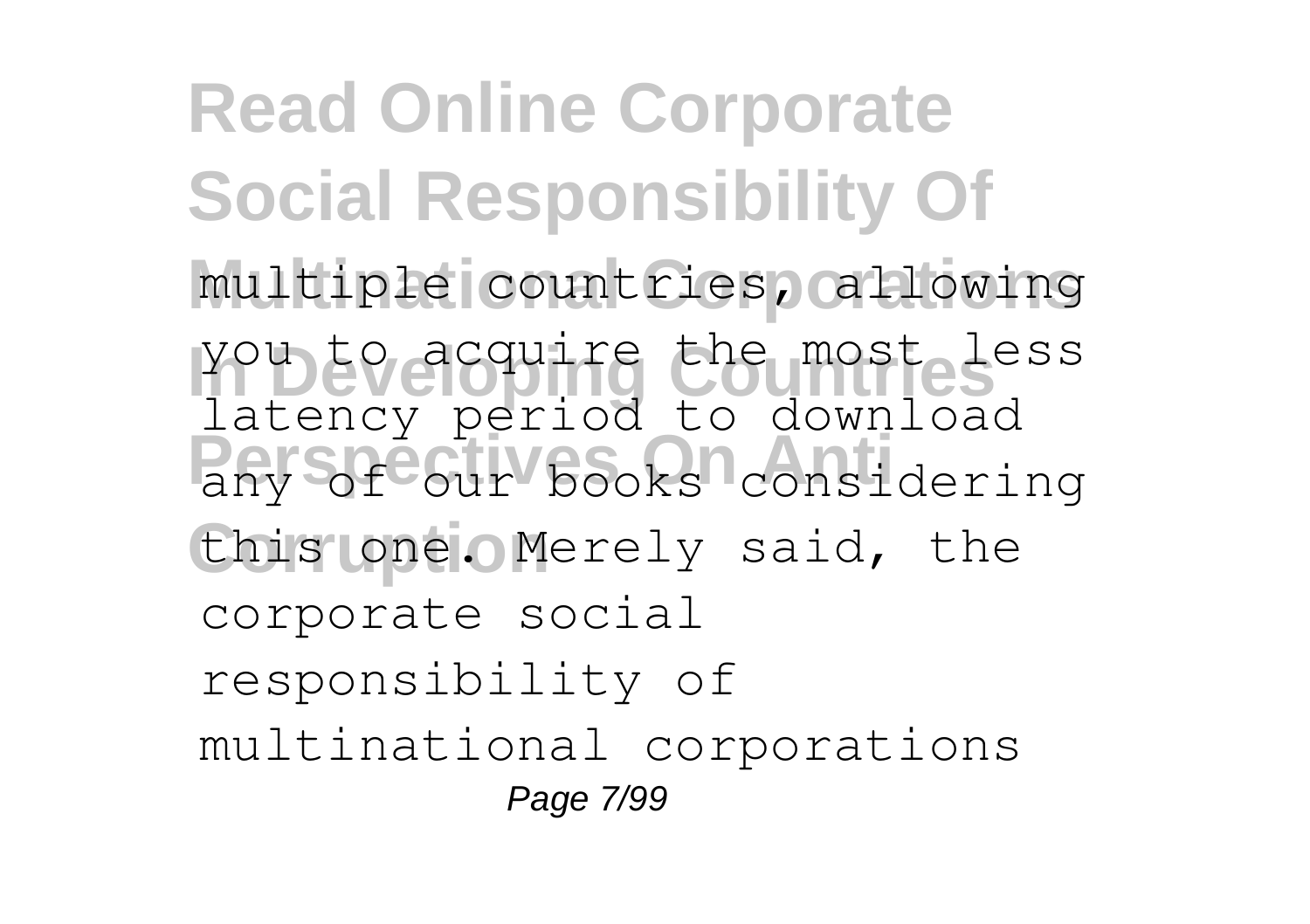**Read Online Corporate Social Responsibility Of** in developing countries ons perspectives on countinries **Perspective** on the manner of any devices to read. corruption is universally

**Corporate Social Responsibility, Private Law** Page 8/99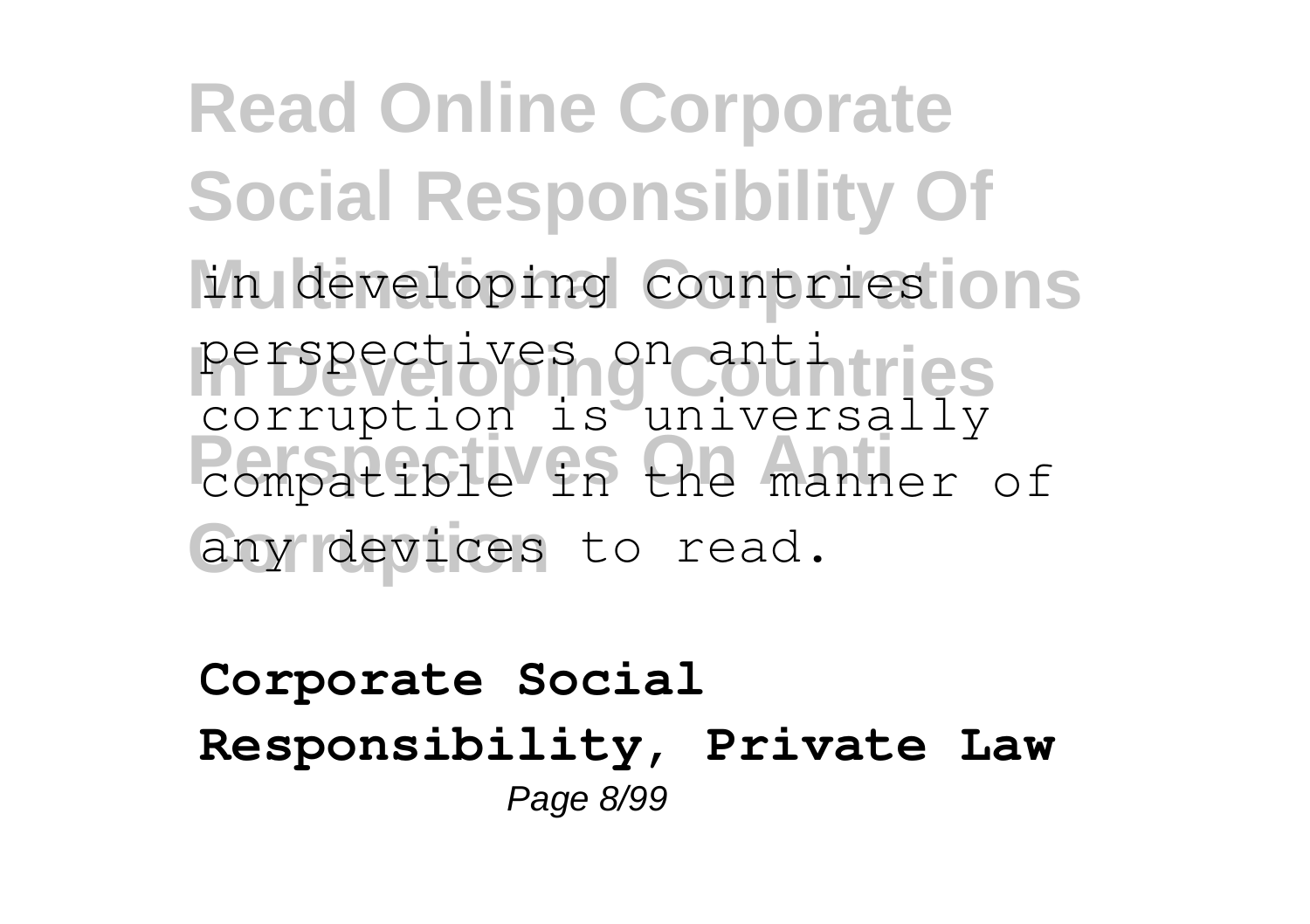**Read Online Corporate Social Responsibility Of** and Global Supply Chainsons **In Developing Countries** *Business and Corporate* **Perspectives On Anti** The social responsibility of **business InAlex Edmans** | *Social Responsibility (CSR)* TEDxLondonBusinessSchool Business Ethics: Corporate Social ResponsibilityWhy Is Page 9/99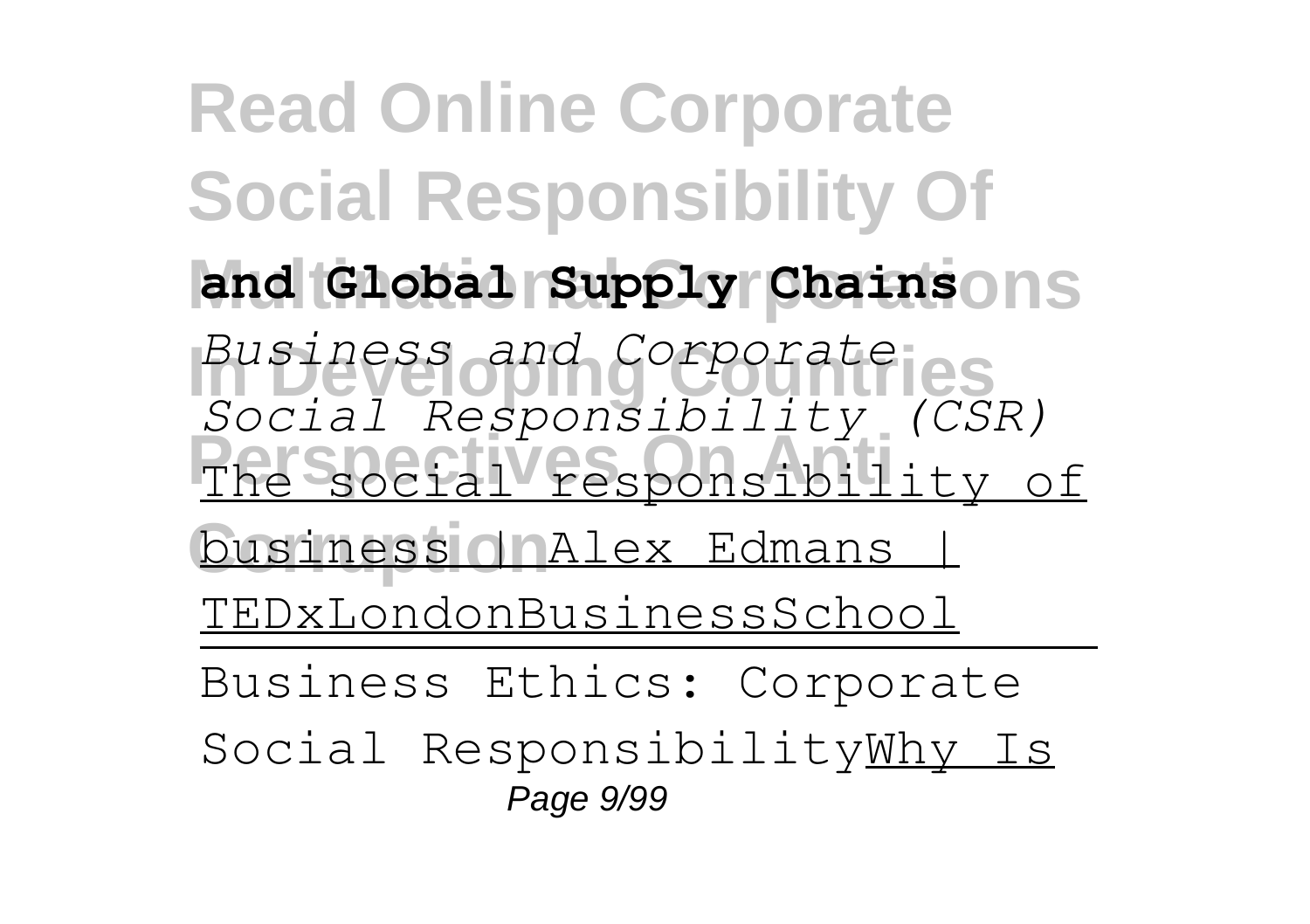**Read Online Corporate Social Responsibility Of** Corporate Social orporations Responsibility Important? mat is corporate boorar The end of corporate social What is Corporate Social responsibility **What Corporate Social Responsibility (CSR) Has** Page 10/99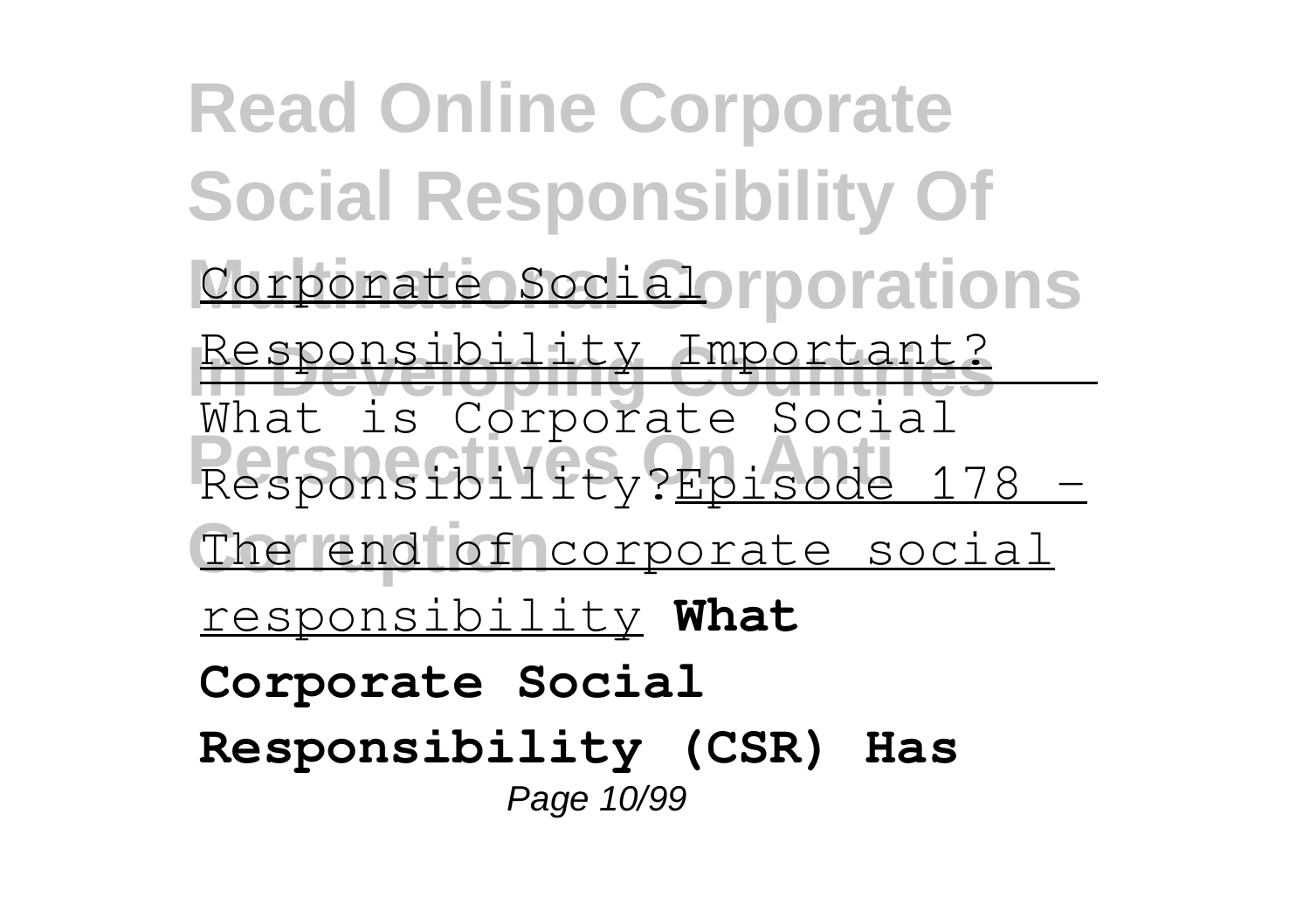**Read Online Corporate Social Responsibility Of Multinational Corporations Become | Simon Sinek In Developing Countries** *Corporate Social* **Perspectives On Anti** *Case Study Debating* Corporate Social *Responsibility: Microsoft Responsibility. Friday 8 February 2013* Why Corporate Social Responsibility Page 11/99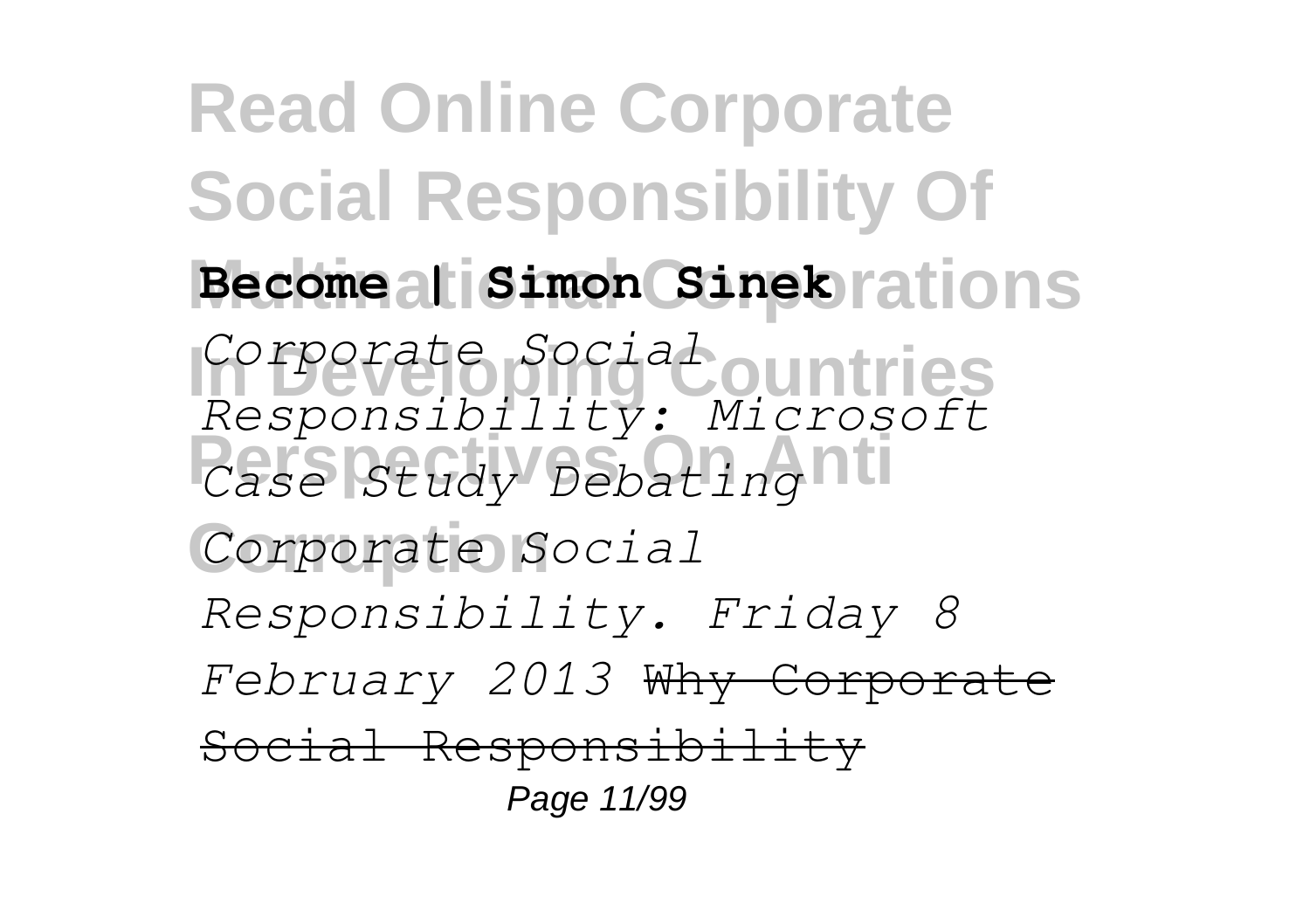**Read Online Corporate Social Responsibility Of Matterstional Corporations** How Corporate Social **Tries Perspectives On Anti** Stakeholder Value*What is*  $corporte$  social Responsibility Builds Broad *responsibility? Investopedia* What is CSR? What is CSR? What is Corporate social Page 12/99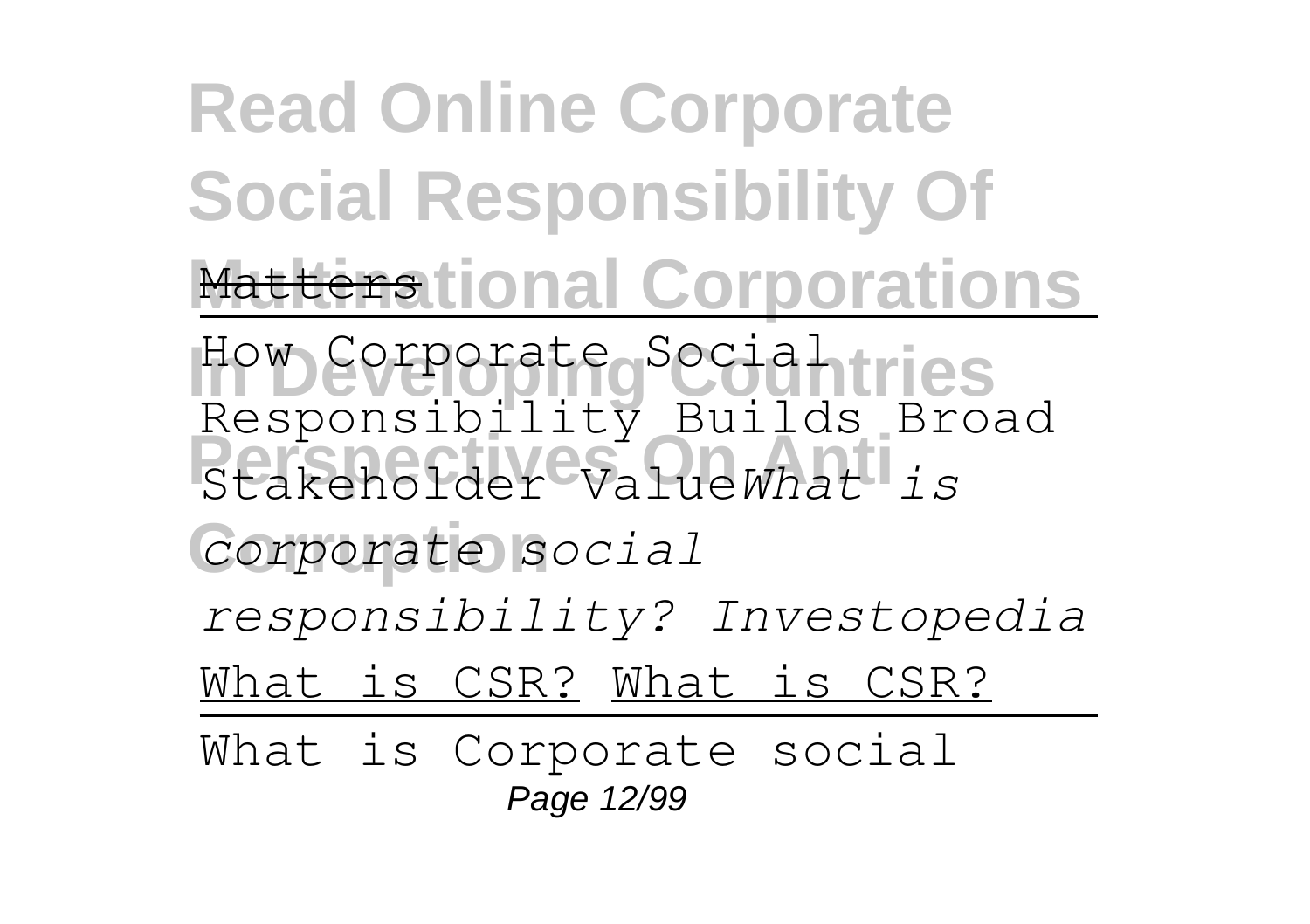**Read Online Corporate Social Responsibility Of** responsibility (#CSR) ?lions **In Developing Countries** The Importance of Corporate **Perspectives On Anti Value People Over Profits | Corruption Dale Partridge | TEDxBend** Social Responsibility**How to IBM Study: Corporate Social Responsibility** Corporate \u0026 economic Page 13/99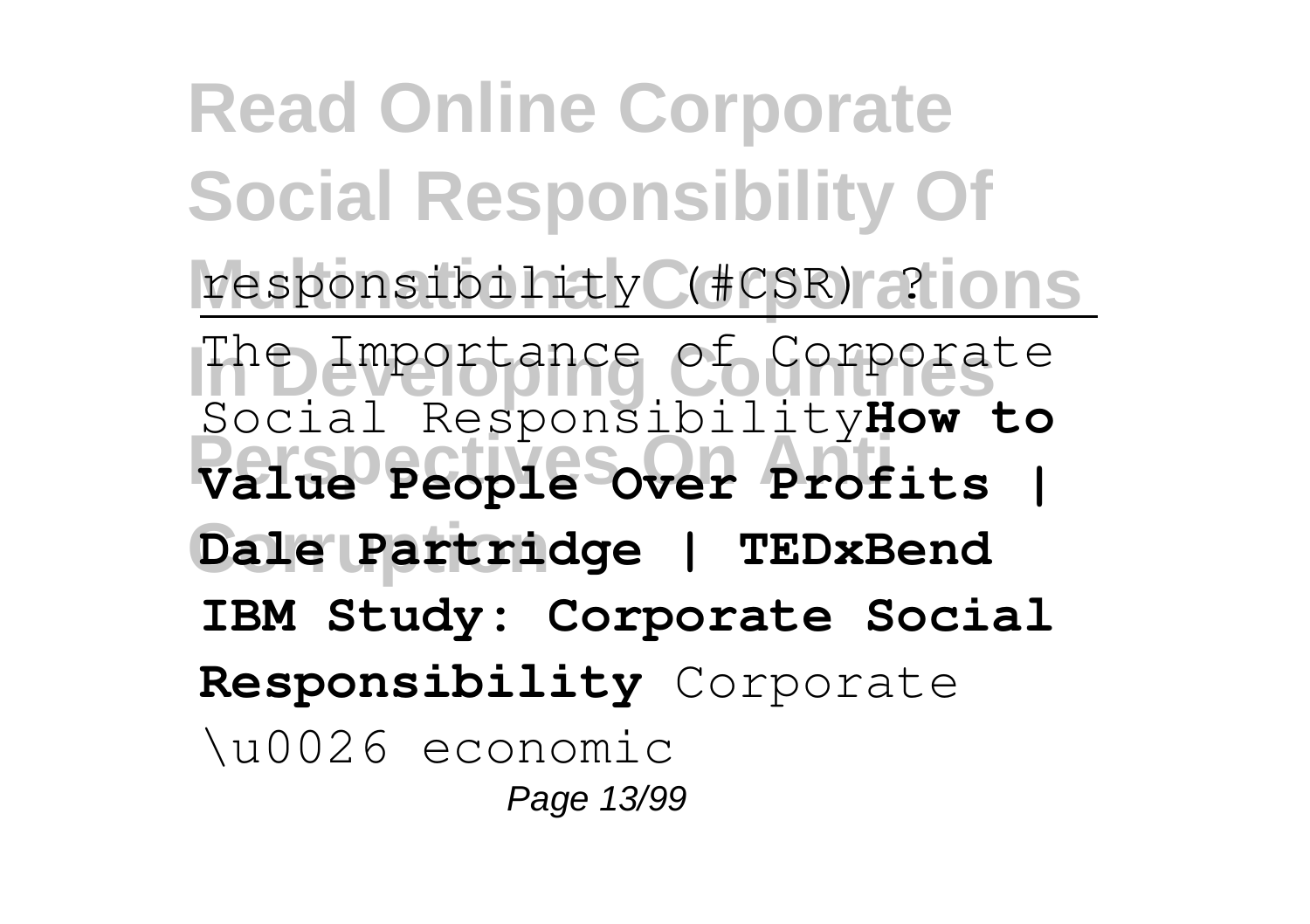**Read Online Corporate Social Responsibility Of** responsibility **OOSAM** RODDICK **In TEDxBrighton Countries Perspectives On Anti** responsibility - new IOSH book<del>Corporate Social</del> Corporate social Responsibility: Marketing Tool or Reality? I Olivier Delbard Video #80 || Concept Page 14/99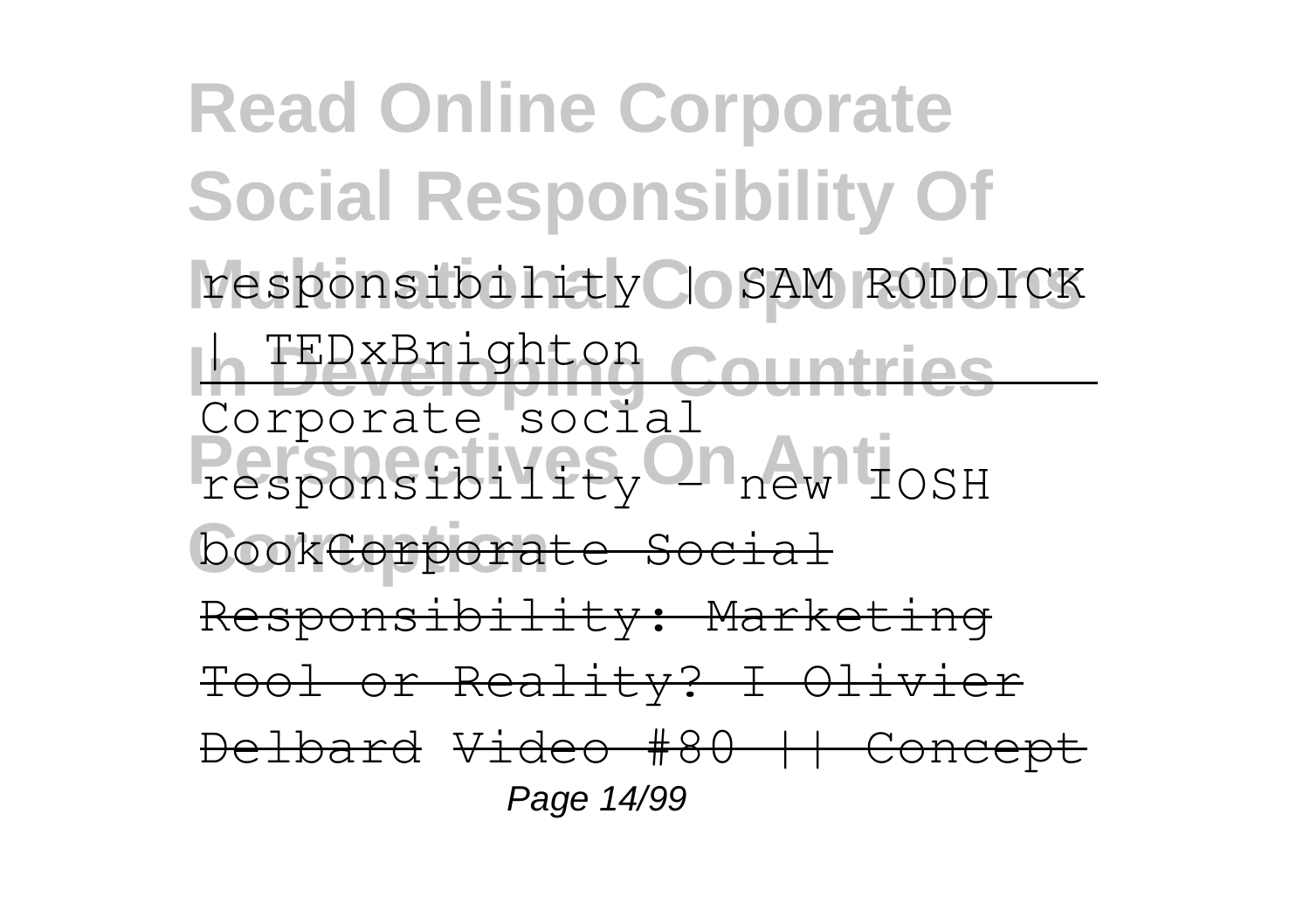**Read Online Corporate Social Responsibility Of** of Corporate Social orations Responsibility Countries **Perspectives On Anti Re-thinking corporate social Corruption responsibility: Andy Le** By Sunil Adhikari **Seelluer at TEDxStHelier Yale Fox International Fellowship Leadership** Page 15/99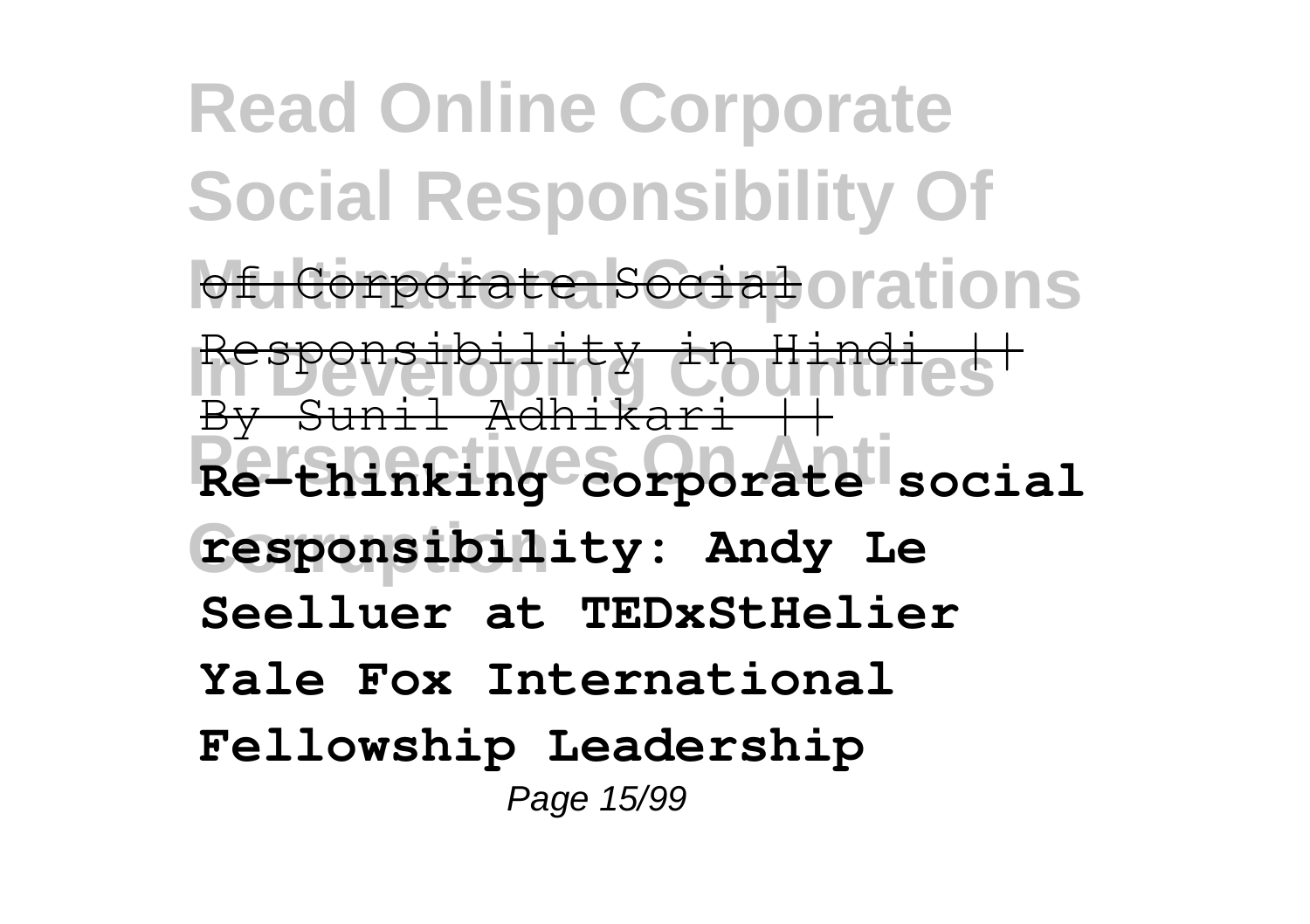**Read Online Corporate Social Responsibility Of**  $S$ eminar: Leadership \u0026<sup>1</sup>S **In Developing Countries Corporate Social Perspectives On Anti** *Challenges and Opportunities* **Corruption** *for Corporate Social* **Responsibility** *The Responsibility in a time of Crisis The Era of Corporate Social Responsibility is* Page 16/99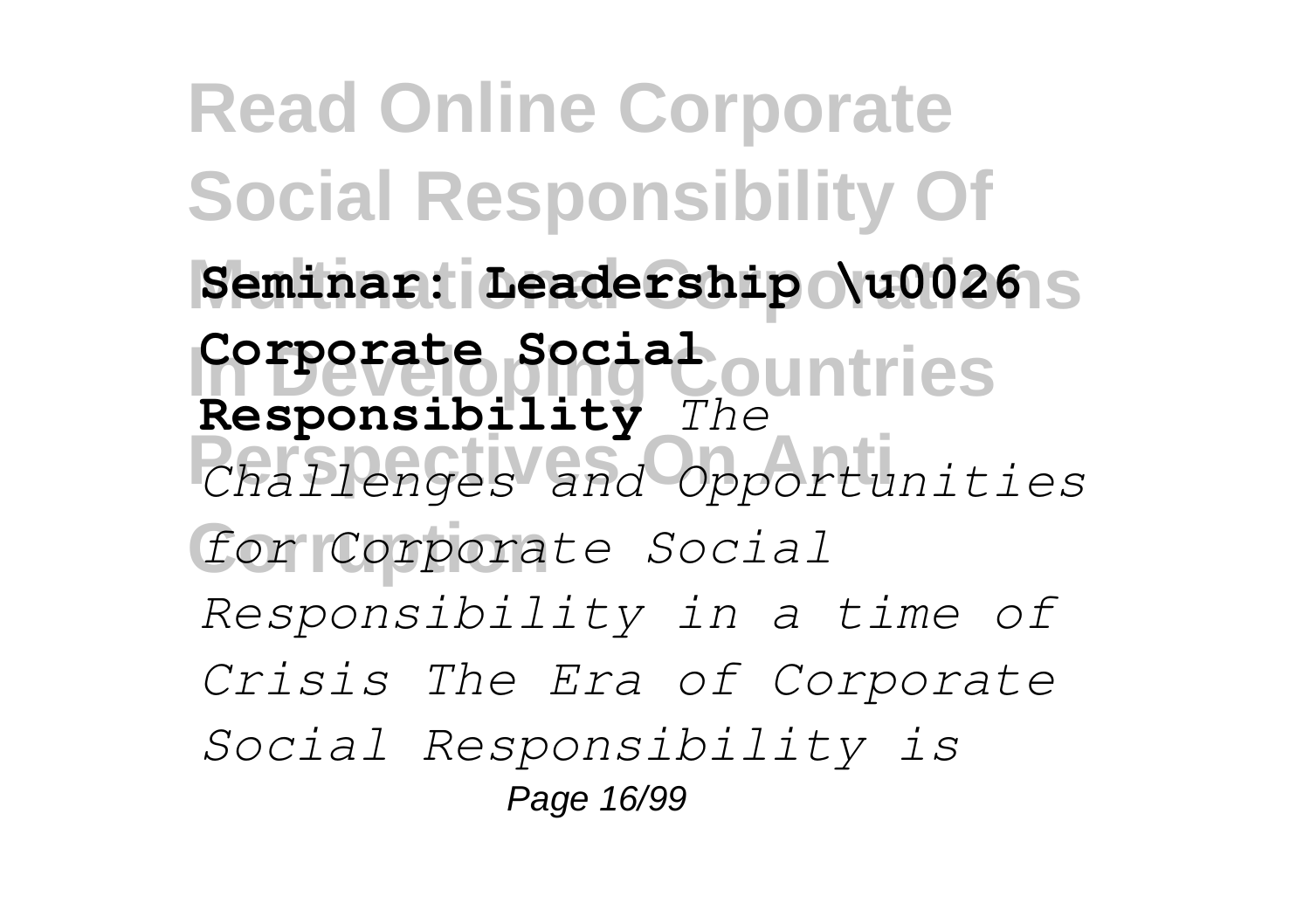**Read Online Corporate Social Responsibility Of Multinational Corporations** *Ending | Rachel Hutchisson |* **In Developing Countries** *TEDxWilmington What is* **Perspectives On Anti** *Responsibility (CSR)?* Corporate Social *Corporate Social* Responsibility Of Multinational

The increasing importance of Page 17/99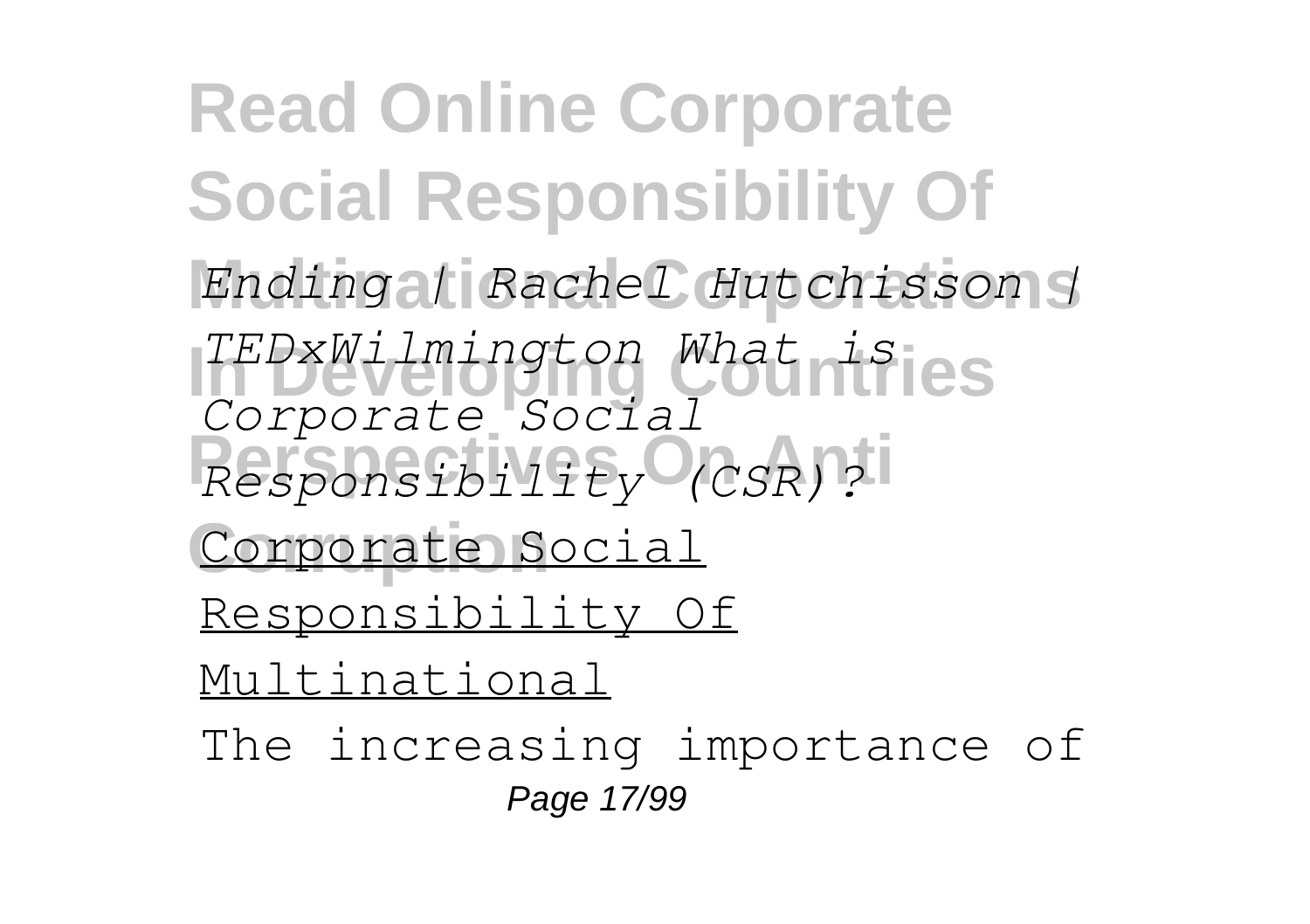**Read Online Corporate Social Responsibility Of** corporate social orporations responsibility (CSR) means **Perspectives On Anti** multi-stakeholder interests as well as the social, that companies must consider political, economic, environmental and developmental impact of Page 18/99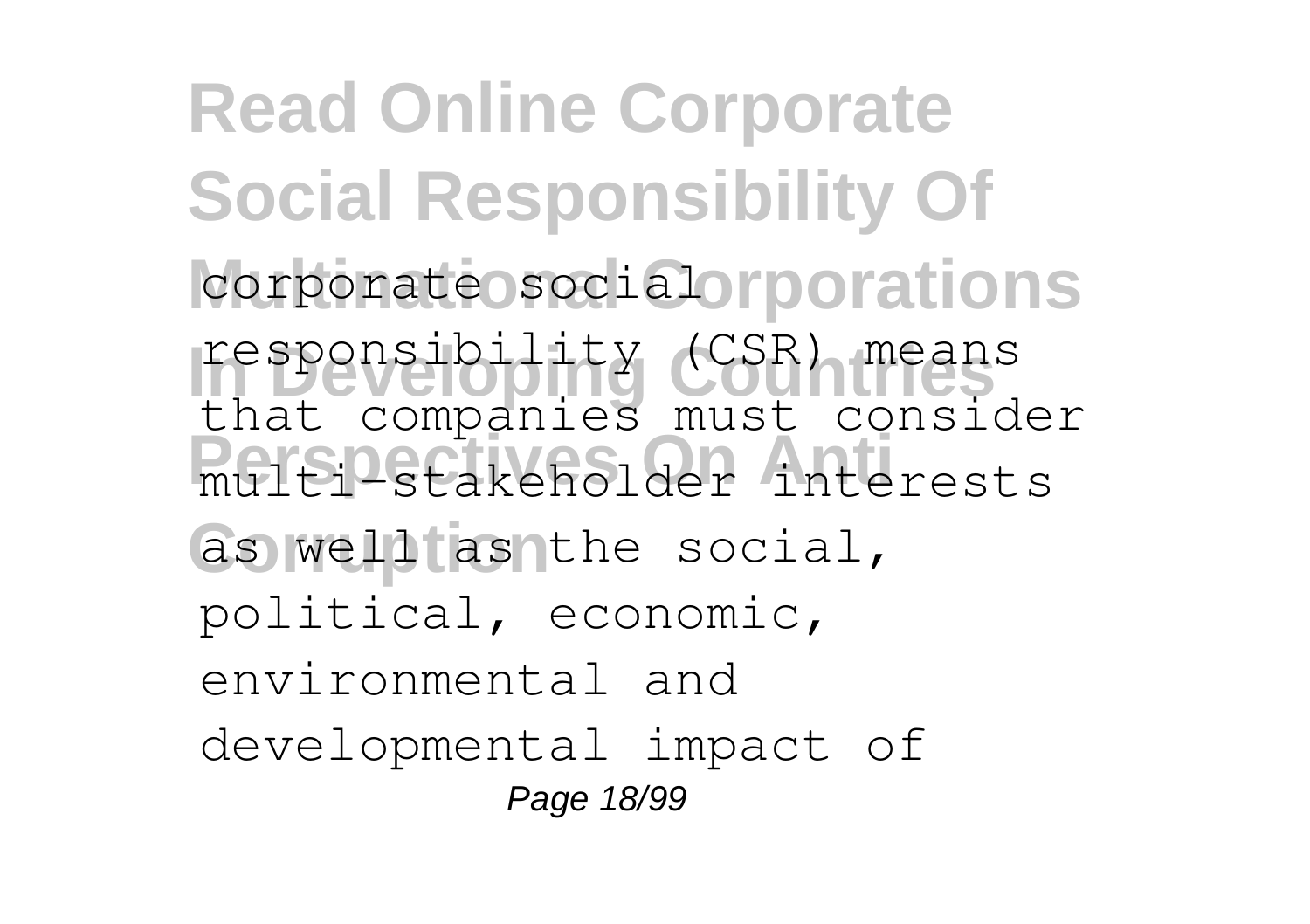**Read Online Corporate Social Responsibility Of Multinational Corporations** their actions. **In Developing Countries** Corporate Social **Responsibility Of Anti Corruption** Multinational ... Corporate responsibility describes positive ways through which multinational Page 19/99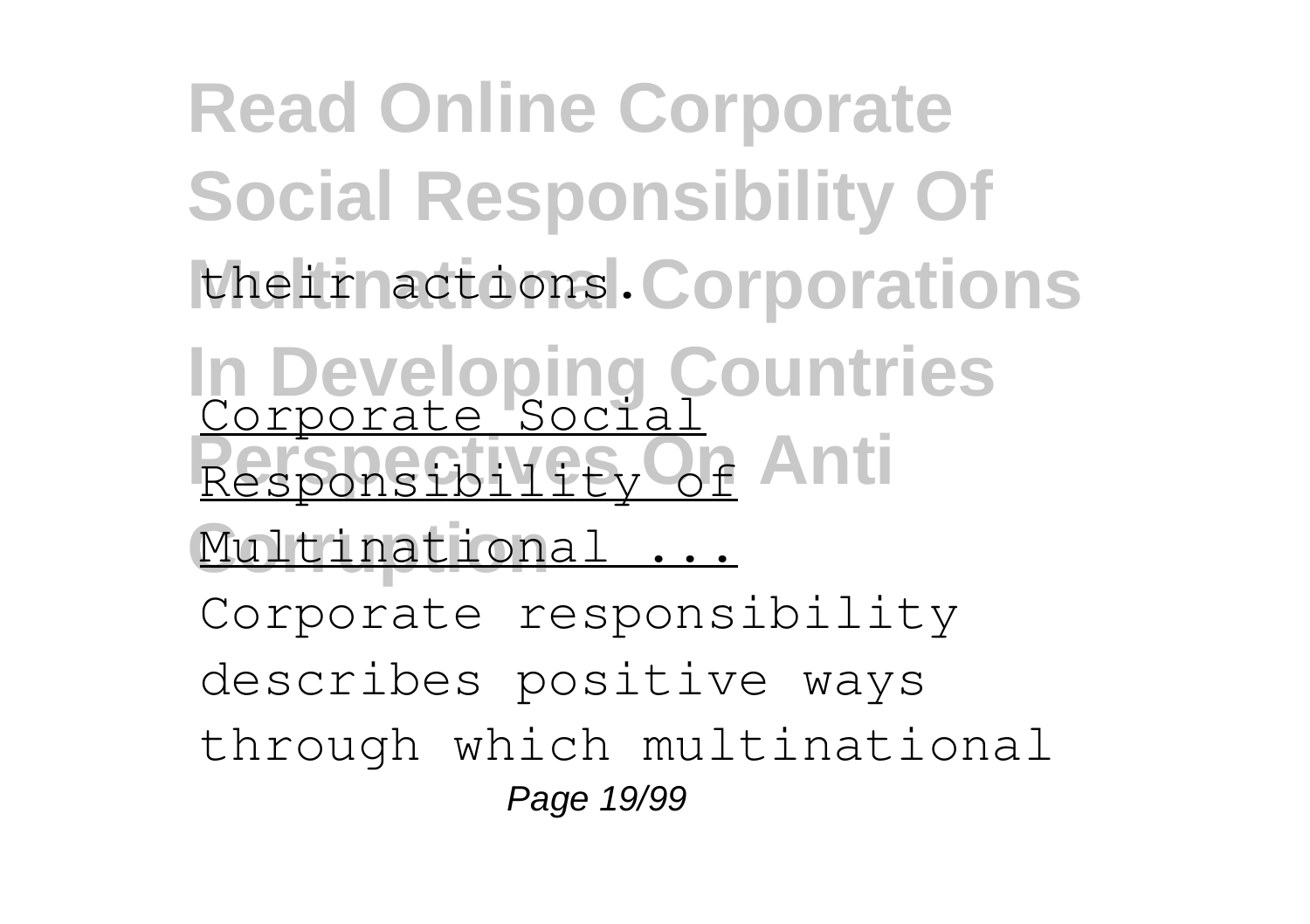**Read Online Corporate Social Responsibility Of** companies may affect the ONS society in which they ries **Perspectives On Anti** the World Business Council **Corruption** on Sustainable Develo operate. The World Bank and

Corporate Social

Responsibility Of Page 20/99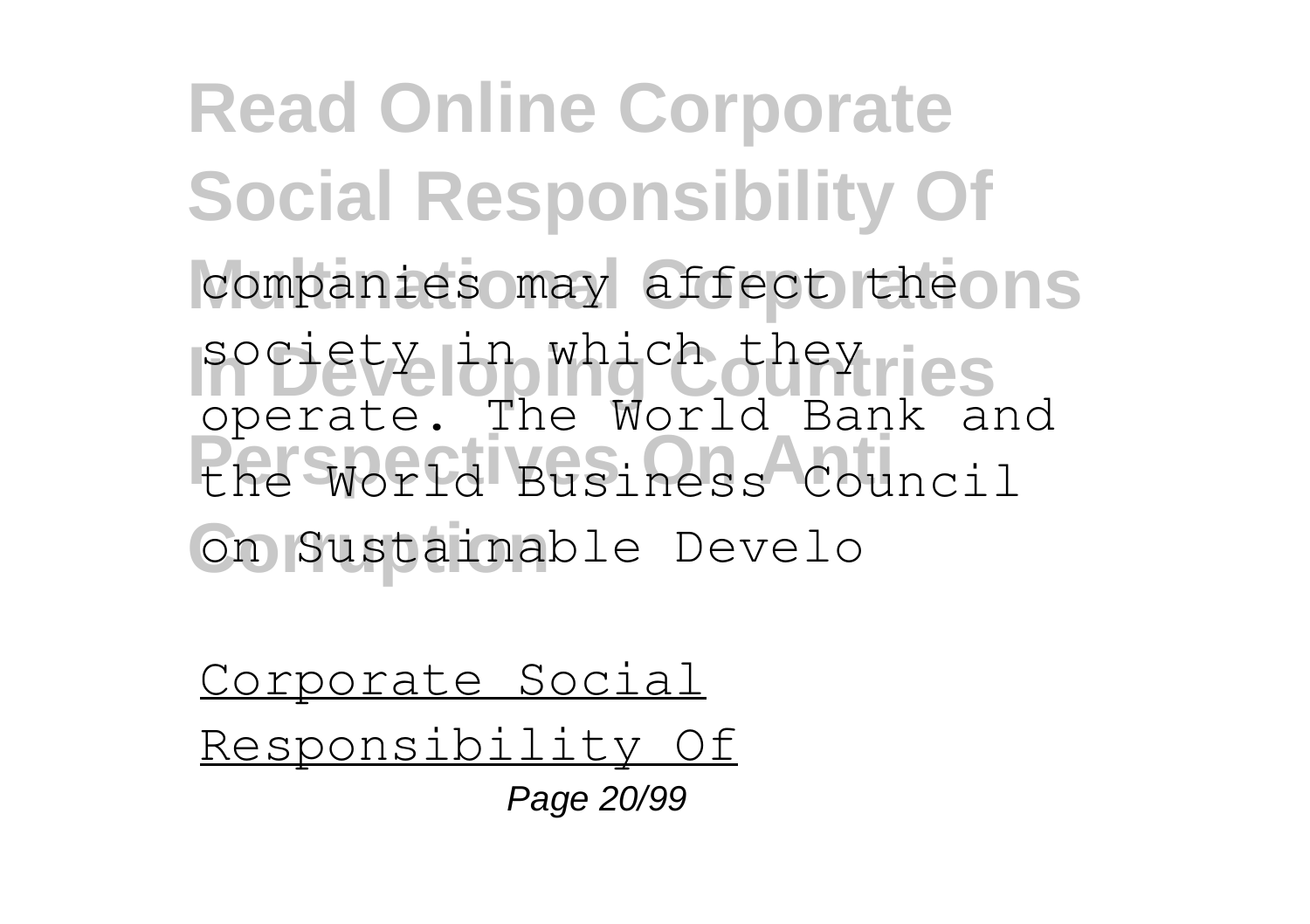**Read Online Corporate Social Responsibility Of** Multinational Companies<sup>1</sup>ONS **In Developing Countries** that multinational companies profit<sup>e</sup> at the expense of **Corruption** vulnerable workforces, (MNCs) might be pursuing environmental degradation and so on. In response to such concerns, MNCs have Page 21/99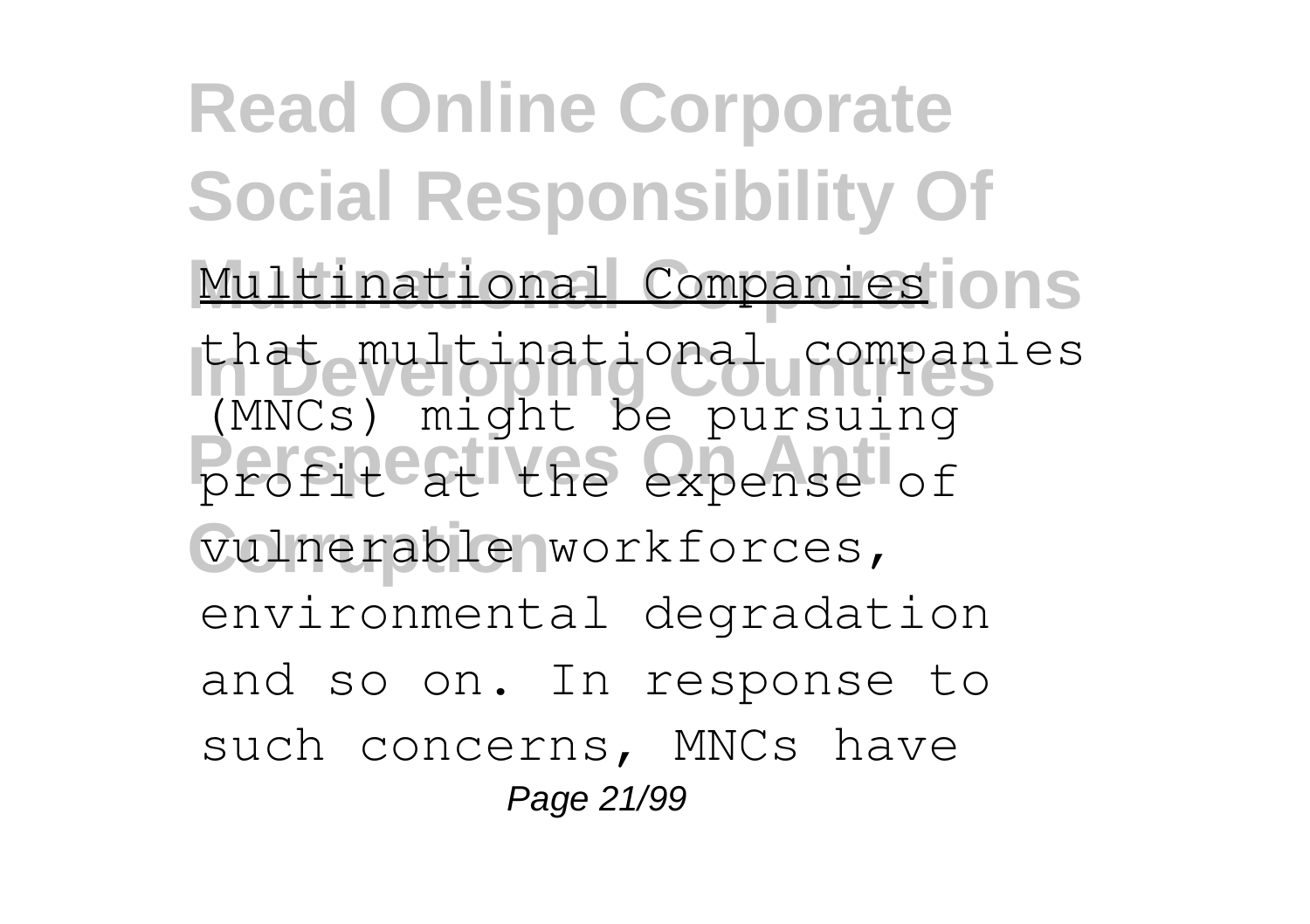**Read Online Corporate Social Responsibility Of** increasingly taken stepsons aimed at demonstrating their **Productives** organisations. One prominent development social responsibility as

Corporate Social Responsibility in

Page 22/99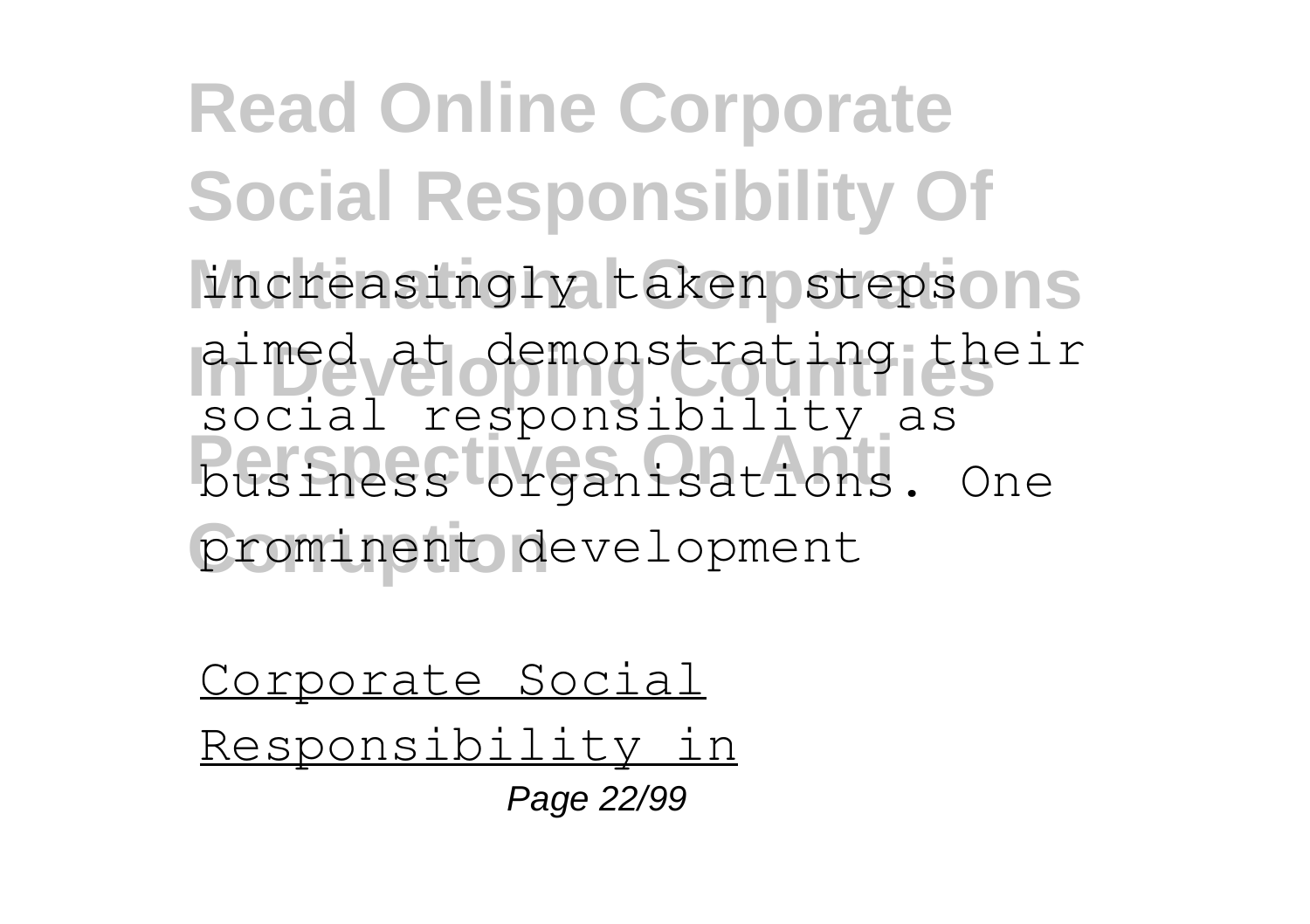**Read Online Corporate Social Responsibility Of** Multinational Companies ons Thus, corporate socialies **Persons Indy** 10 2011 Company to enhance its responsibility is defined as public image and reputation by incorporating responsible activities that satisfies a Page 23/99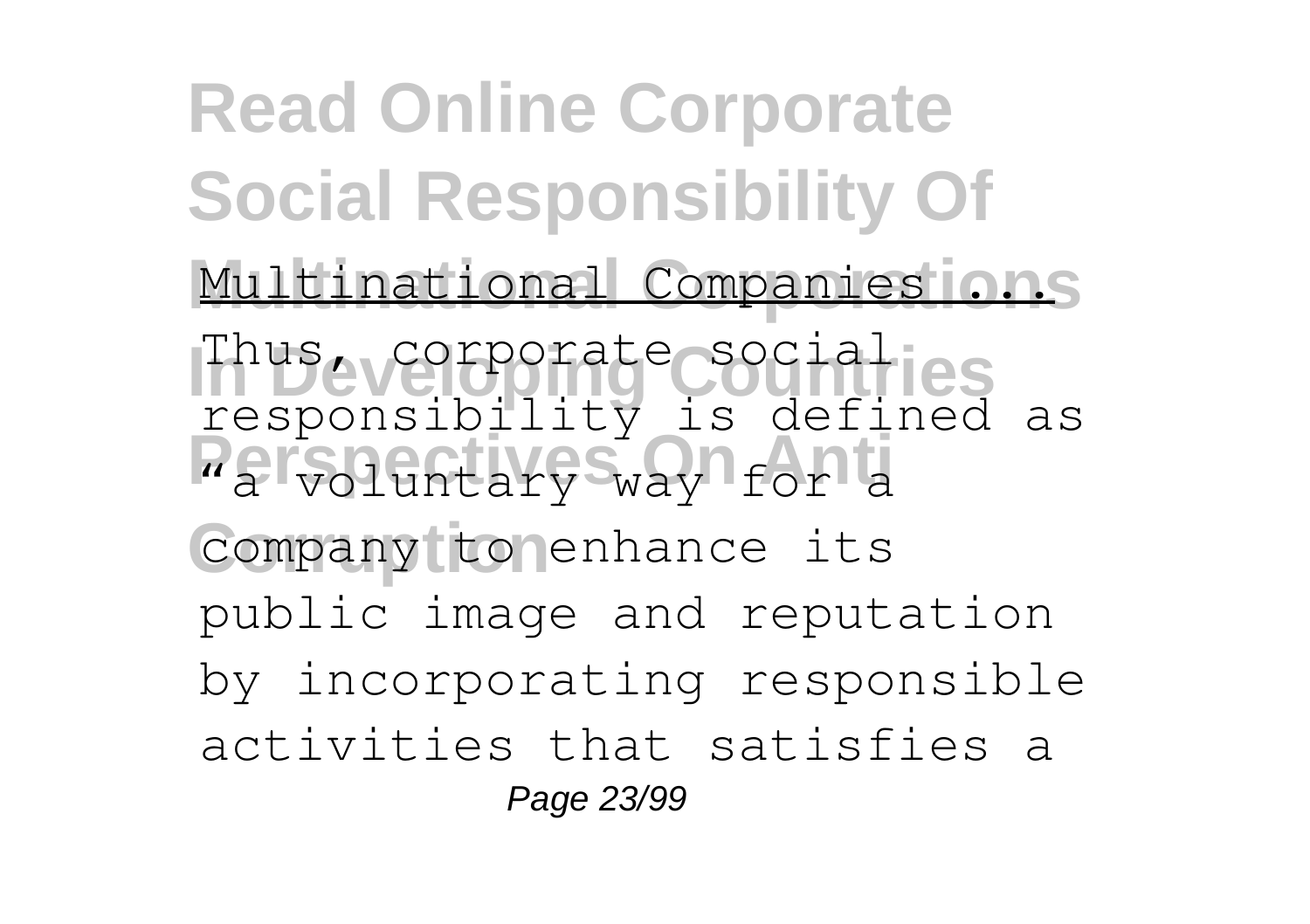**Read Online Corporate Social Responsibility Of** need of society beyond its<sub>IS</sub> legal requirements" (Abels & **Perspectives On Anti** Corporate Social Martelli, 2012, p. 86). Responsibility of Multinational Corporations

Corporate Social Page 24/99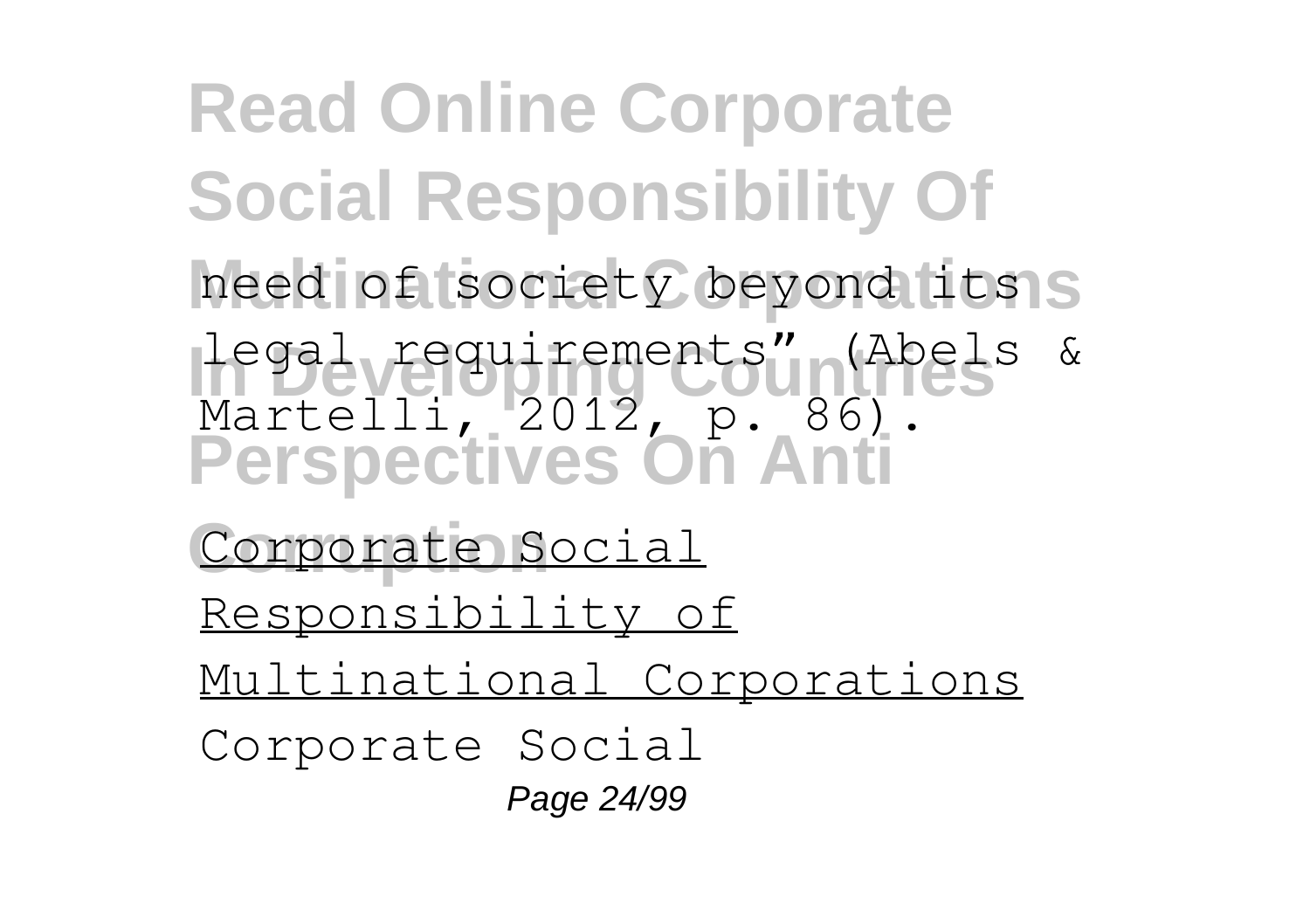**Read Online Corporate Social Responsibility Of** Responsibility. Theorations promoters of PDS ountries **Perspectives On Anti** have developed and supported exceptional charitable Multinational are proud to initiatives across India. Soham for Kids: Soham in Sanskrit, is the mantra "I Page 25/99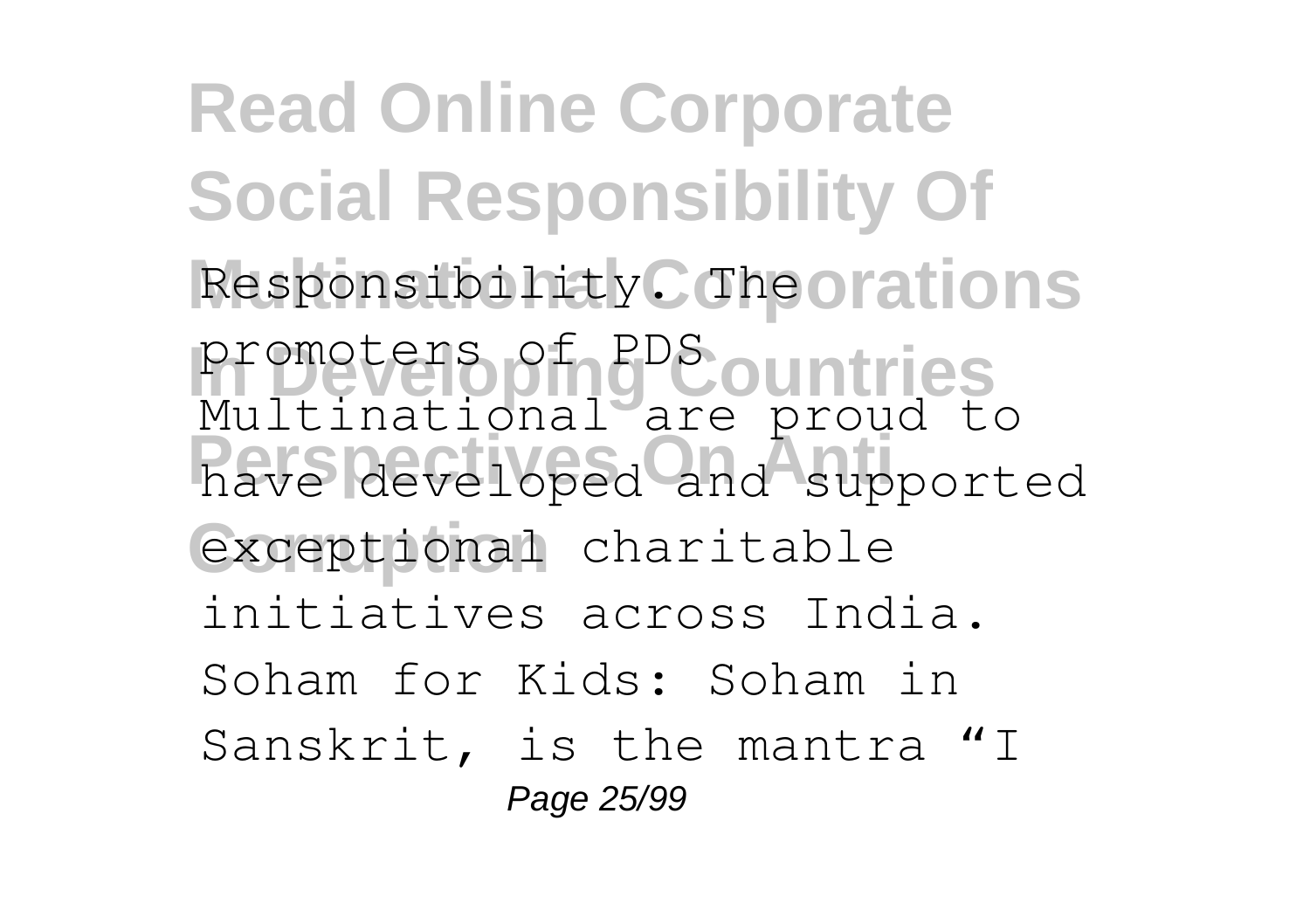**Read Online Corporate Social Responsibility Of** Am That", owhich identifies S **In Developing Countries** the self as being at one **Perspectives On Anti** with the world.

Corporate Social Responsibility - PDS Multinational

1 Corporate Social Page 26/99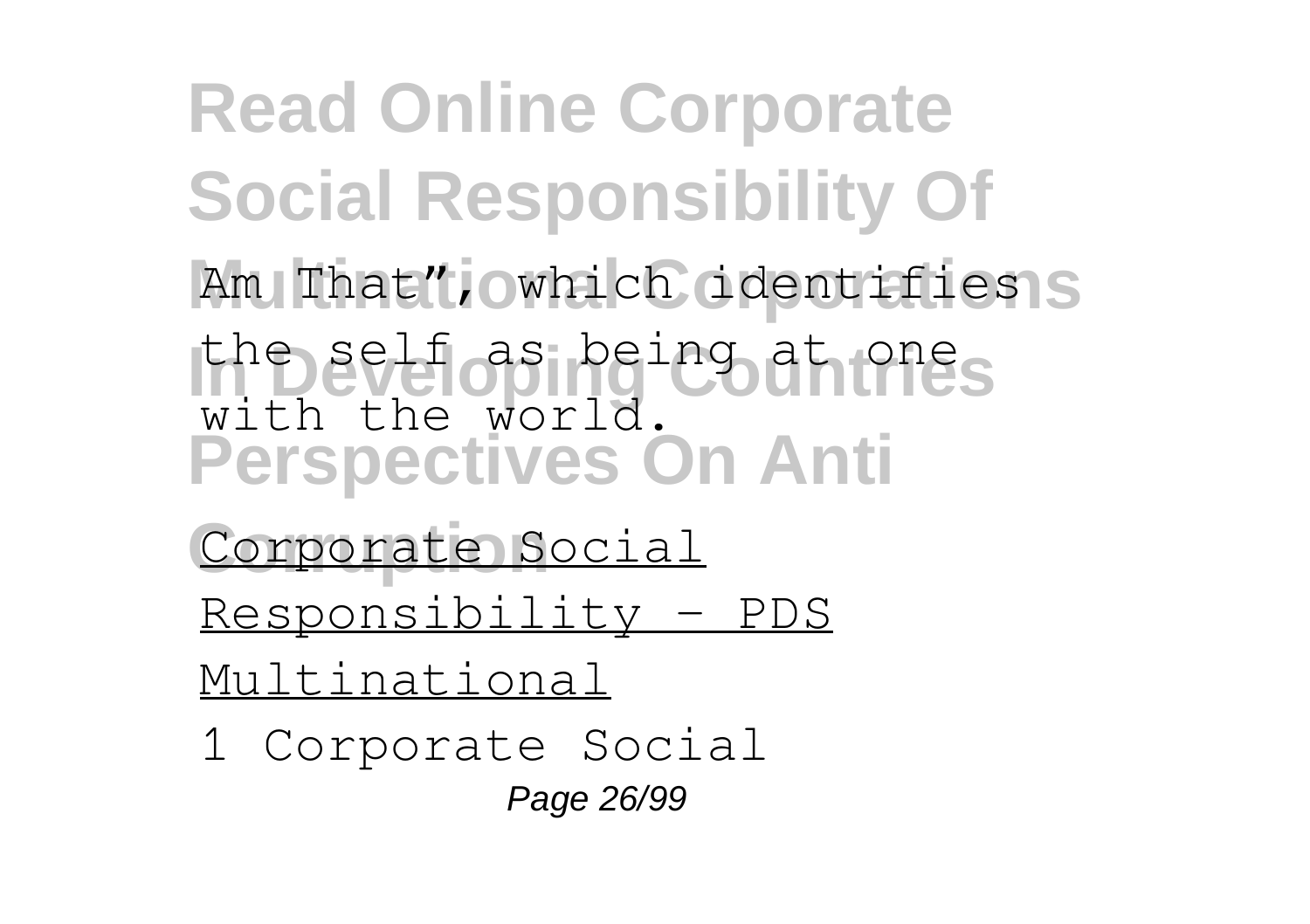**Read Online Corporate Social Responsibility Of** Responsibility Cinrporations **In Developing Countries** Multinational Enterprises: A **Perspectives On Anti** the world's most powerful business communities, MNEs Developing Country Study As are increasingly expected to play a leading role in contributing to improve Page 27/99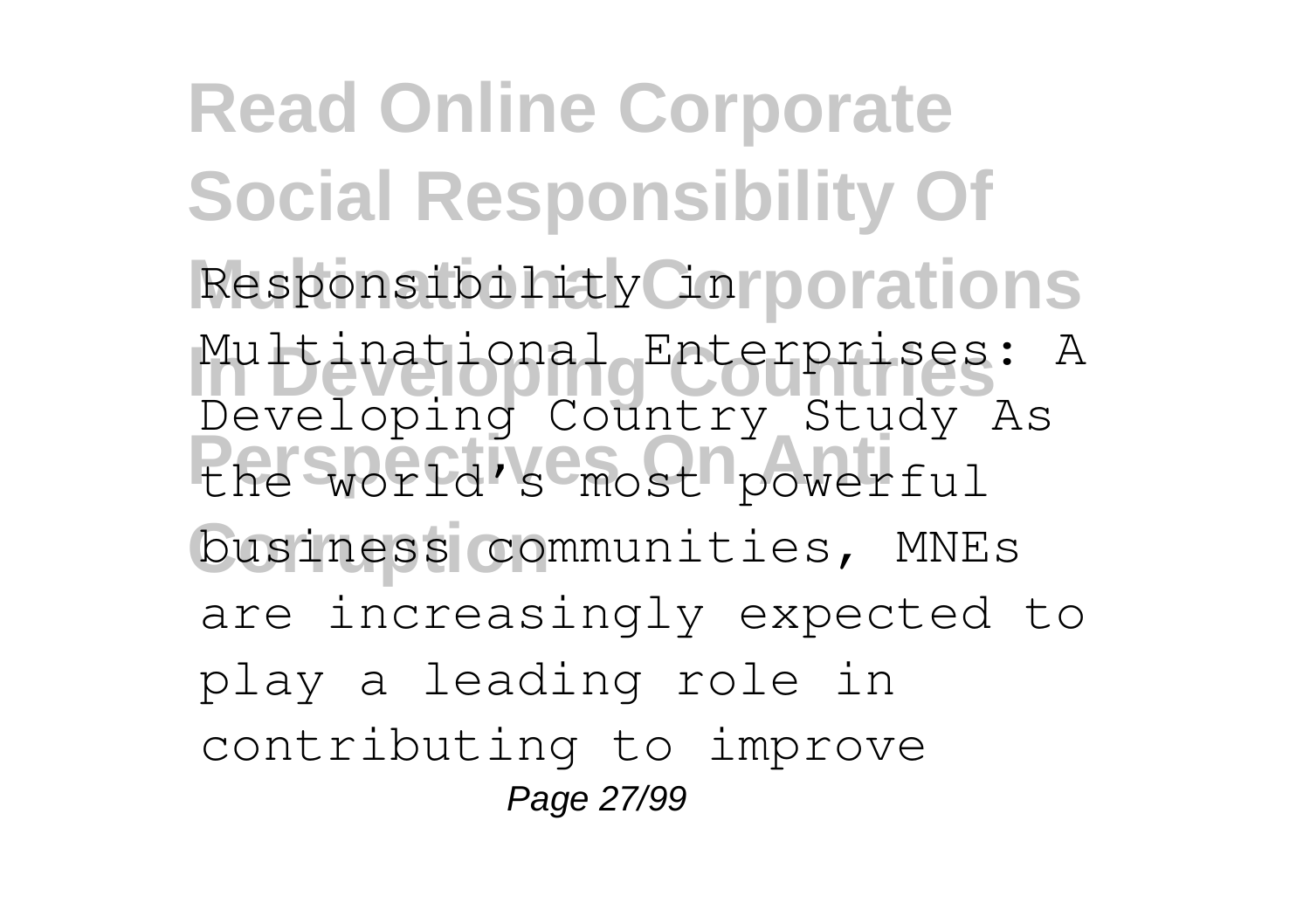**Read Online Corporate Social Responsibility Of** socio-economic and orations environmental condition in **Perspectives On Anti** their engagement in CSR **Corruption** initiatives. developing countries through

Corporate Social

Responsibility in Page 28/99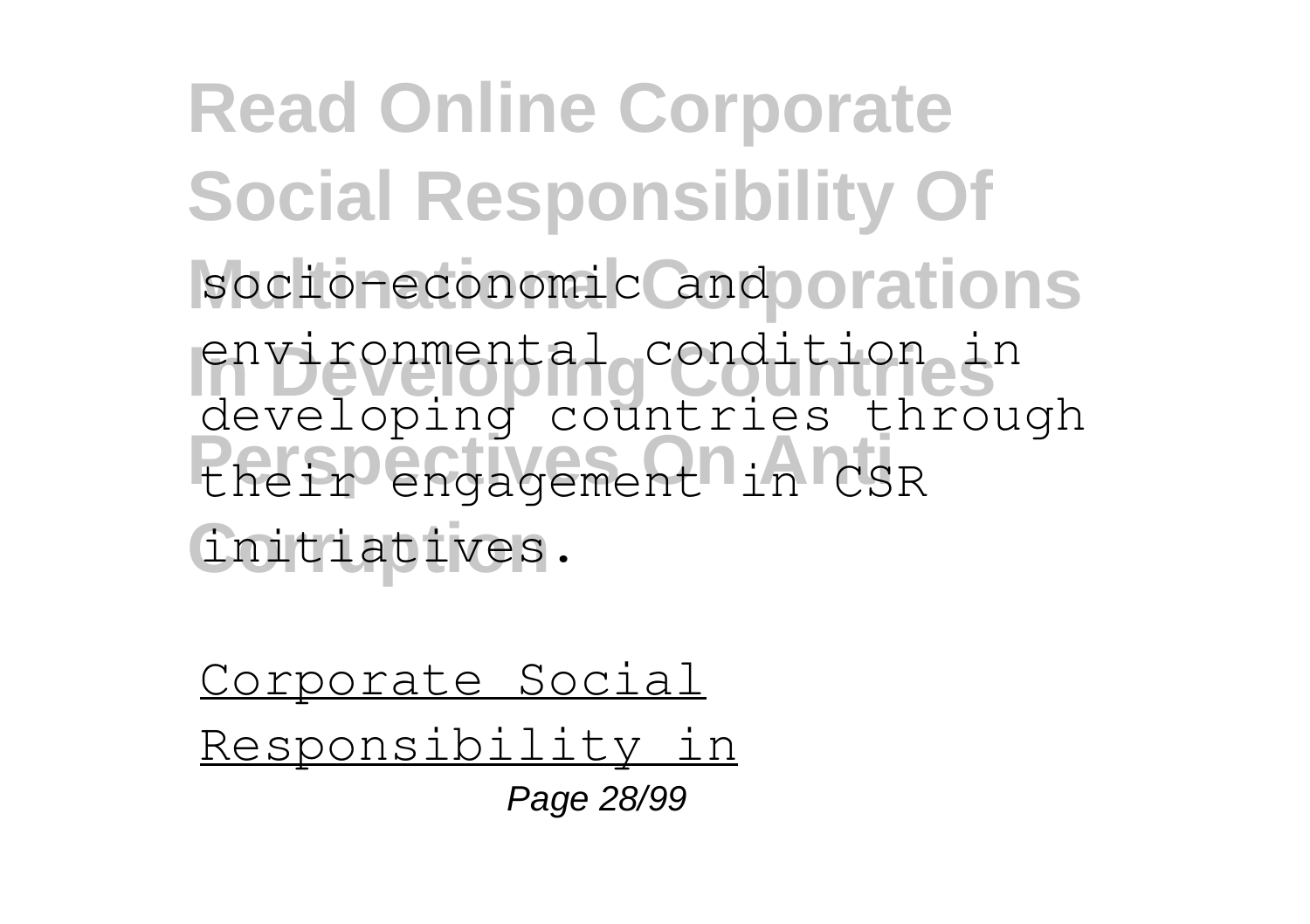**Read Online Corporate Social Responsibility Of Multinational Corporations In Developing Countries** A deep discussion concerning multinationals should include the answer to such the responsibility of questions as for whom and why a company exists, who and how should manage its Page 29/99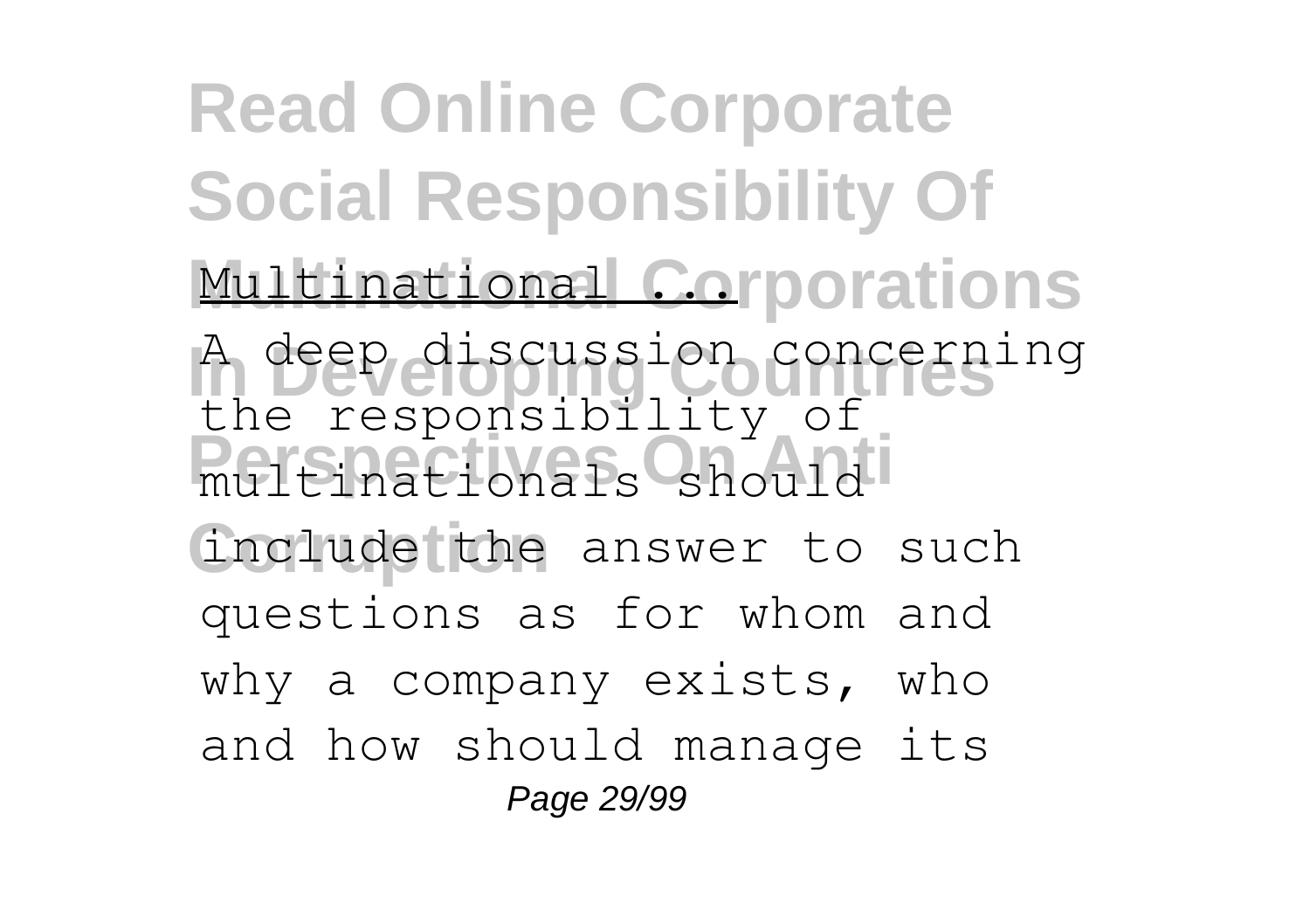**Read Online Corporate Social Responsibility Of** actions in the Corporations **In Developing Countries** (PDF) Multinationals and **Perspectives** Responsibility corporate social responsibility is defined as the firm's obligation to Page 30/99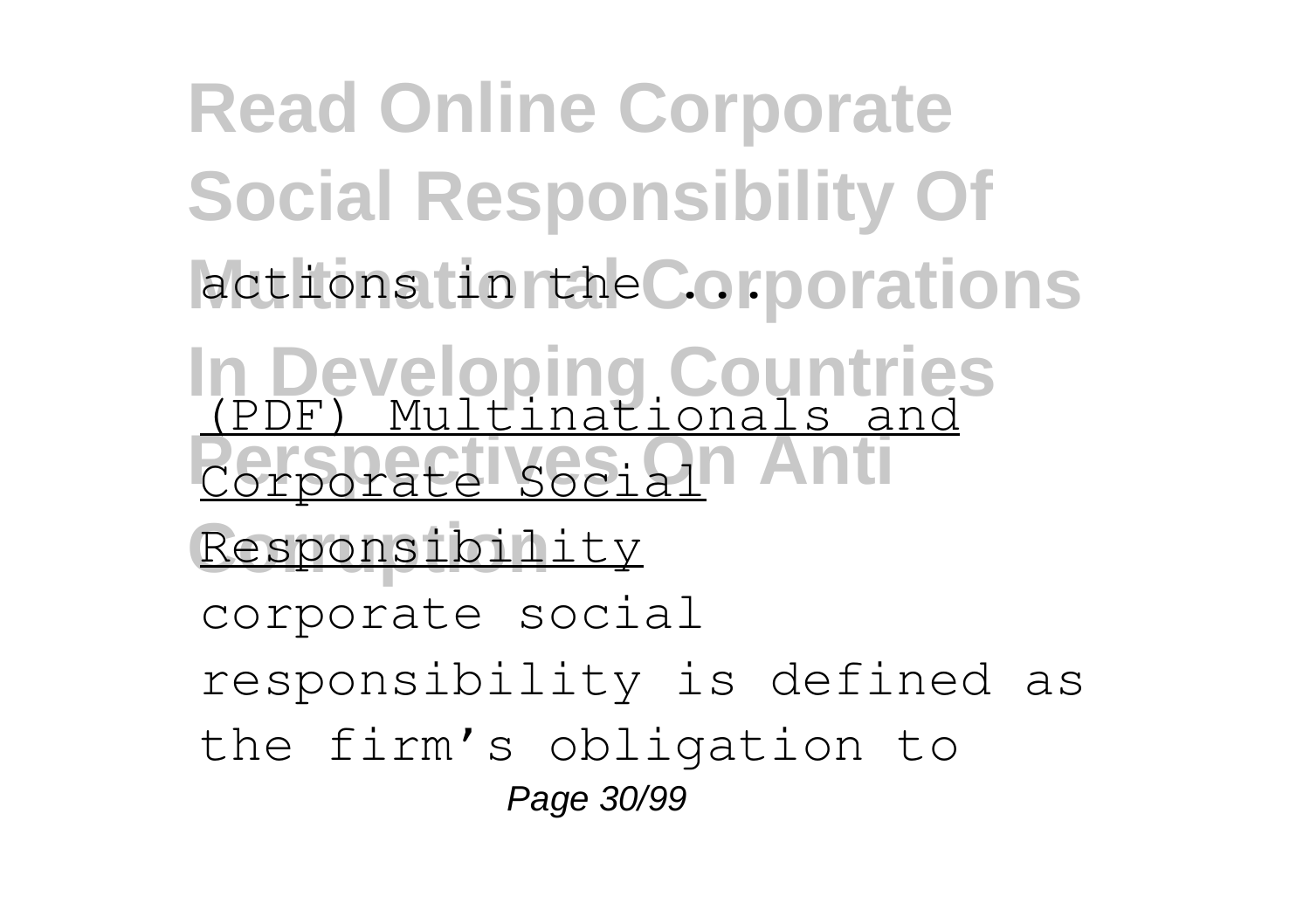**Read Online Corporate Social Responsibility Of** respond to the externalities **In Developing Countries** created by market action **Perspectives On Anti** are positive or negative impacts of a firm's (Sethi, 1990). Externalities production on the utility or production of a third party. For example, a negative Page 31/99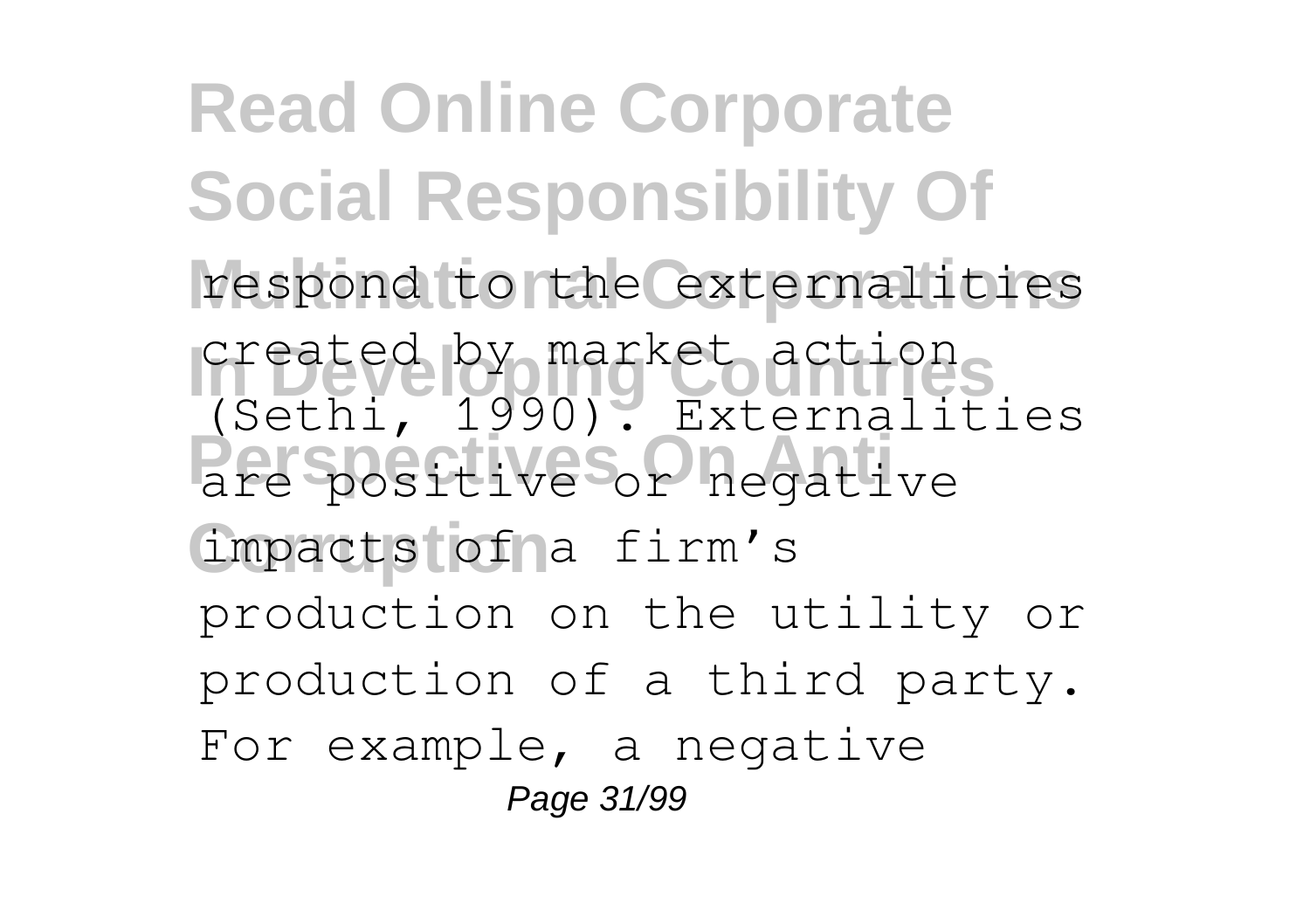**Read Online Corporate Social Responsibility Of** externality is created when **In Developing Countries** the firm emits noxious gases **Perspectives On Anti** Corporate Social that Responsibility in the

Multinational ...

Multinational profit-making Page 32/99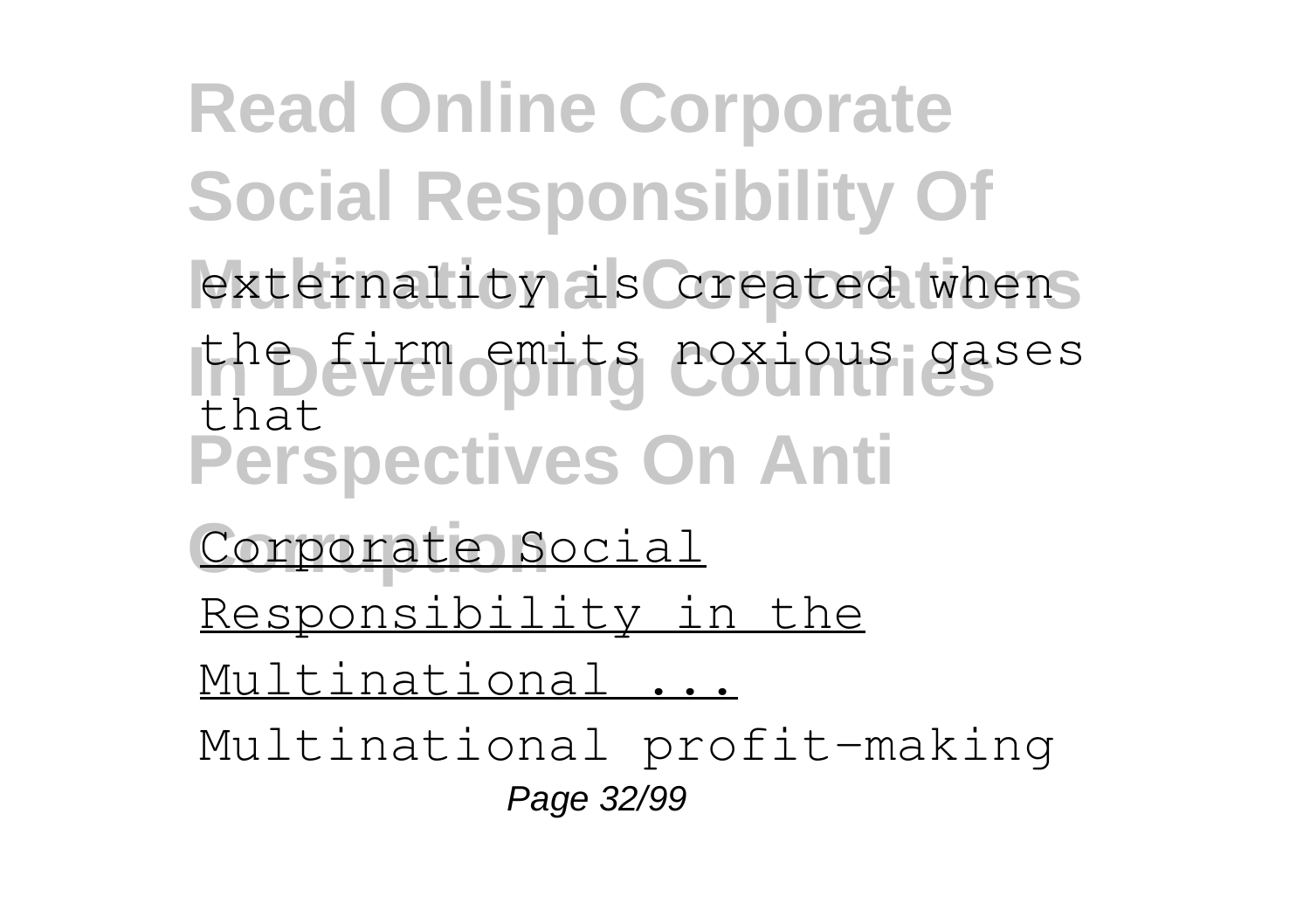**Read Online Corporate Social Responsibility Of** organizations are expected<sub>S</sub> to carry out their Corpes **Perspectives On Anti** Responsibilities (CSR) in **Order to protect the** orate Social environment and the safety of people living in the surround ing of their Page 33/99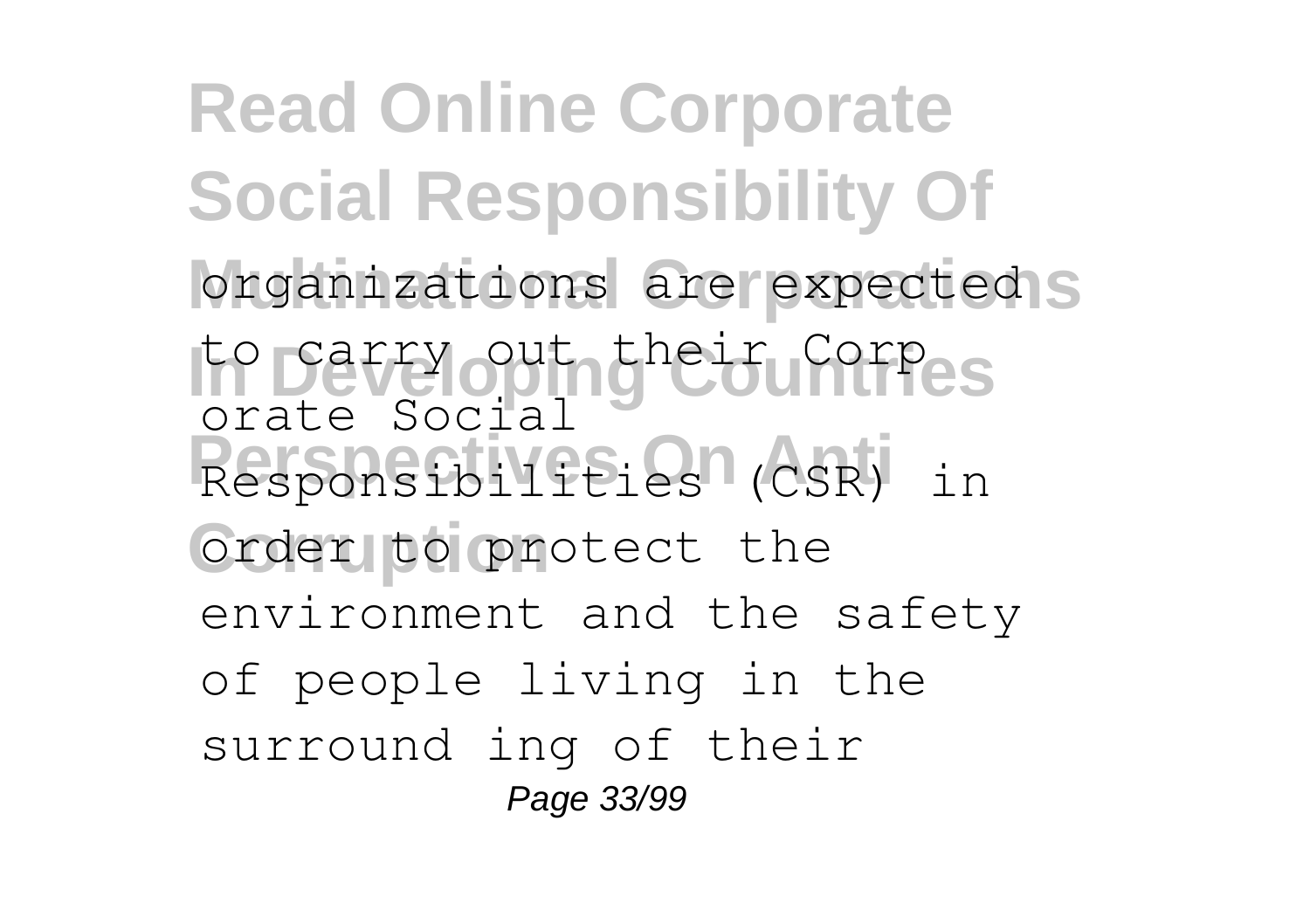**Read Online Corporate Social Responsibility Of** plants. The main aim of this **In Developing Countries** study was to explore the CSR **Perspectives On Anti** brewery company in Ethiopia, **Corruption** practices of a multinational Corporate Social Responsibility Practice of Multinational ... Page 34/99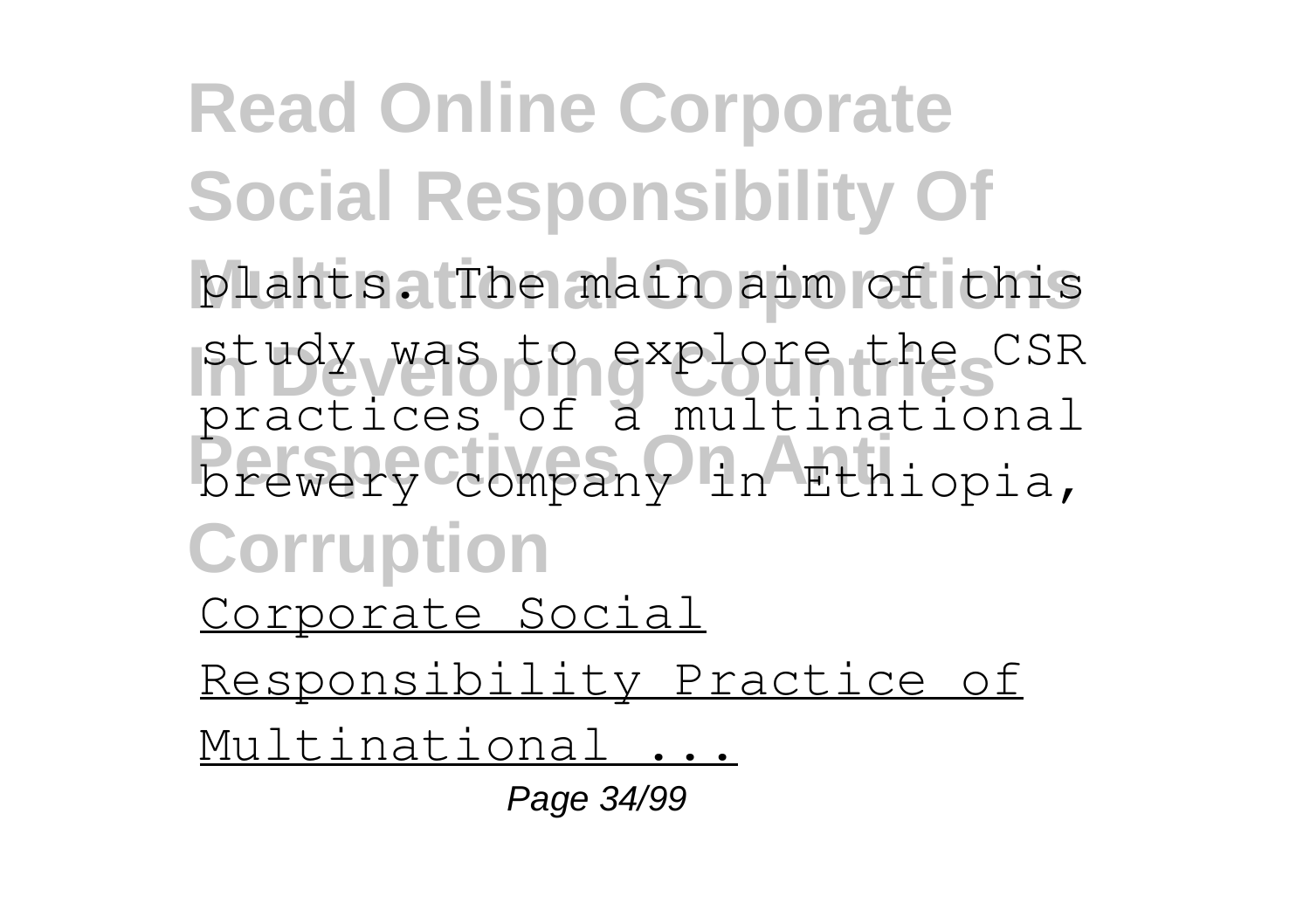**Read Online Corporate Social Responsibility Of** CORPORATE SOCIAL or porations RESPONSIBILITY IN<br>MULTINATIONAL COMPANIES5 **Perspectives On Anti** brought the listing down to 2,148 companies. Of these, RESPONSIBILITY IN untries 718 were contacted but refused to participate and a further 43 initially agreed Page 35/99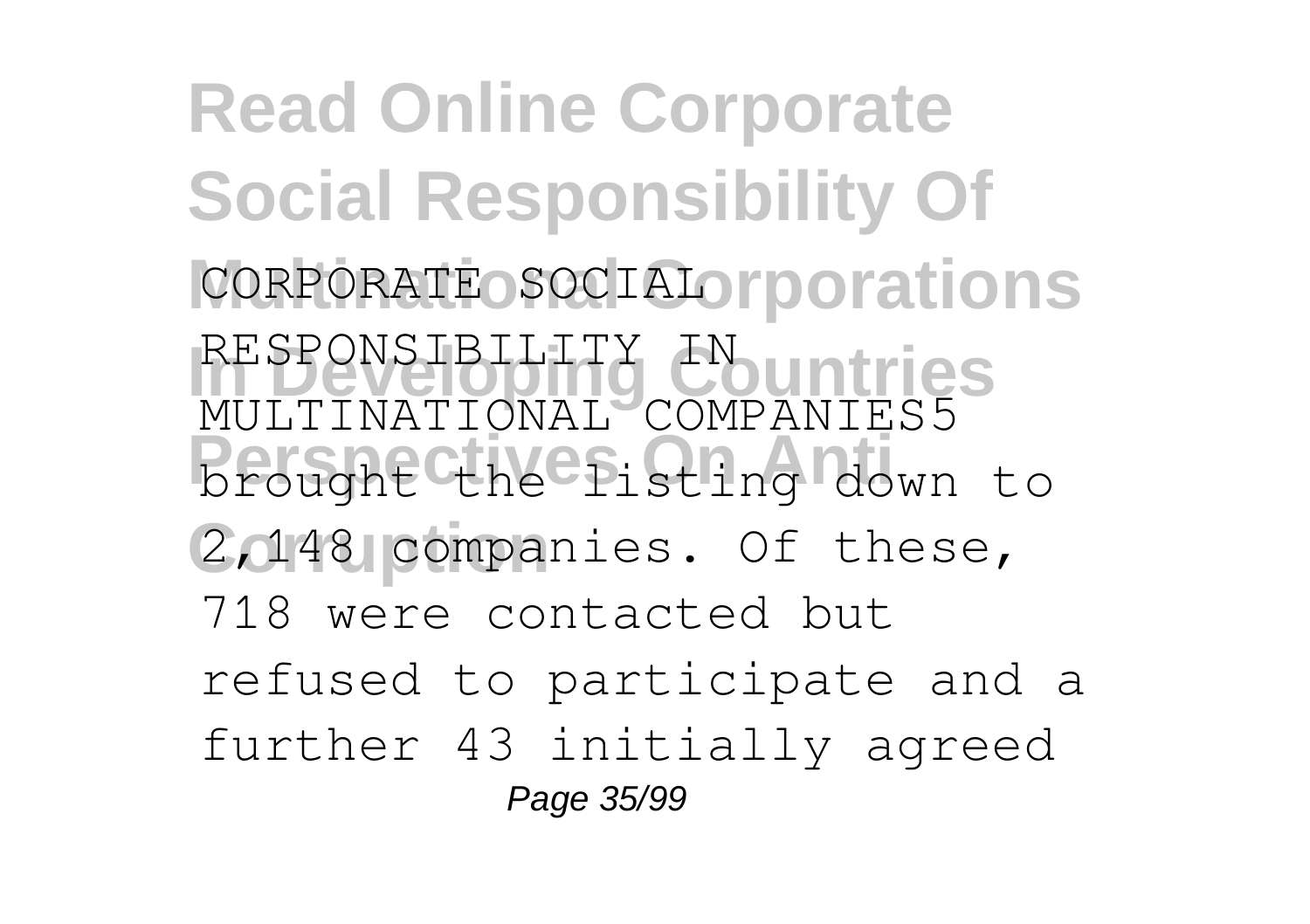**Read Online Corporate Social Responsibility Of** to participate but did not S complete the questionnaire. **Perspectives On Anti Corruption** responsibility in multinational companies Relatively little is known about the management of Page 36/99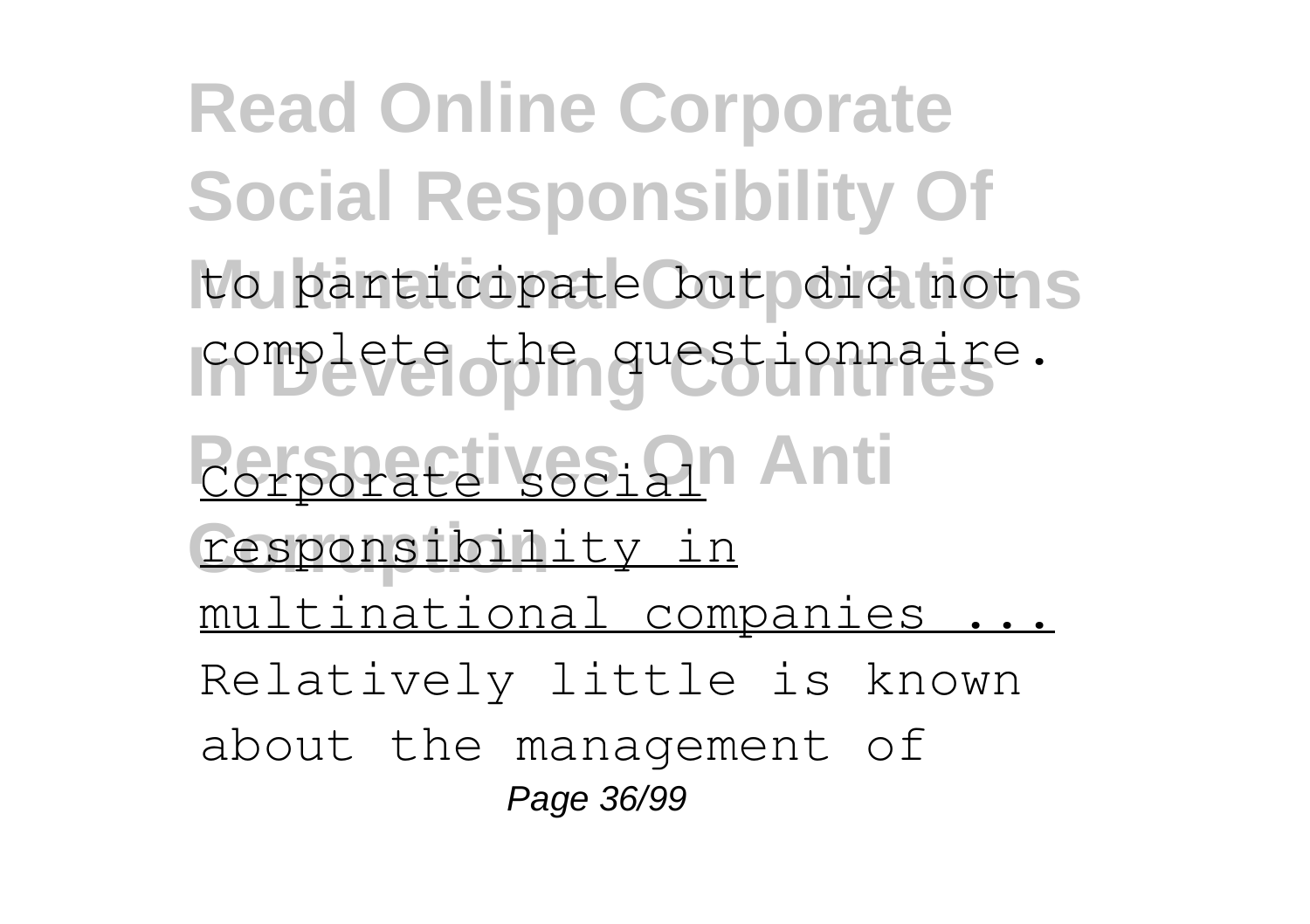**Read Online Corporate Social Responsibility Of** corporate social orporations responsibility (CSR) byes **Perspectives On Anti** (MNEs) (Gnyawali, 1996; Meyer, 2004). As a result, multinational enterprises global MNEs often fail to respond effectively to issues of importance in Page 37/99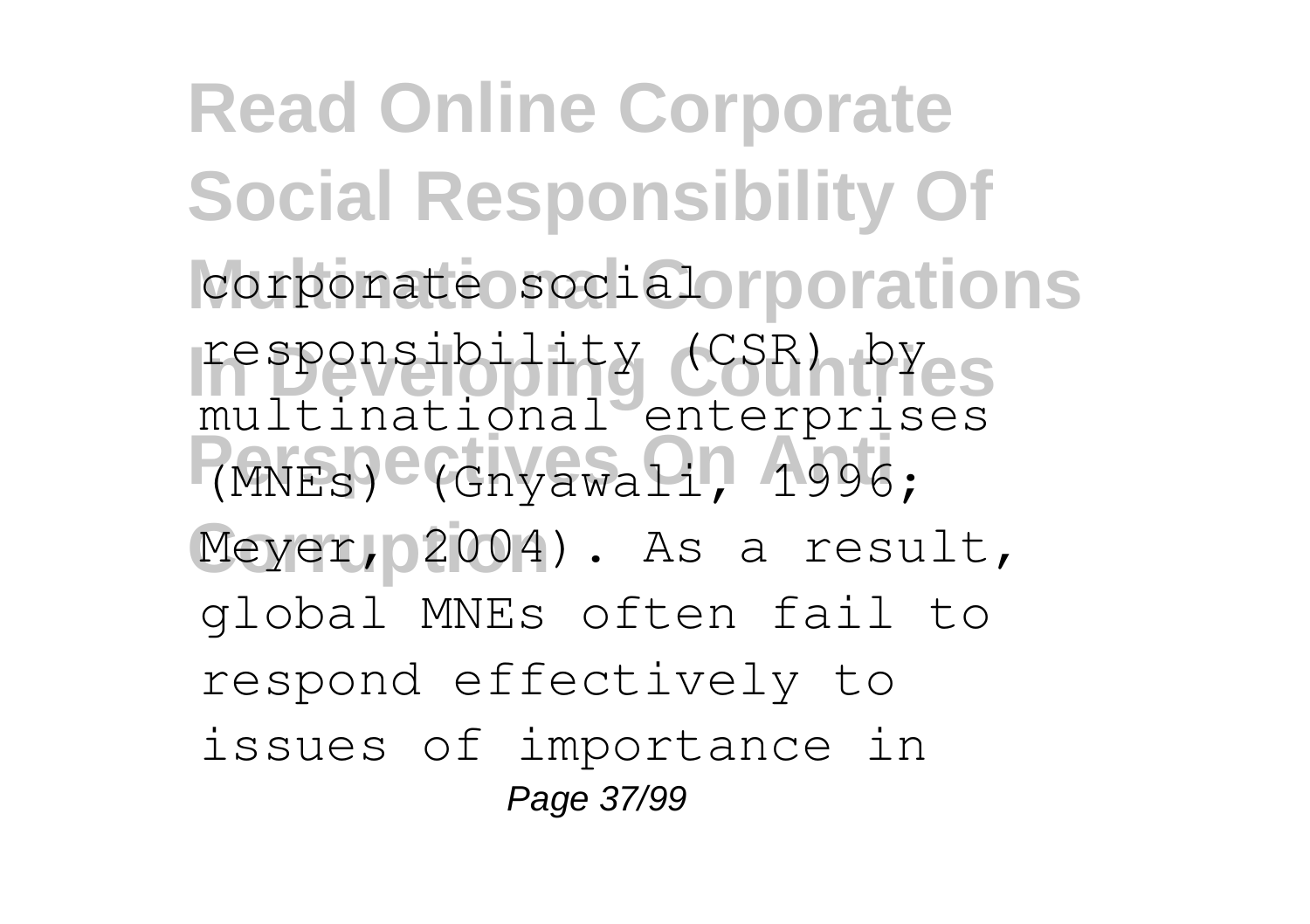**Read Online Corporate Social Responsibility Of** their host countries rations **In Developing Countries** (Logsdon and Wood, 2005). **Perspectives On Anti** protests and consumer boycotts experienced by Well-known examples include Nestlé in selling baby formula in Africa and by Nike as a result of child Page 38/99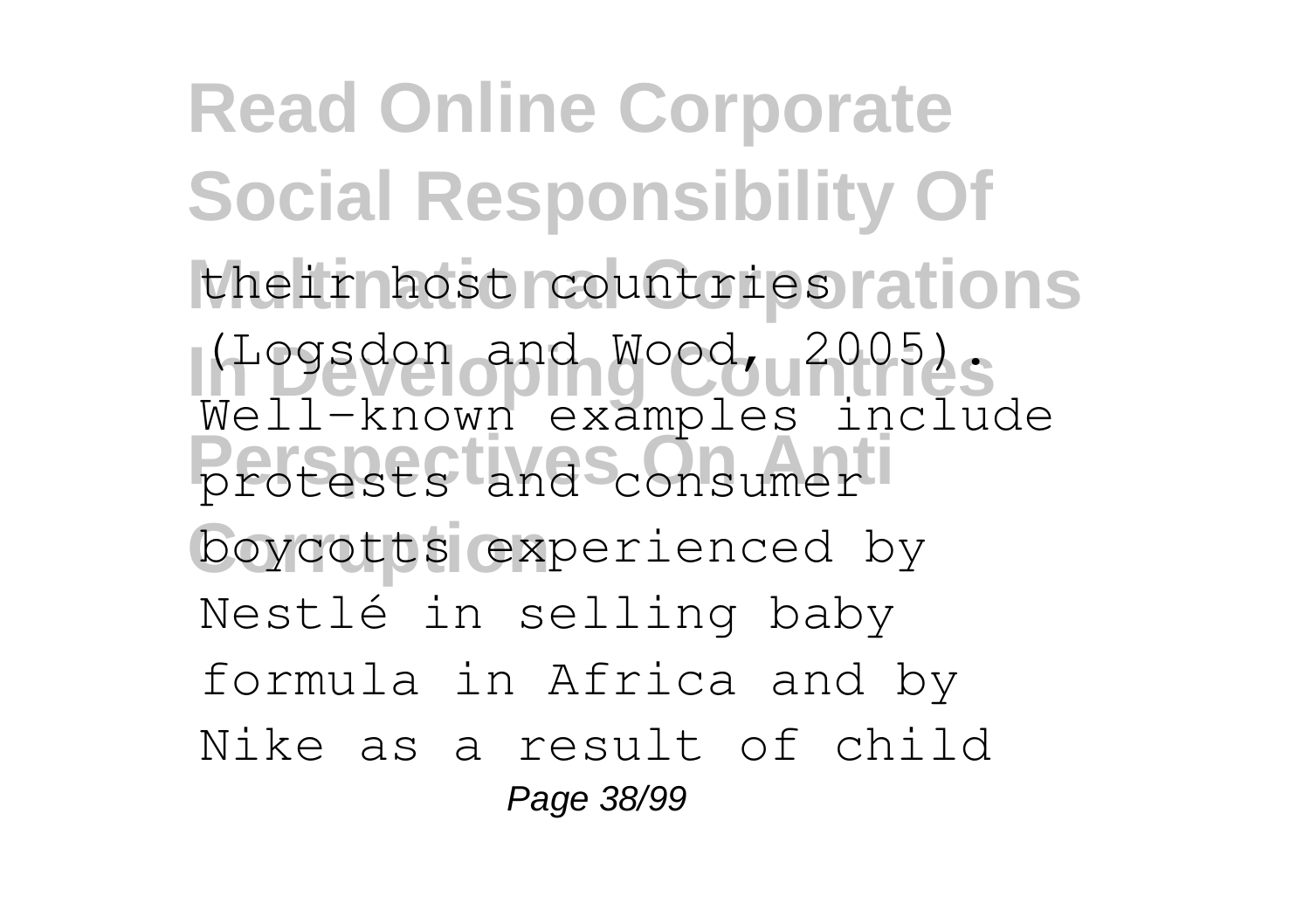**Read Online Corporate Social Responsibility Of** labor abuse in outsourcing<sub>IS</sub> I<sup>in</sup> Developing Countries **Perspectives On Anti** responsibility in the multinational ... Corporate Social Responsibility (CSR) Page 39/99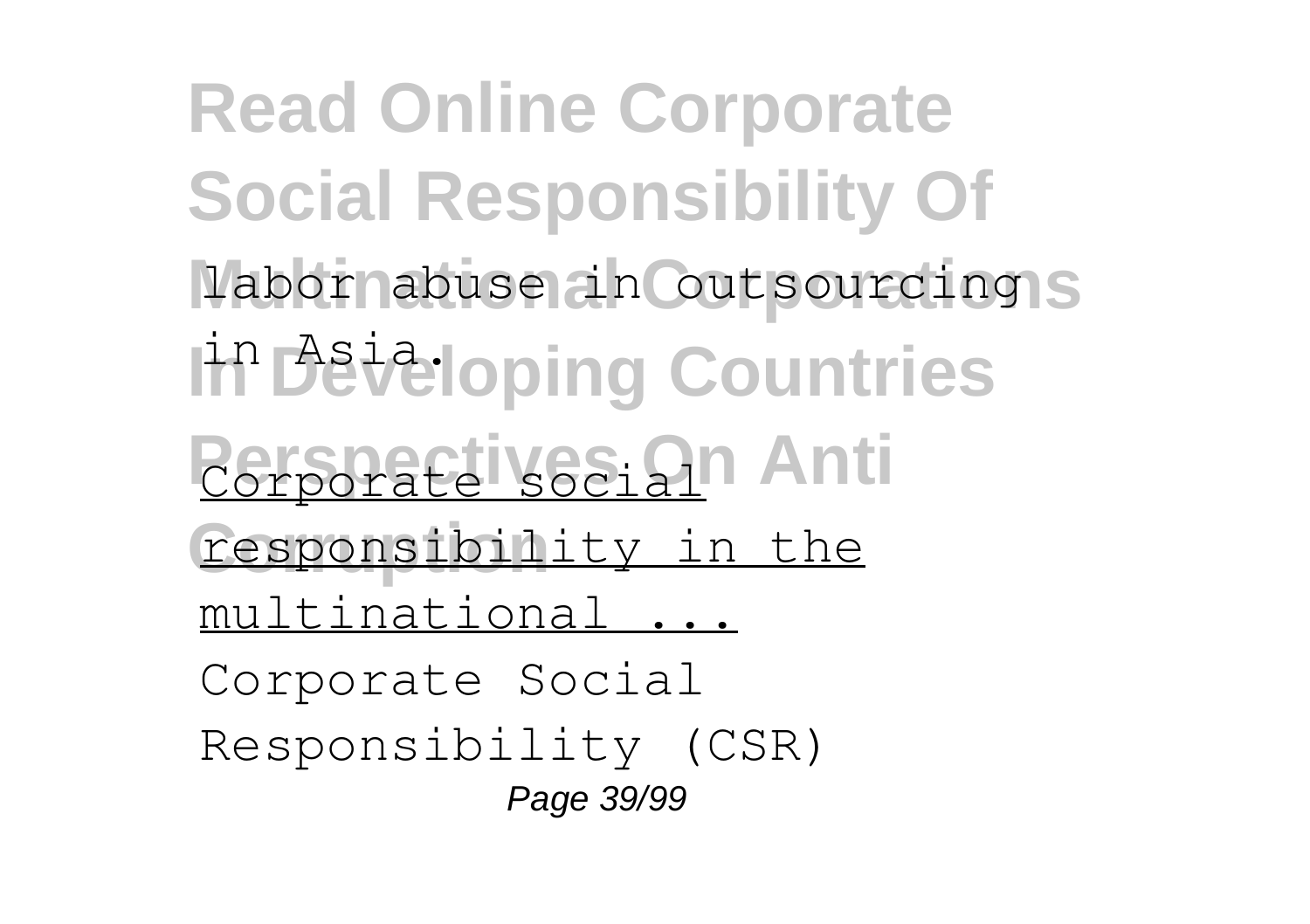**Read Online Corporate Social Responsibility Of** Understanding Corporate **JONS In Developing Countries** Social Responsibility (CSR). responsibility is a broad concept that can take... Corporate social Example of Corporate Social Responsibility. Starbucks has long been known for its Page 40/99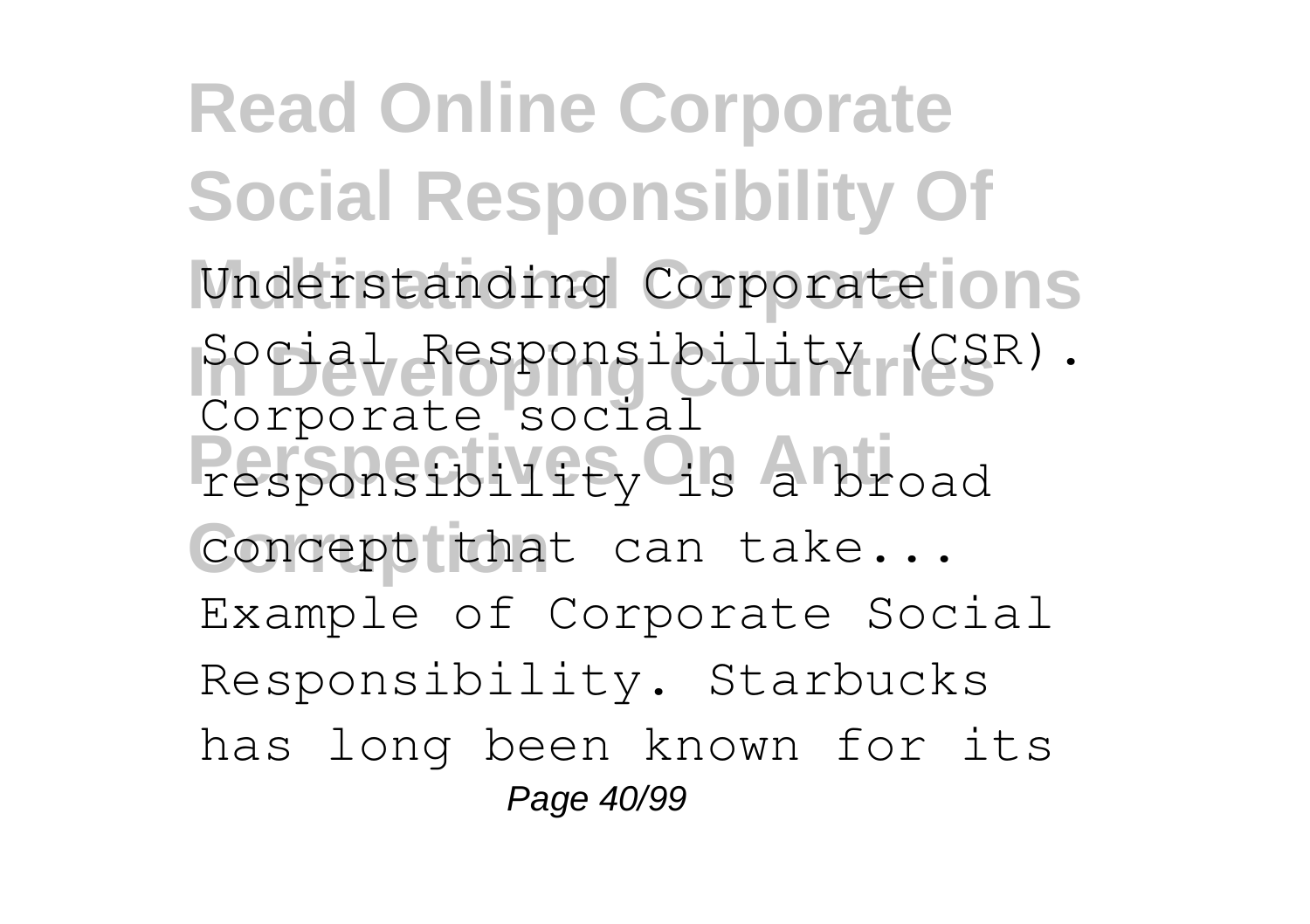**Read Online Corporate Social Responsibility Of** keen sense of corporate **JONS sociale operations Perspectives On Anti** Considerations. ...

Corporate Social Responsibility (CSR) Definition

Corporate social Page 41/99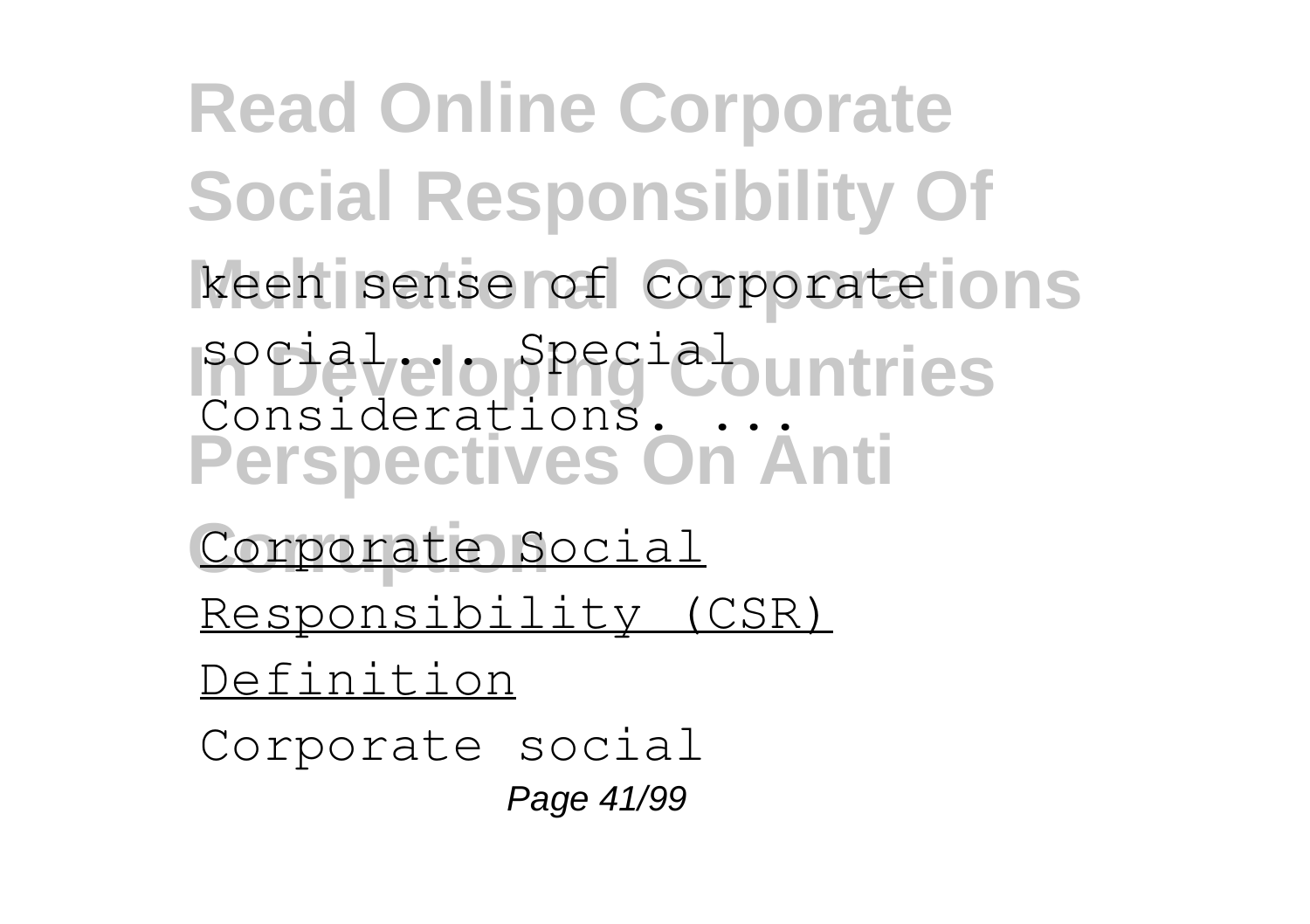**Read Online Corporate Social Responsibility Of** responsibility C("CSR")ations practices are most prominent **Personal and among Anti** multinational corporations in the oil and gas sector in ("MNCs").1 The major tools of CSR employed by MNCs in the country include Page 42/99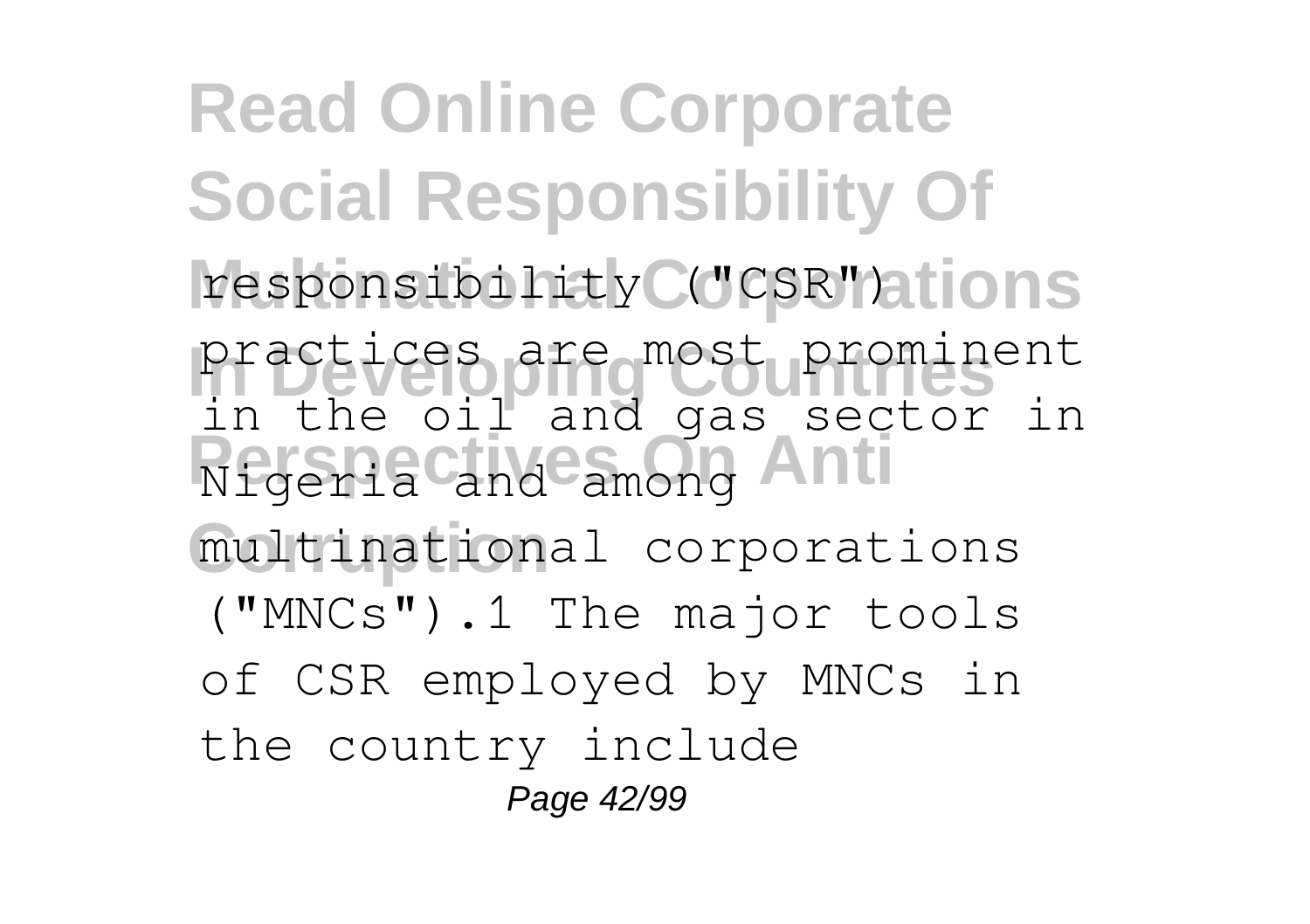**Read Online Corporate Social Responsibility Of** corporate codes of conduct, S **In Developing Countries** voluntary social reporting **Perspectives On Anti** and community

- Corporate Social
- Responsibility,
- Multinational ...
- Research Summary: Page 43/99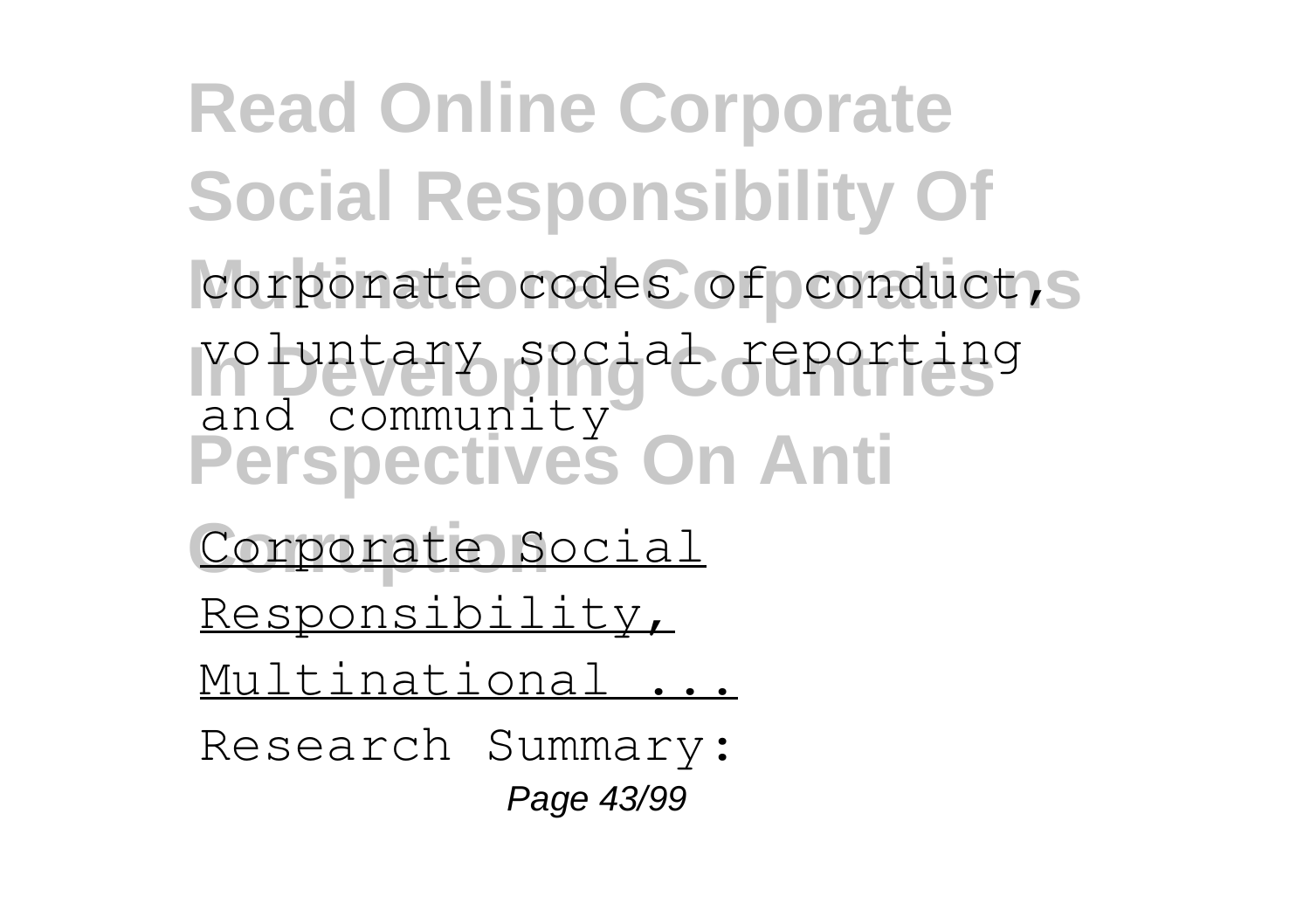**Read Online Corporate Social Responsibility Of** Multinational enterprises nS (MNEs) invest significant **PERSON ANTIFICATE:** COLORATION (CSR), but their attempts to build resources in corporate a global "social brand" may clash with the execution of operational strategies at a Page 44/99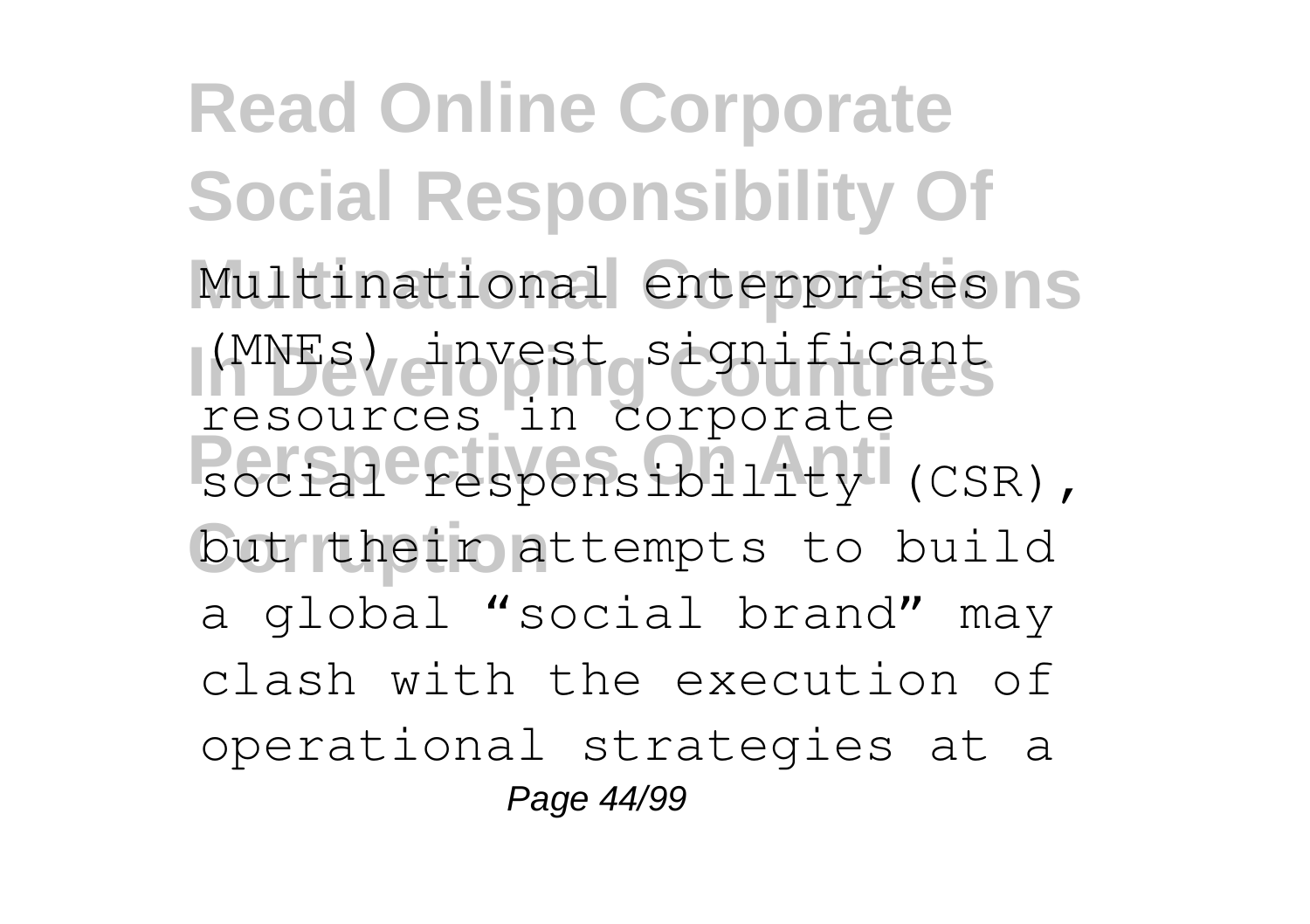**Read Online Corporate Social Responsibility Of** subsidiary level. Using ans game?theoretic model, this **Person Complex Cinterplay of the** different contingencies that research addresses the shape the coordination and control challenges facing MNEs when they implement Page 45/99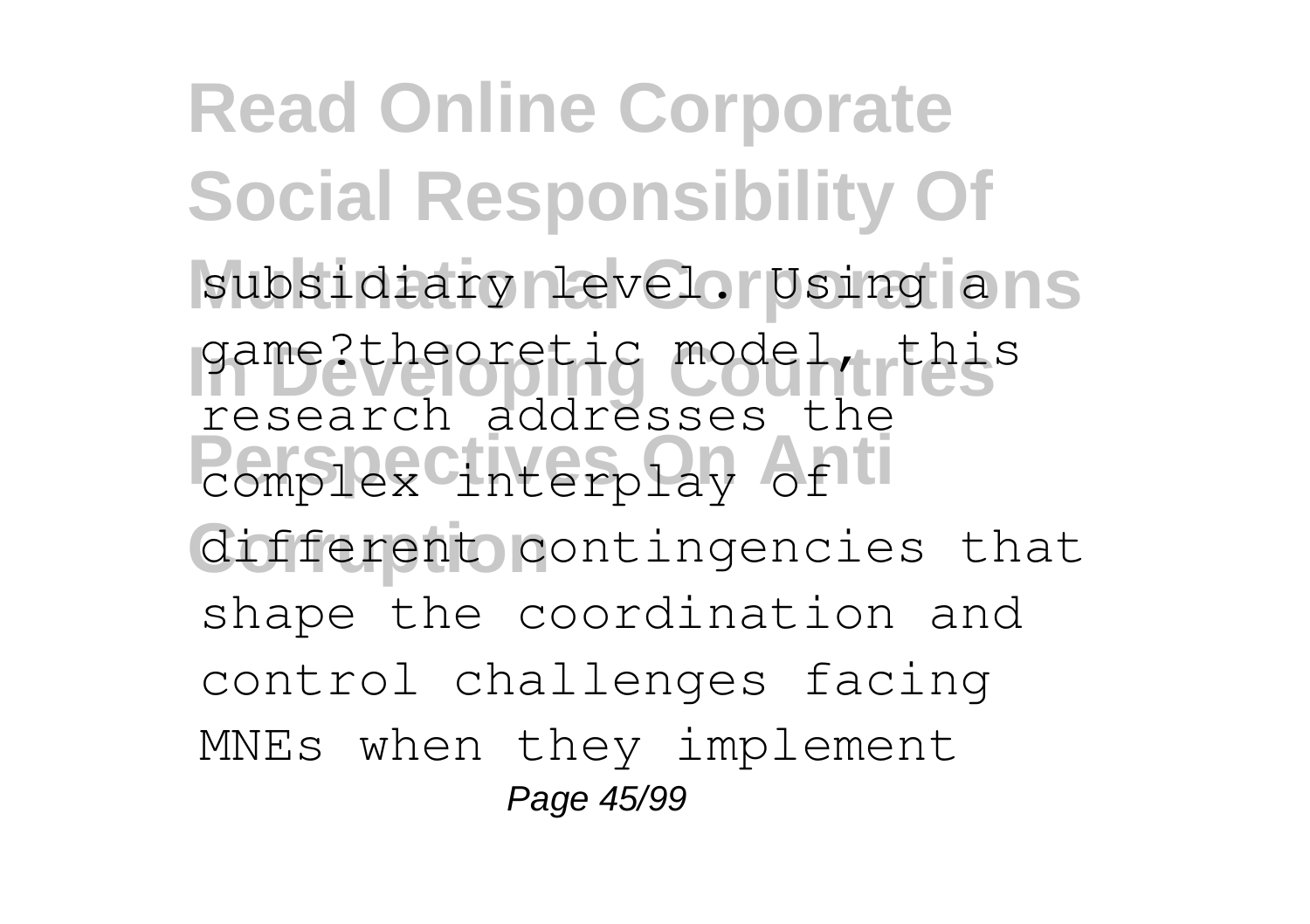**Read Online Corporate Social Responsibility Of** global CSR strategies ations **In Developing Countries** including brand spillovers **Perspectives On Anti Orchestrating corporate** ... social responsibility in the

<u>. . .</u>

multinational corporate Page 46/99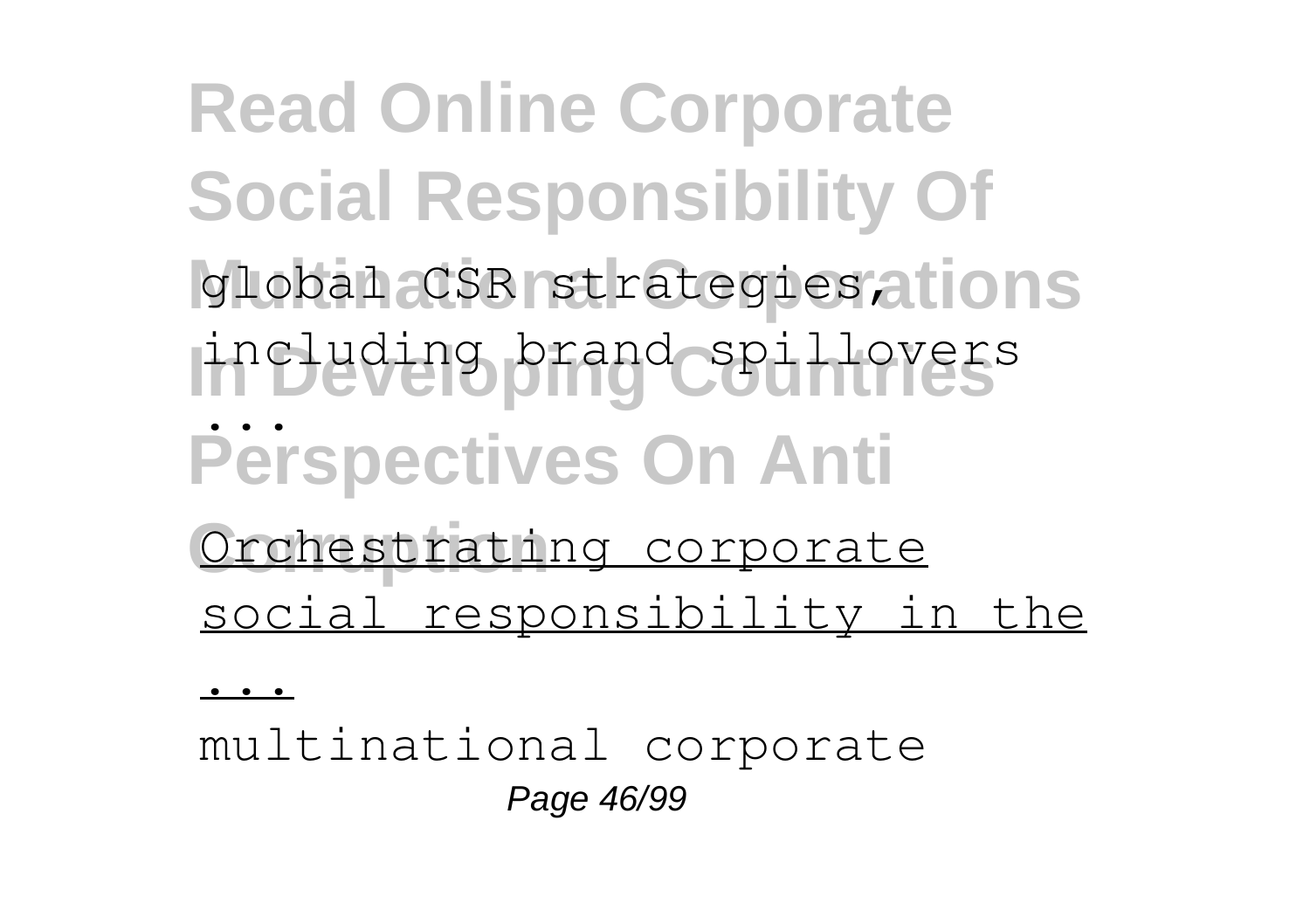**Read Online Corporate Social Responsibility Of** social responsibility (Amba-Rao, 1992) in Hence, uthries **Perspectives On Anti** following two sections, is based on that source. discussion on these, in the

Multinational Corporate Social Responsibility, Page 47/99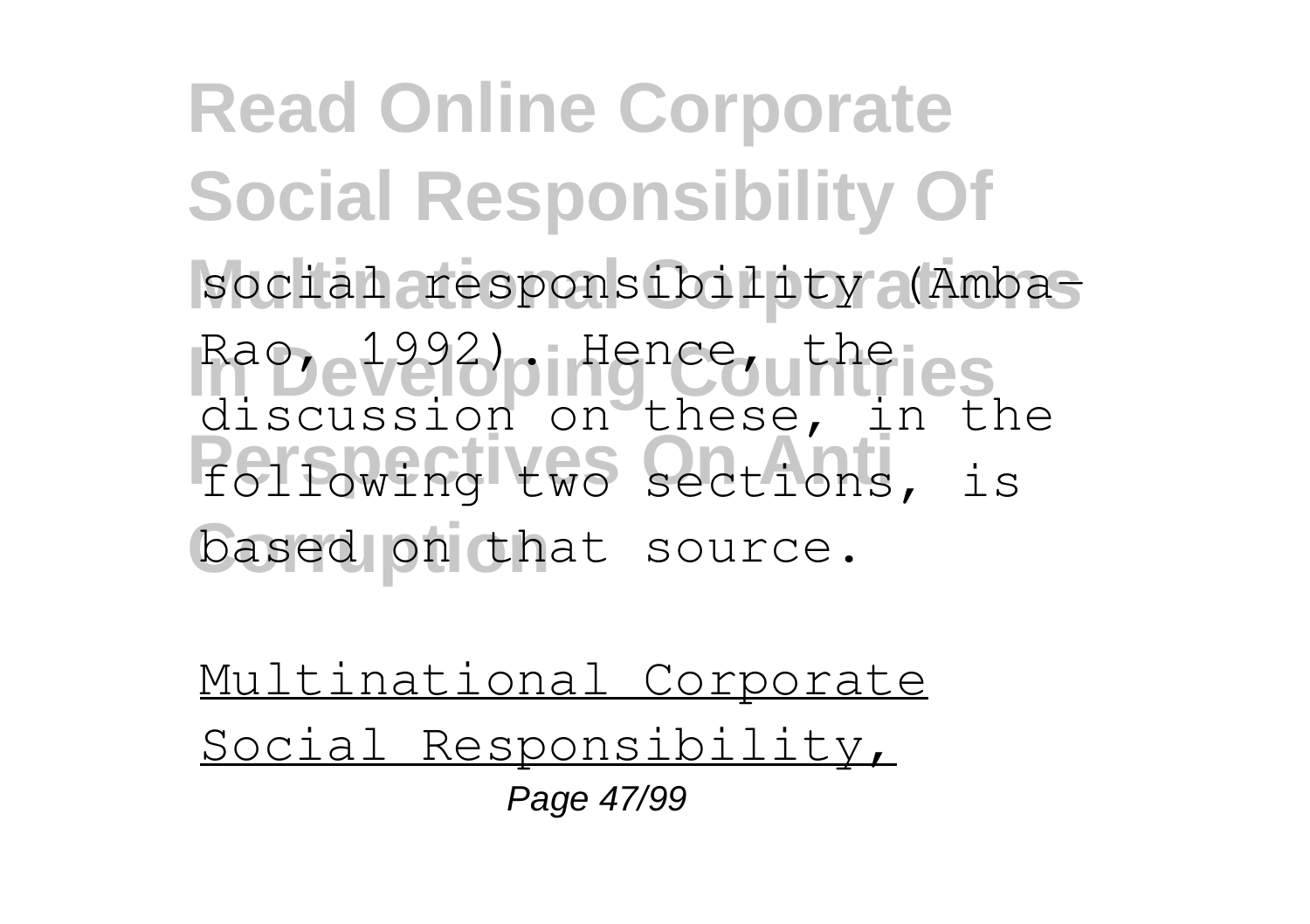**Read Online Corporate Social Responsibility Of Ethicsational Corporations** The **'**corporate social ries **Perspectives On Anti** movement has been described as one of the most important responsibility' ('CSR') social movements of our time. This book looks at what the CSR movement means Page 48/99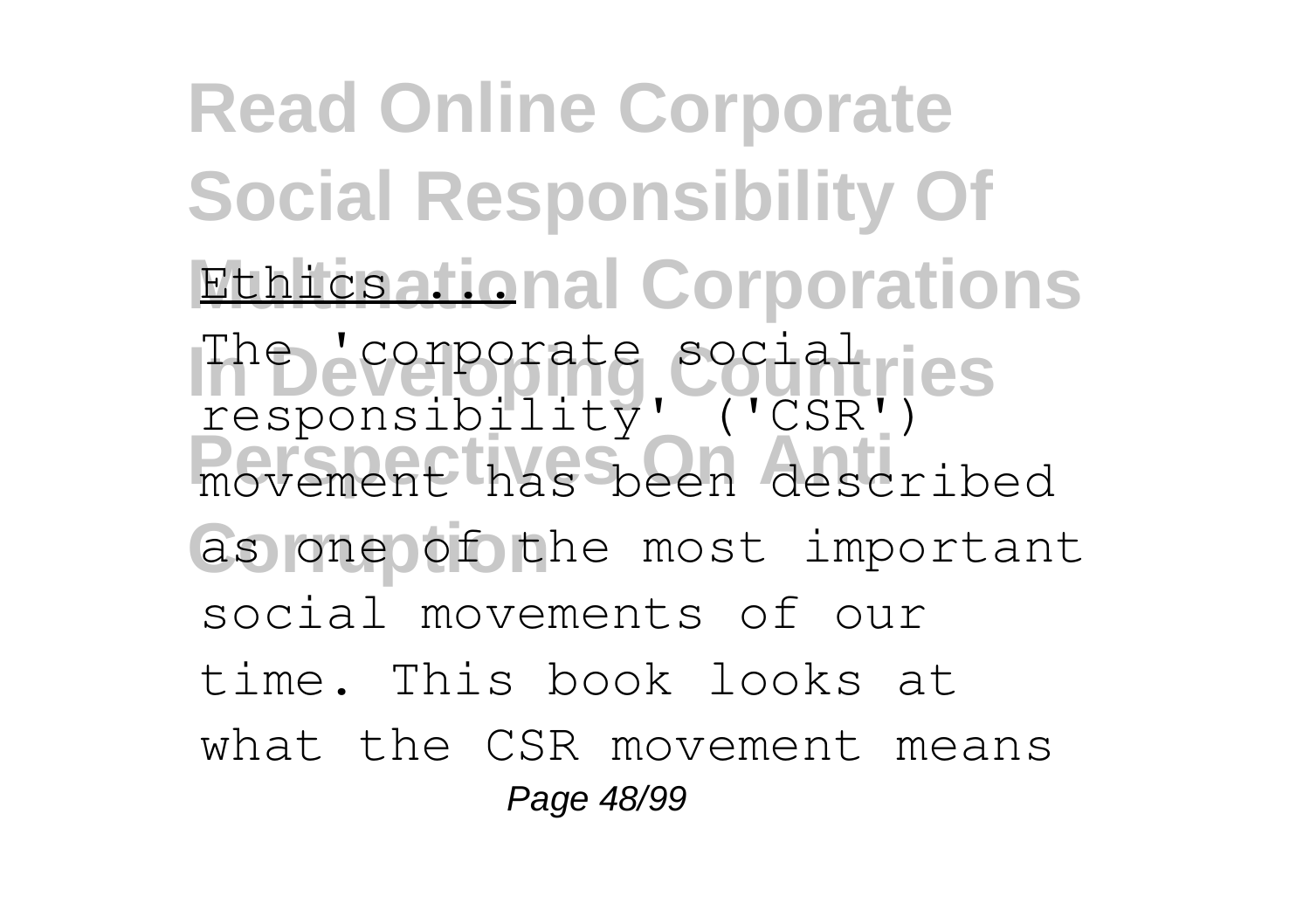**Read Online Corporate Social Responsibility Of** for multinationals, ofor **JON**S states and for international **Perspectives On Anti** Multinationals and Corporate law. Social Responsibility by As the main research focus

is that multinational

Page 49/99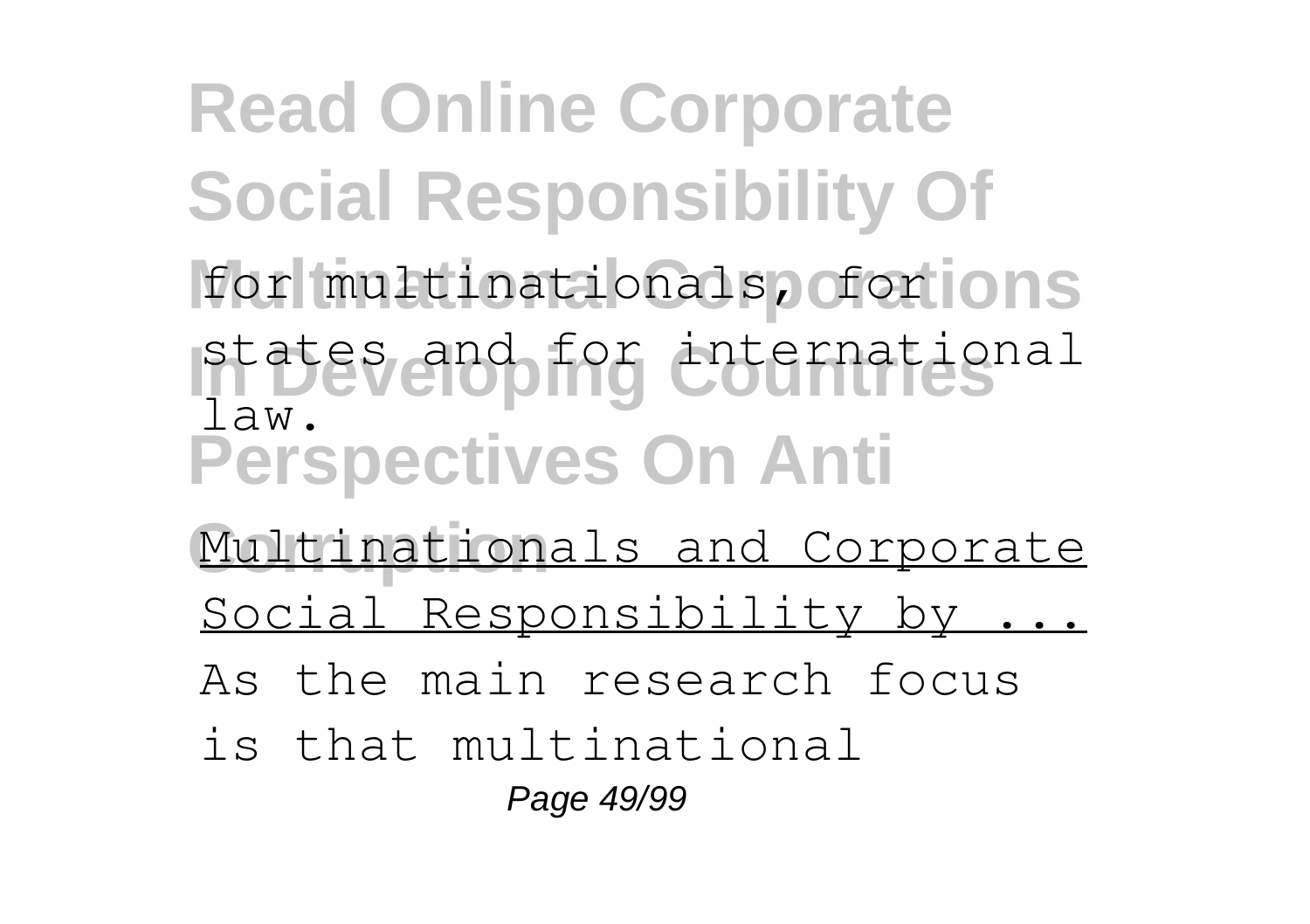**Read Online Corporate Social Responsibility Of** corporations incentive tions suppliers to implementies **Perspectives On Anti** through revenue sharing, the focus is to promote social responsibility suppliers to fulfill social responsibility.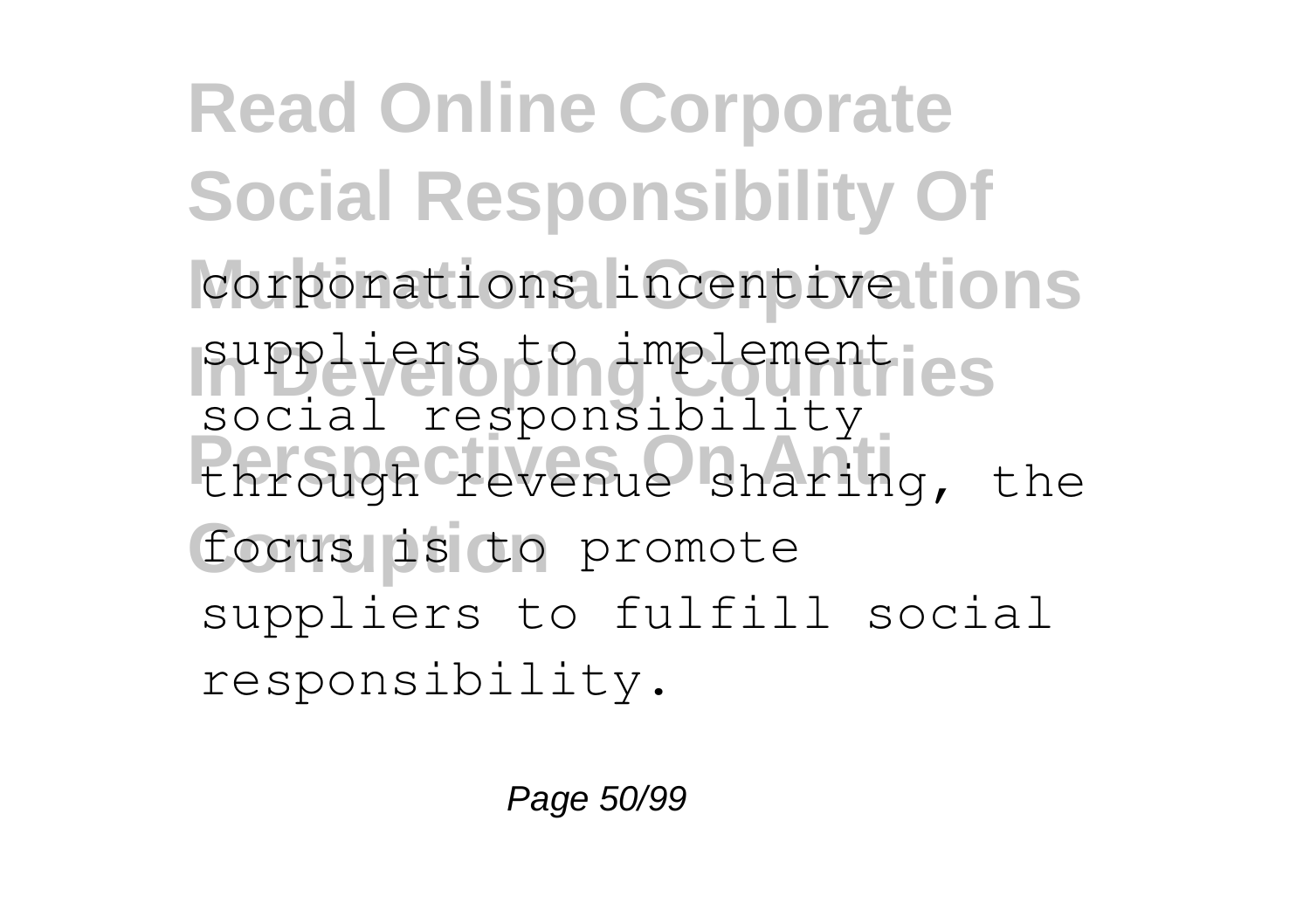**Read Online Corporate Social Responsibility Of** Multinational companies'ons **In Developing Countries** coordination mechanism for **Perspectives mole on the** multinational oil companies, ... Using the example of this article suggests that there are fundamental problems surrounding the Page 51/99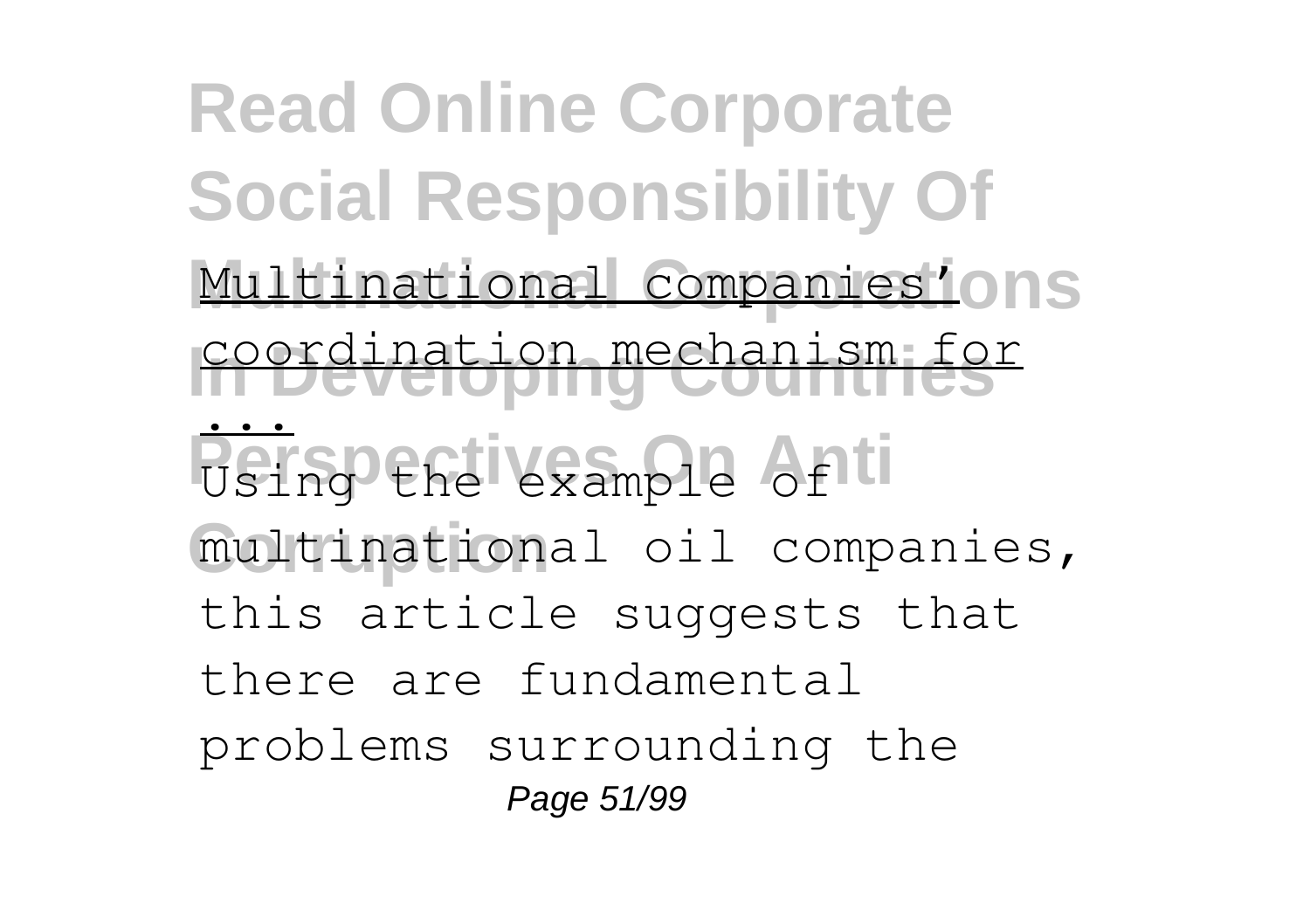**Read Online Corporate Social Responsibility Of** capacity of private firms to deliver development and the development through nti Corporate Social aspiration of achieving Responsibility (CSR) may be fundamentally flawed.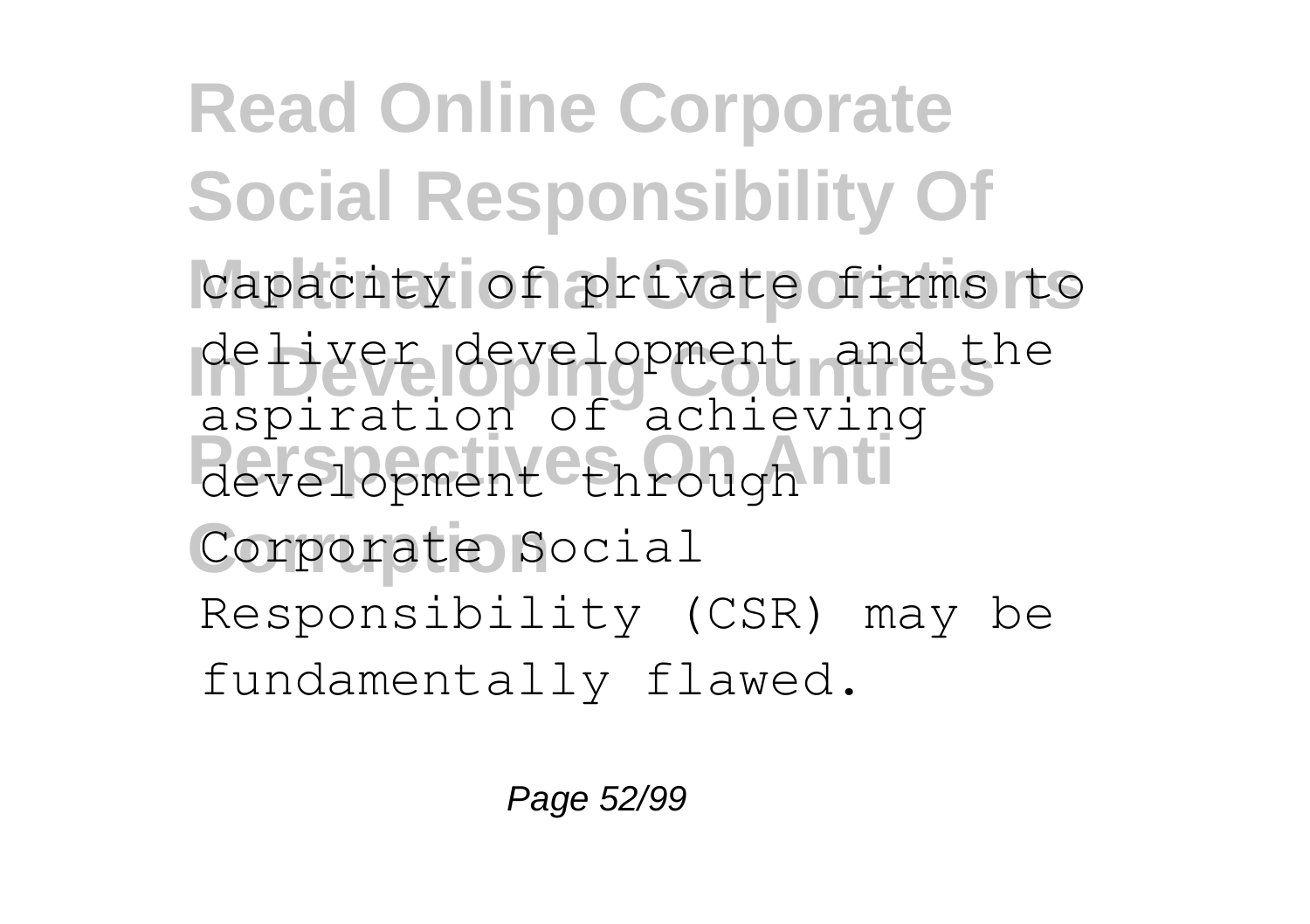**Read Online Corporate Social Responsibility Of Multinational Corporations In Developing Countries** The control of multinational **Perspectives On Anti** corporations is an area of law that has attracted immense attention both at national and international level. In recognition of the Page 53/99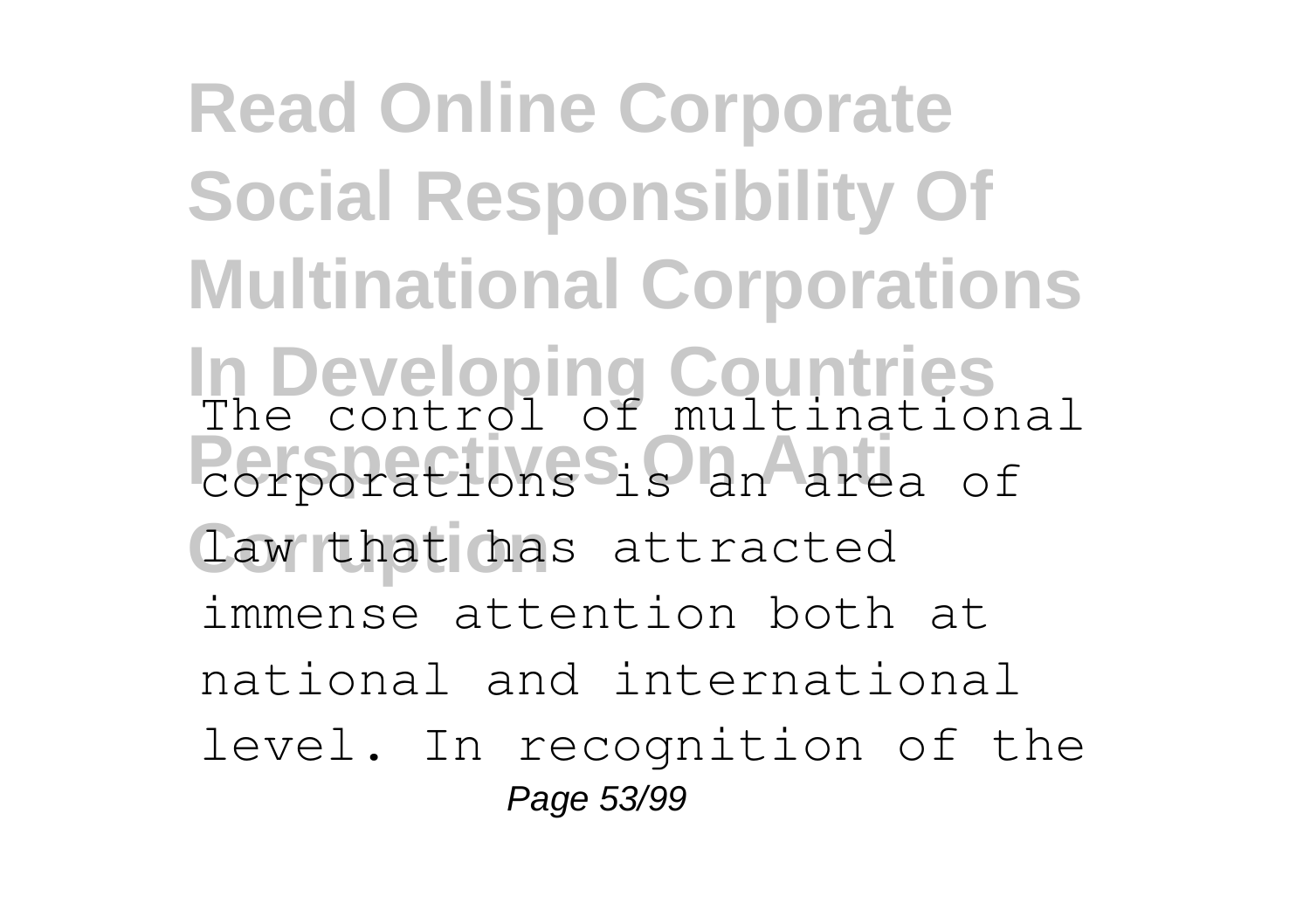**Read Online Corporate Social Responsibility Of** importance of the subjectns matter, the United Nations **Personal Accords** representative to work in Secretary General has this area. The book discusses the current trend by MNCs to self regulate by Page 54/99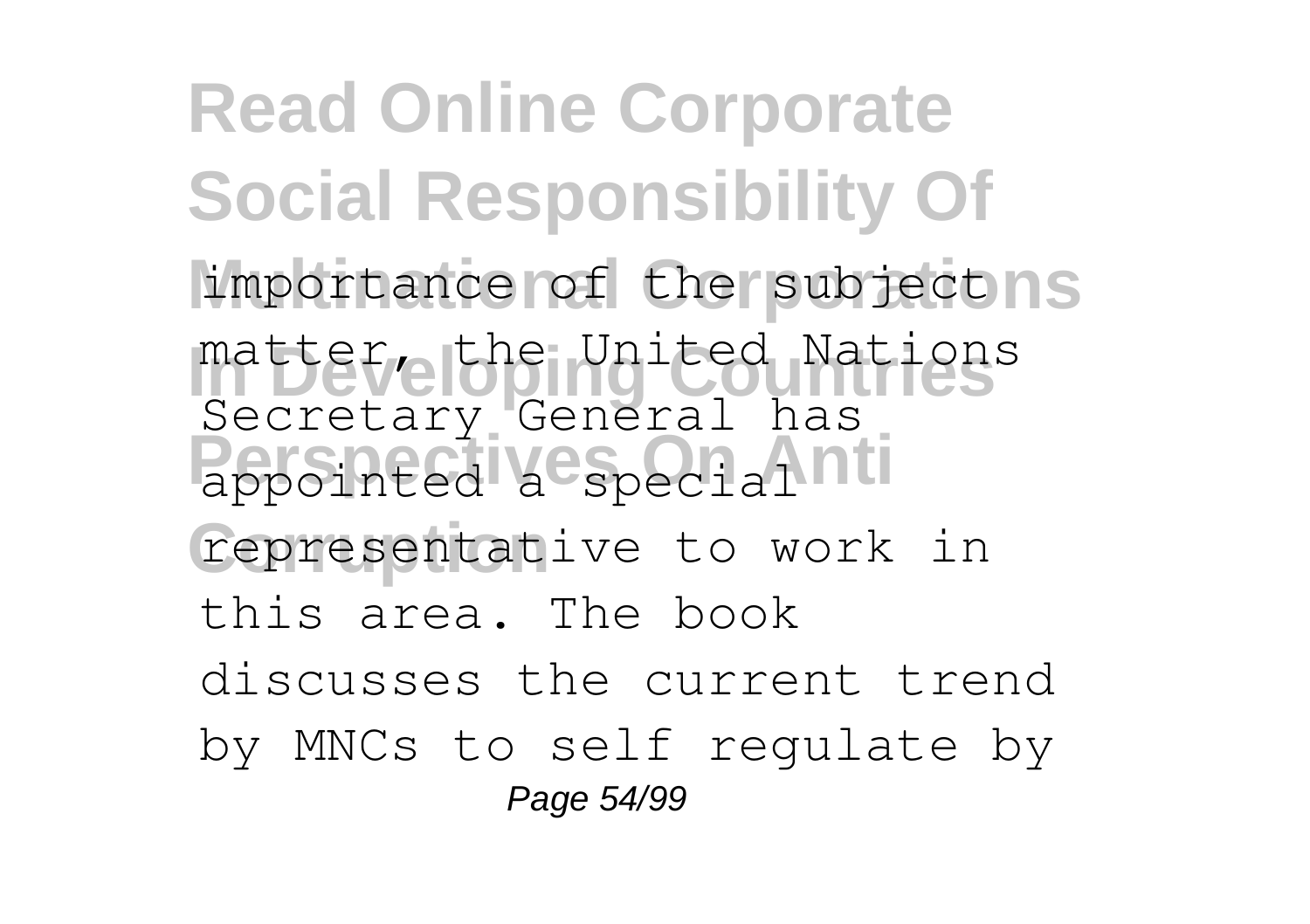**Read Online Corporate Social Responsibility Of** employing voluntary orations corporate social ountries **Persons India**<br>
strategy. Olufemi Amao argues that the CSR concept responsibility (CSR) is insufficient to deal with externalities emanating from MNCs' operations, including Page 55/99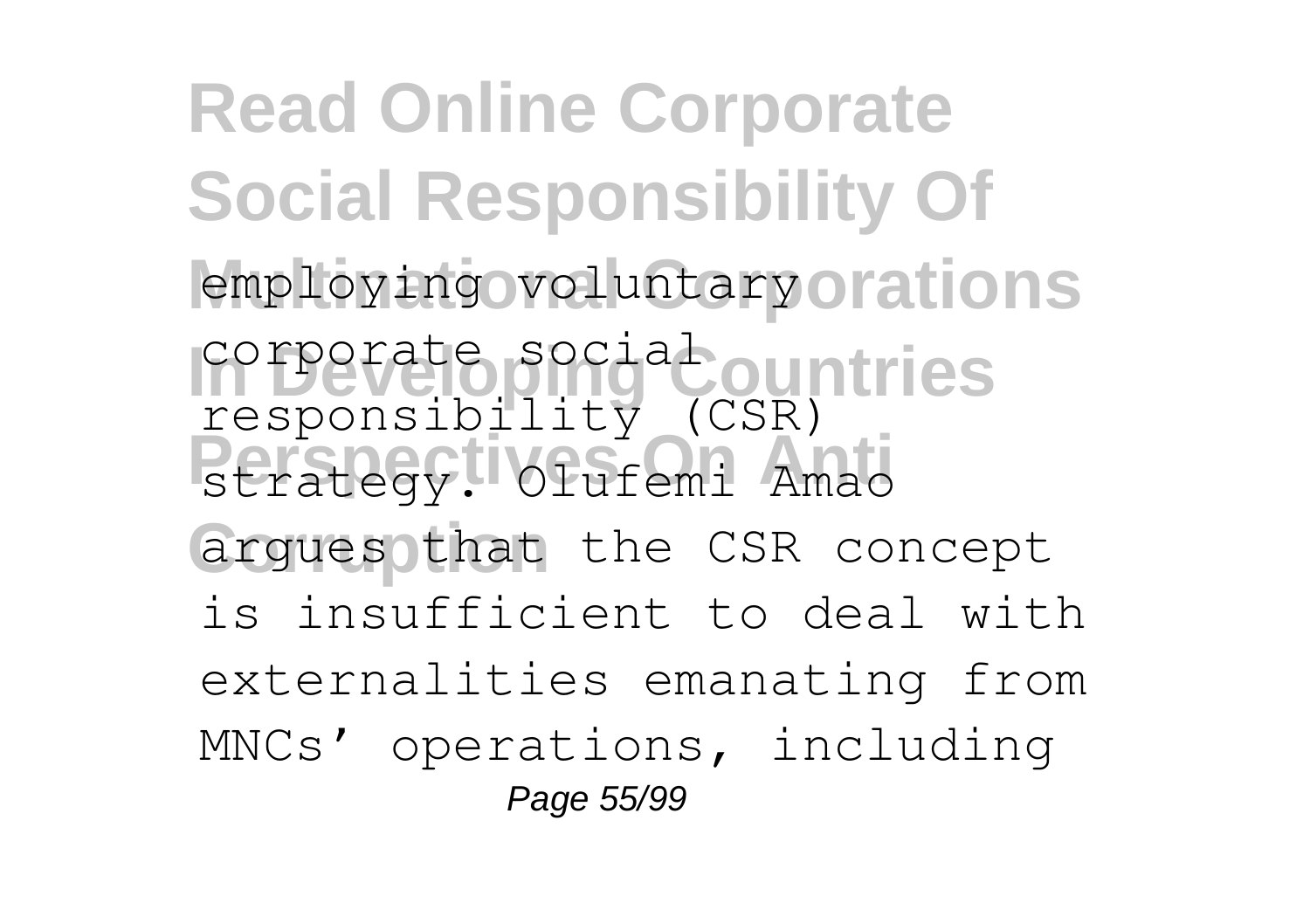**Read Online Corporate Social Responsibility Of** human rights violations. ONS Amao maintains that for CSR must engage with the Concept. In particular, he to be effective, the law examines how the law can be employed to achieve this goal. While noting that the Page 56/99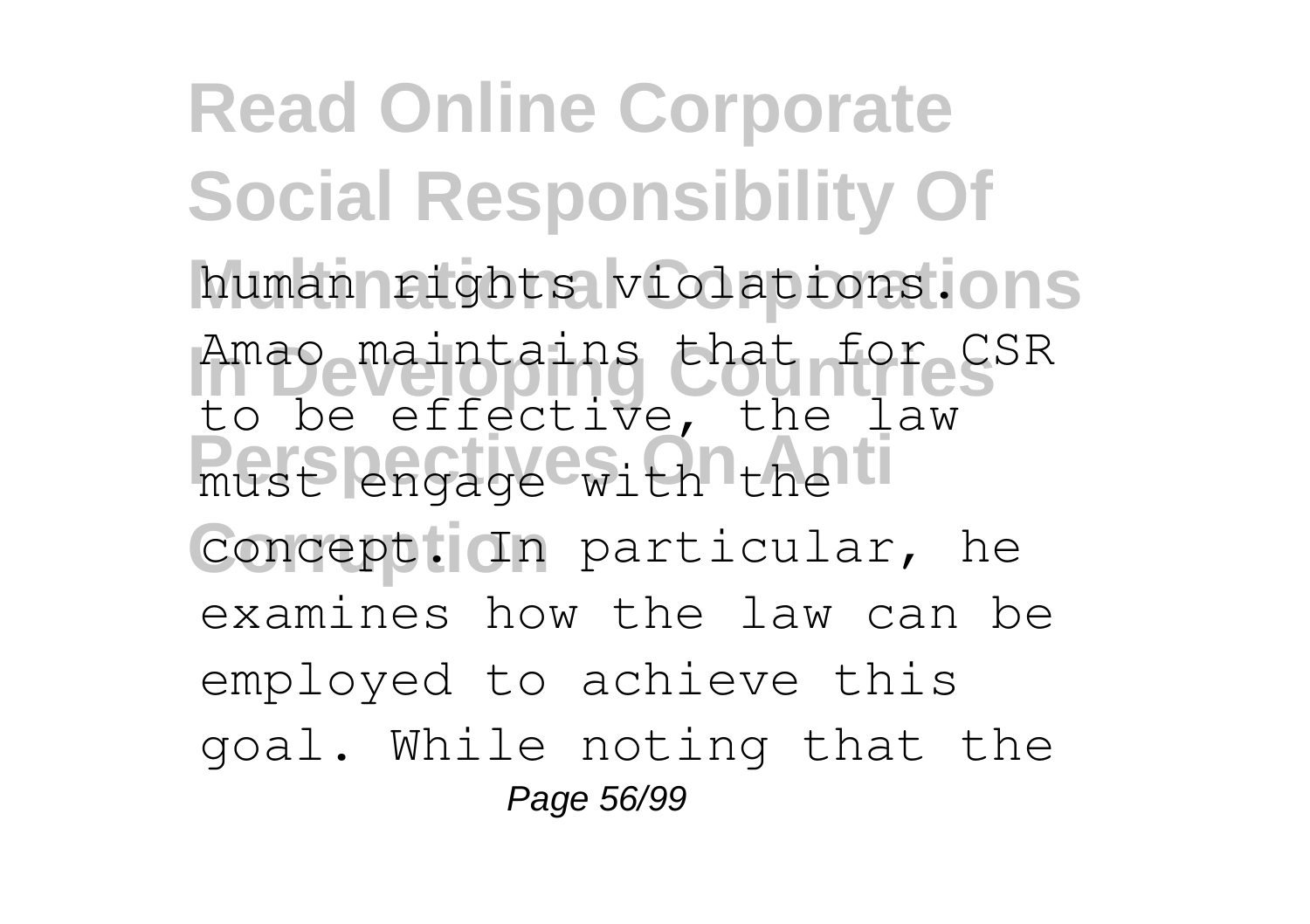**Read Online Corporate Social Responsibility Of** control of MNCs involvesons regulation at g<sup>theo</sup>untries **Perspectives On Anti** argued that more emphasis needs to be placed on international level, it is possibilities at home, in States and host States where there are stronger bases for Page 57/99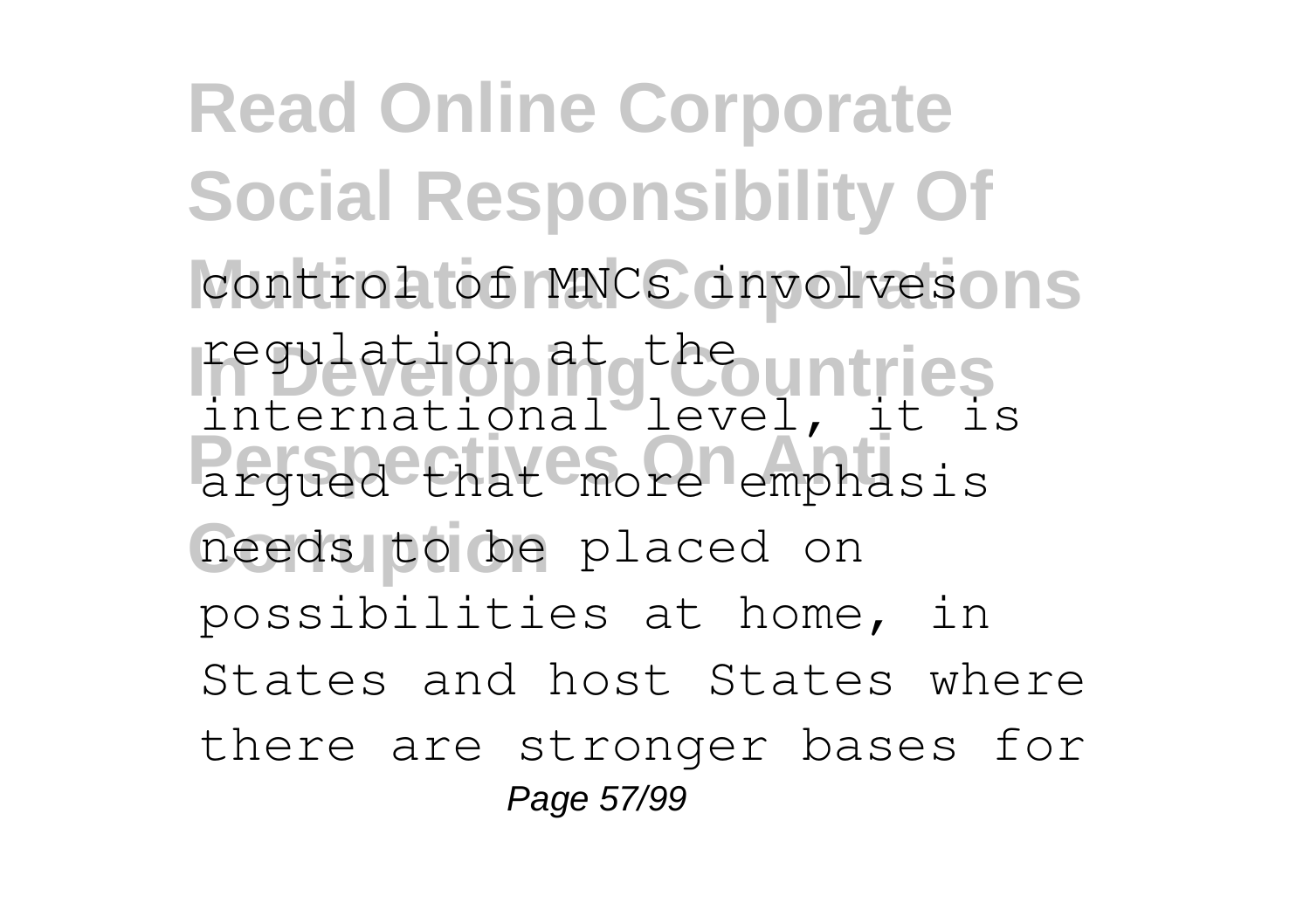**Read Online Corporate Social Responsibility Of Multinational Corporations** the control of corporations. **In Developing Countries** This book will be useful to **Perspectives On Anti** policy makers in developing Countries, <sub>N</sub>UN, UN Agencies, academic scholars, students, the African Union and its agencies, the European Union and its agencies and other Page 58/99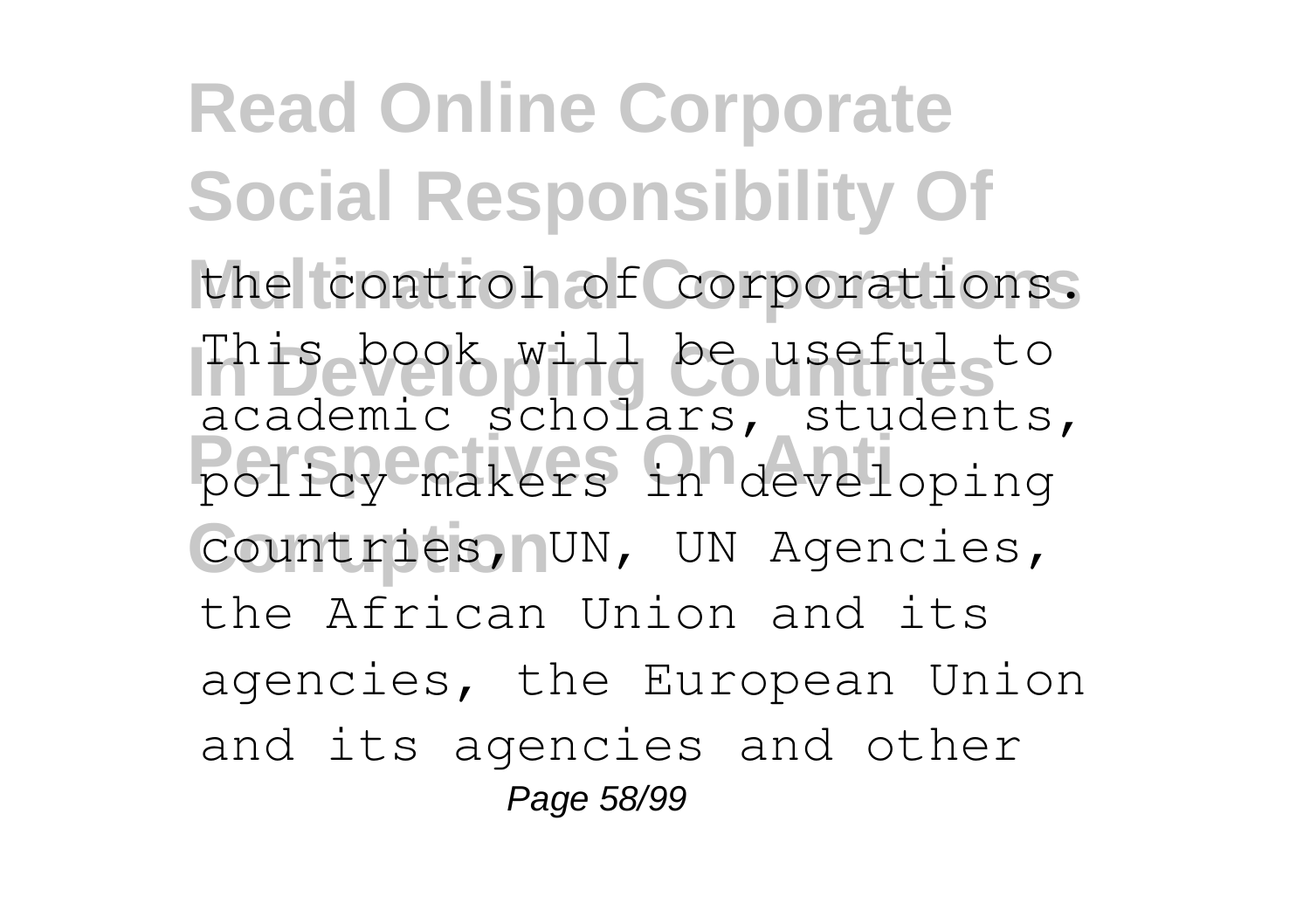**Read Online Corporate Social Responsibility Of** international policy makers. **In Developing Countries** The increasing importance of **PERSPECTIVES ON ANTISEMENT COMPANIES** must consider multistakeholder interests as well as the social, political, economic, Page 59/99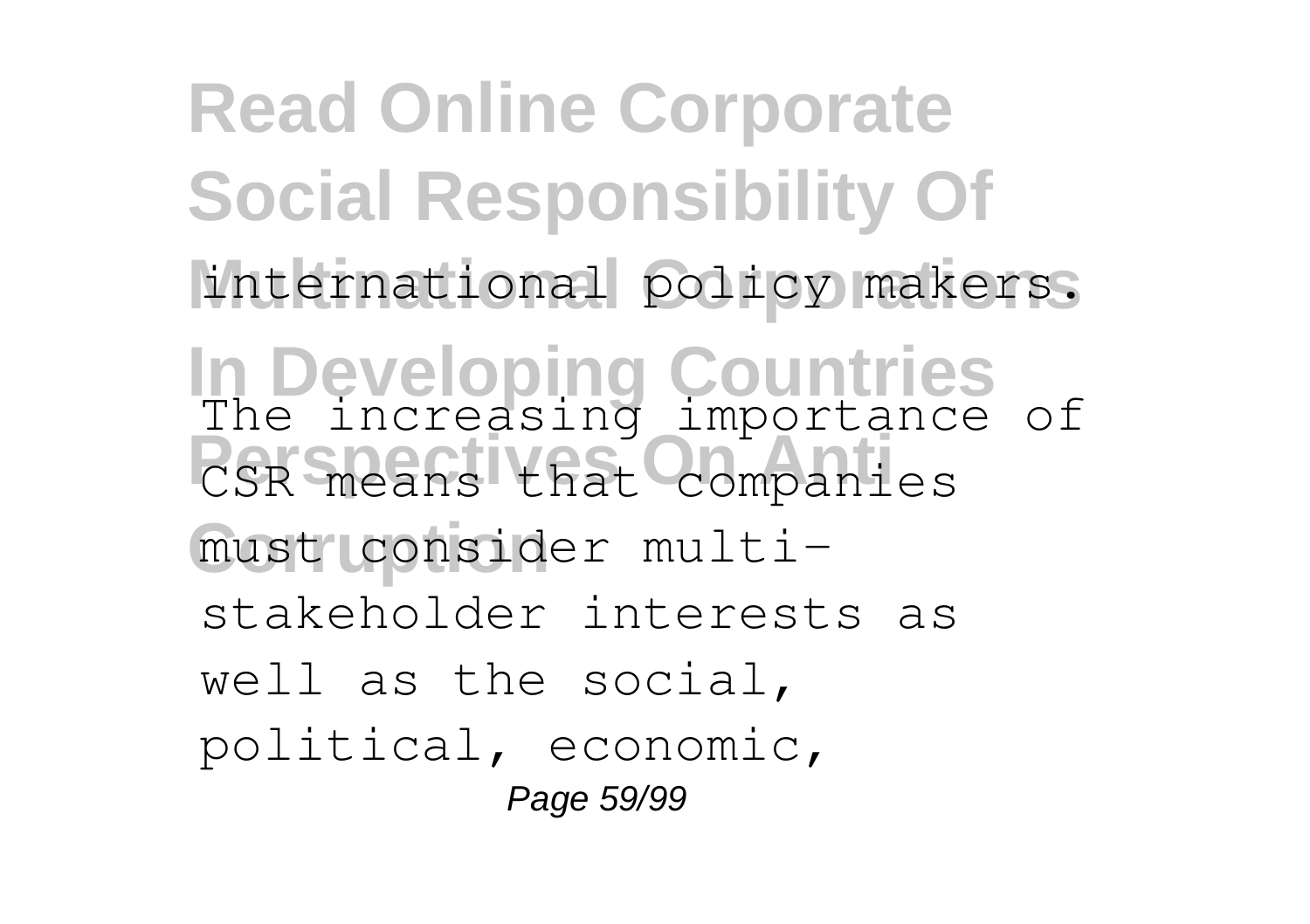**Read Online Corporate Social Responsibility Of** environmental and porations **In Developing Countries** developmental impact of pursuit of profits by multinational corporations their actions. However, the has led to a series of questionable corporate actions and the consequences Page 60/99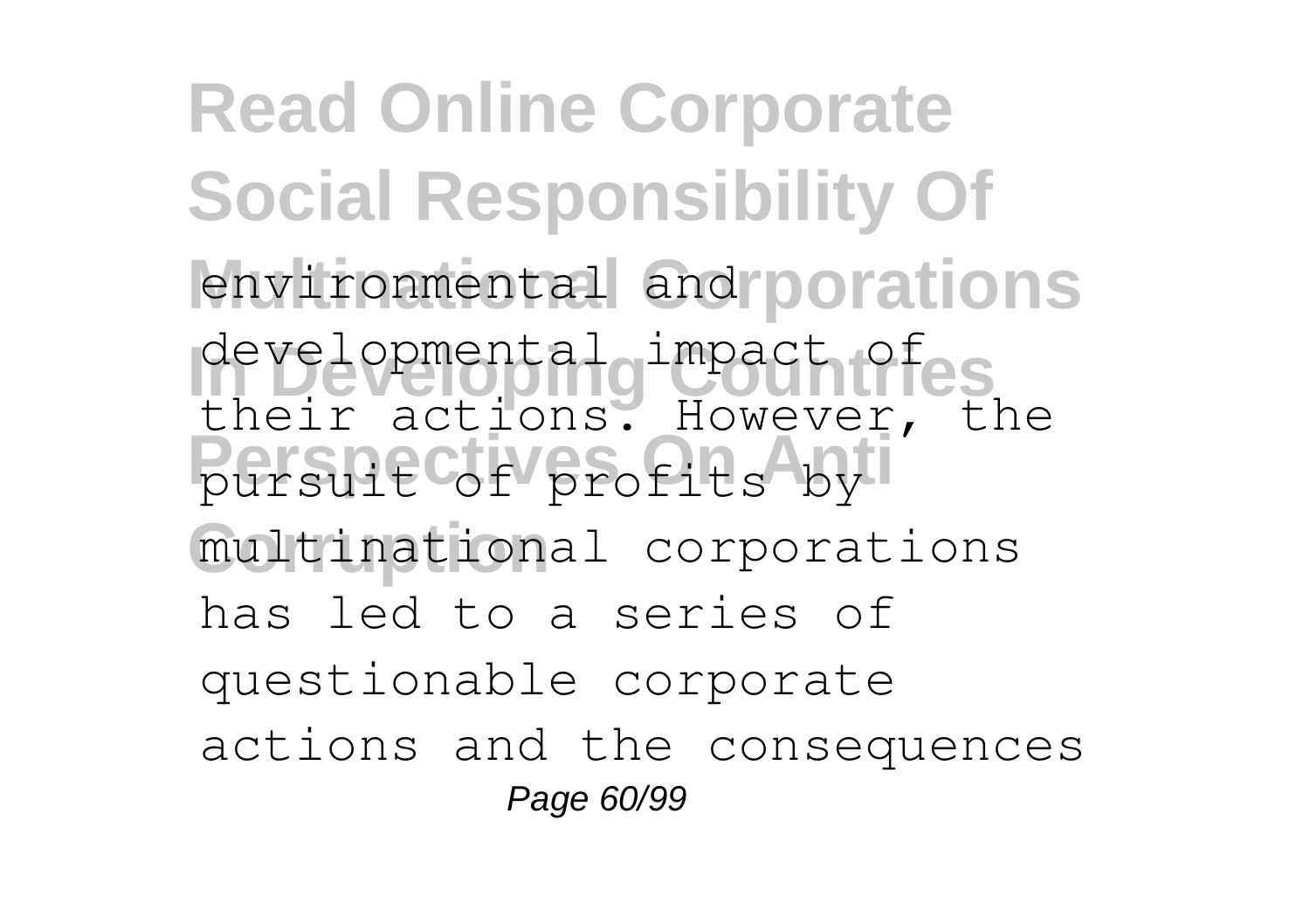**Read Online Corporate Social Responsibility Of** of such practices are ations particularly evident ines **Perspectives On Anti** Adefolake Adeyeye explores how CSR has evolved to aid developing countries. the anti-corruption campaign. By examining voluntary rules applicable Page 61/99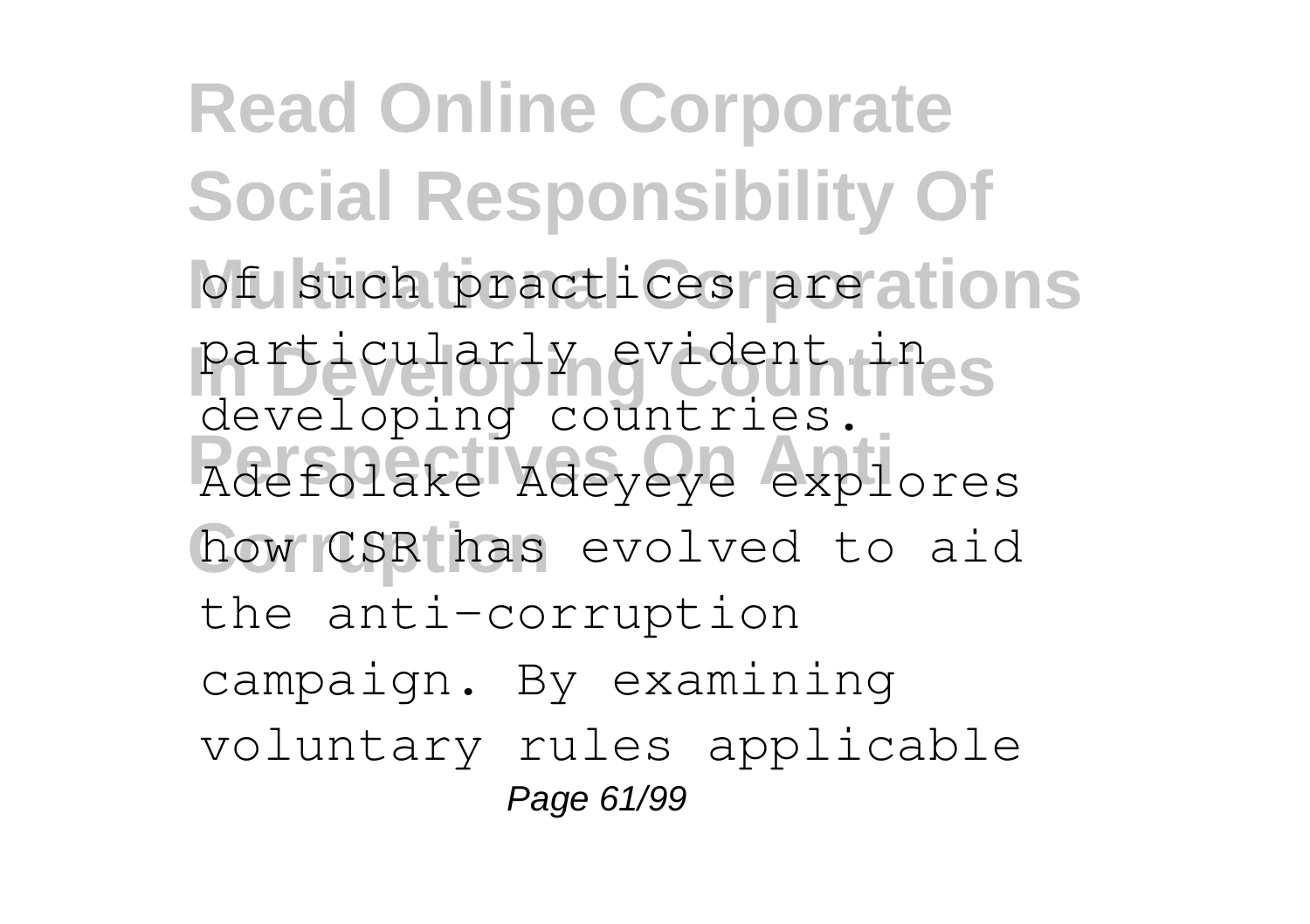**Read Online Corporate Social Responsibility Of** for curbing corruption, ions particularly bribery and **Perspectives On Anti** extra-territorial laws of **Corruption** Nigeria, United Kingdom and analysing the domestic and the United States for holding corporations liable for bribery, she assesses Page 62/99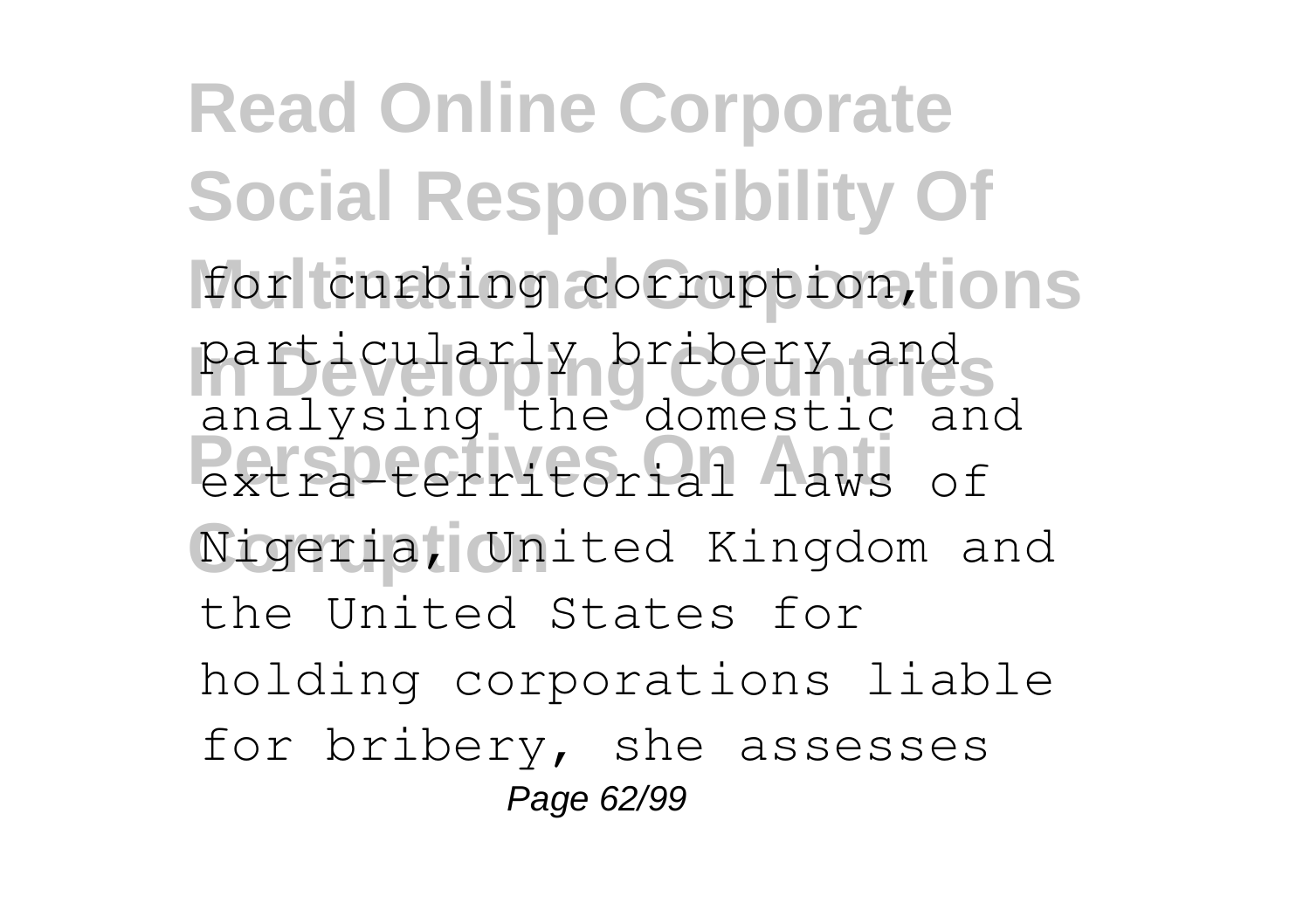**Read Online Corporate Social Responsibility Of** the tadequacy **of orporations** international law's approach **Perspectives On Anti** for bribery and explores direct corporate towards corporate liability responsibility for international corruption. The roles of corporate Page 63/99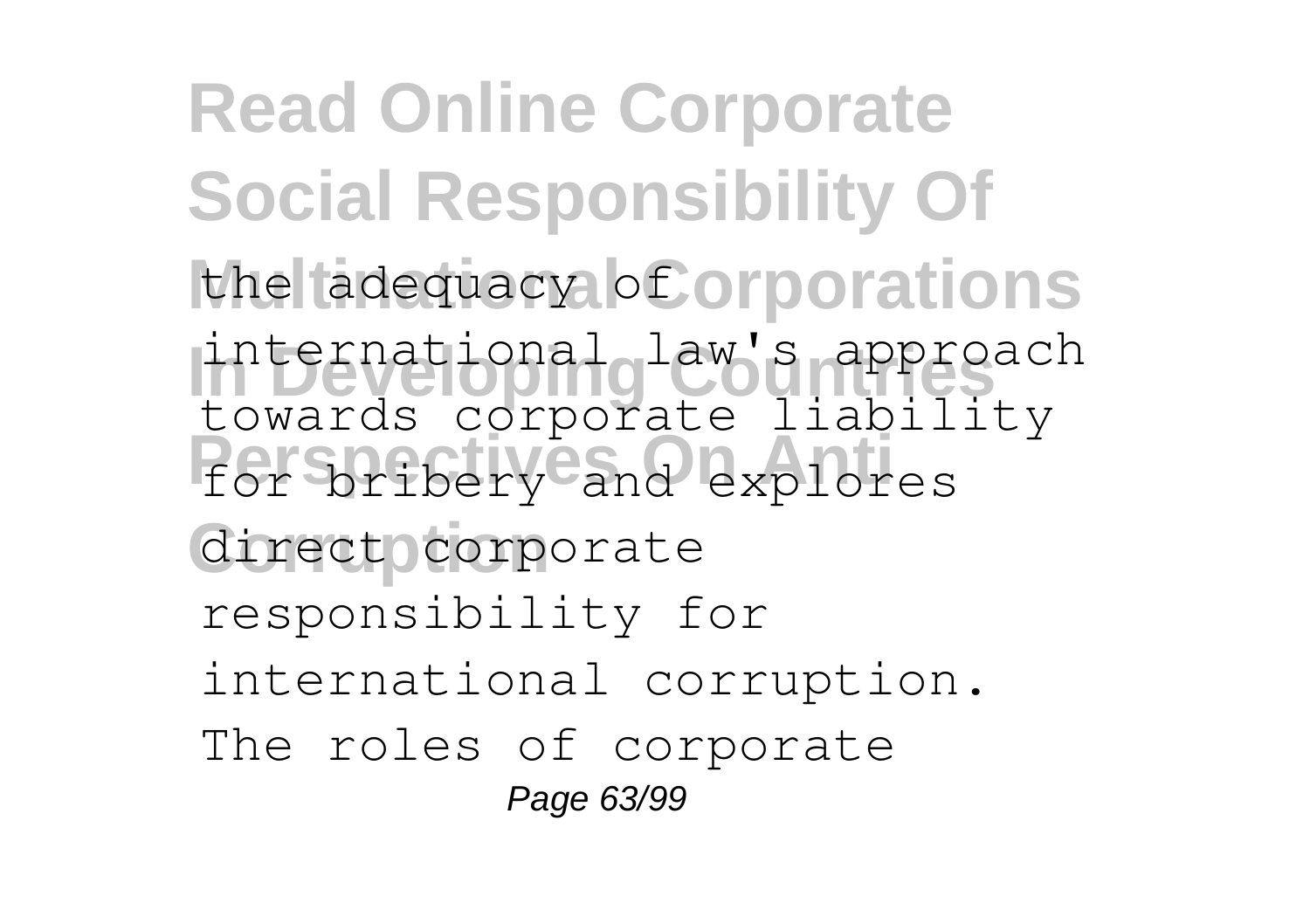**Read Online Corporate Social Responsibility Of** governance, global porations governance and civil tries **PERSPECTED:** 2019 THE CORPORATE COMPOSITIONS are given special focus. liability in curbing

Globalization and the professionalization of Page 64/99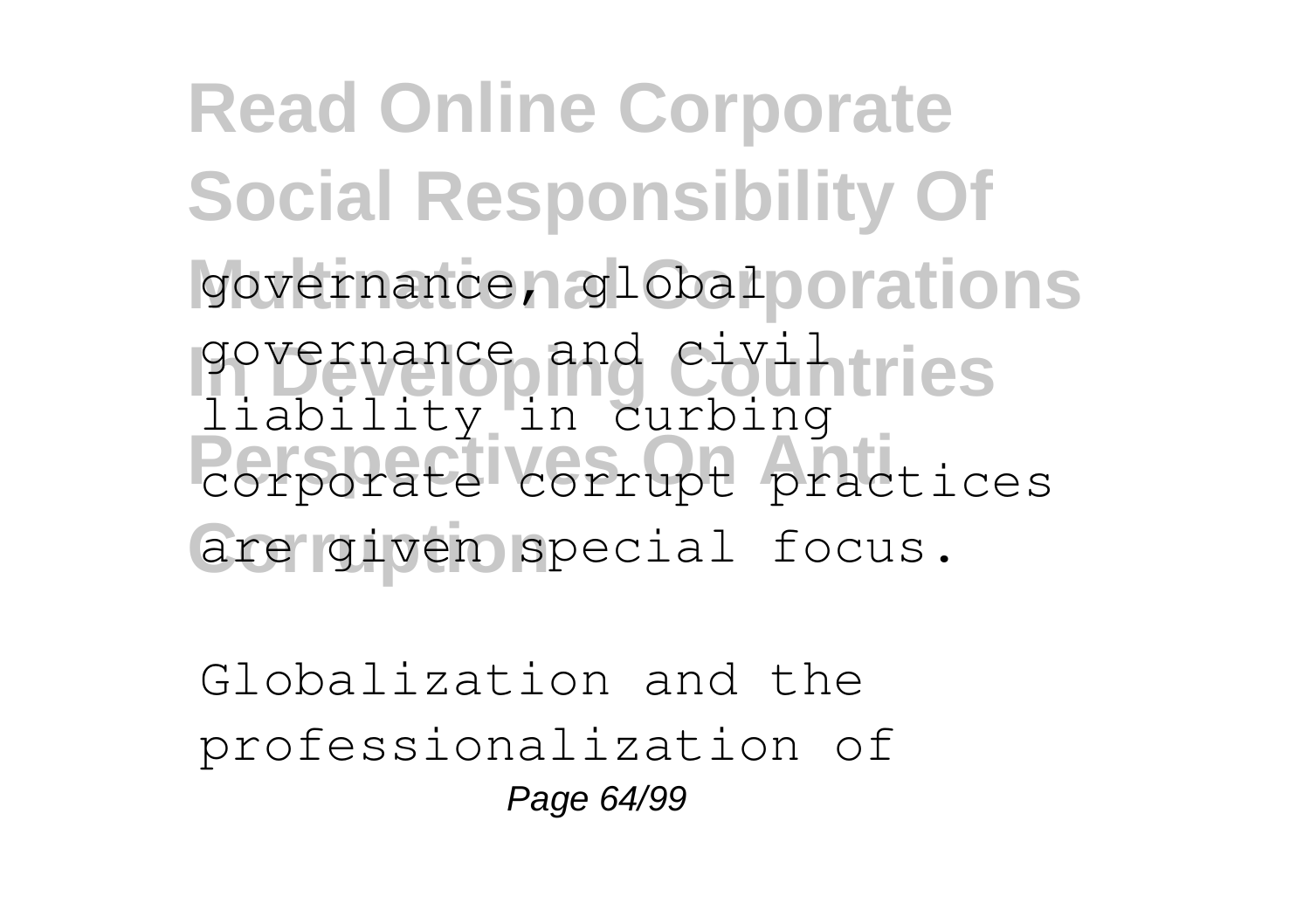**Read Online Corporate Social Responsibility Of** Corporate Social orporations Responsibility (CSR) have **Person** Constituties Chaiming to support development across led to a surge of CSR the globe. In this two volume series, the chapters explore this claim through Page 65/99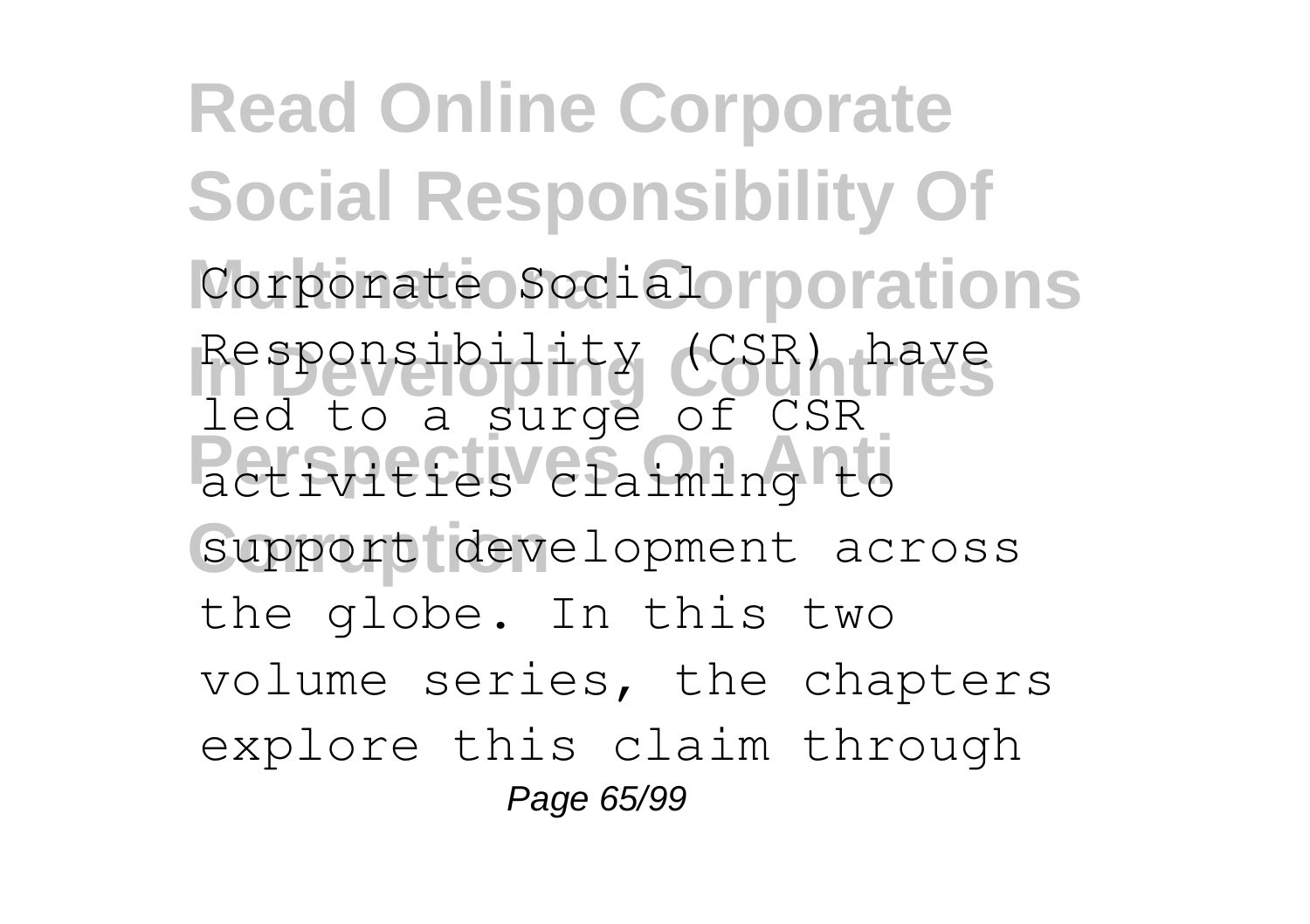**Read Online Corporate Social Responsibility Of** nuanced debate about theons potentialities, climitations **Perspectives** On Antideveloping world at both the and threats of developmentglobal and local levels. Volume 1 explores whether there is a genuine Page 66/99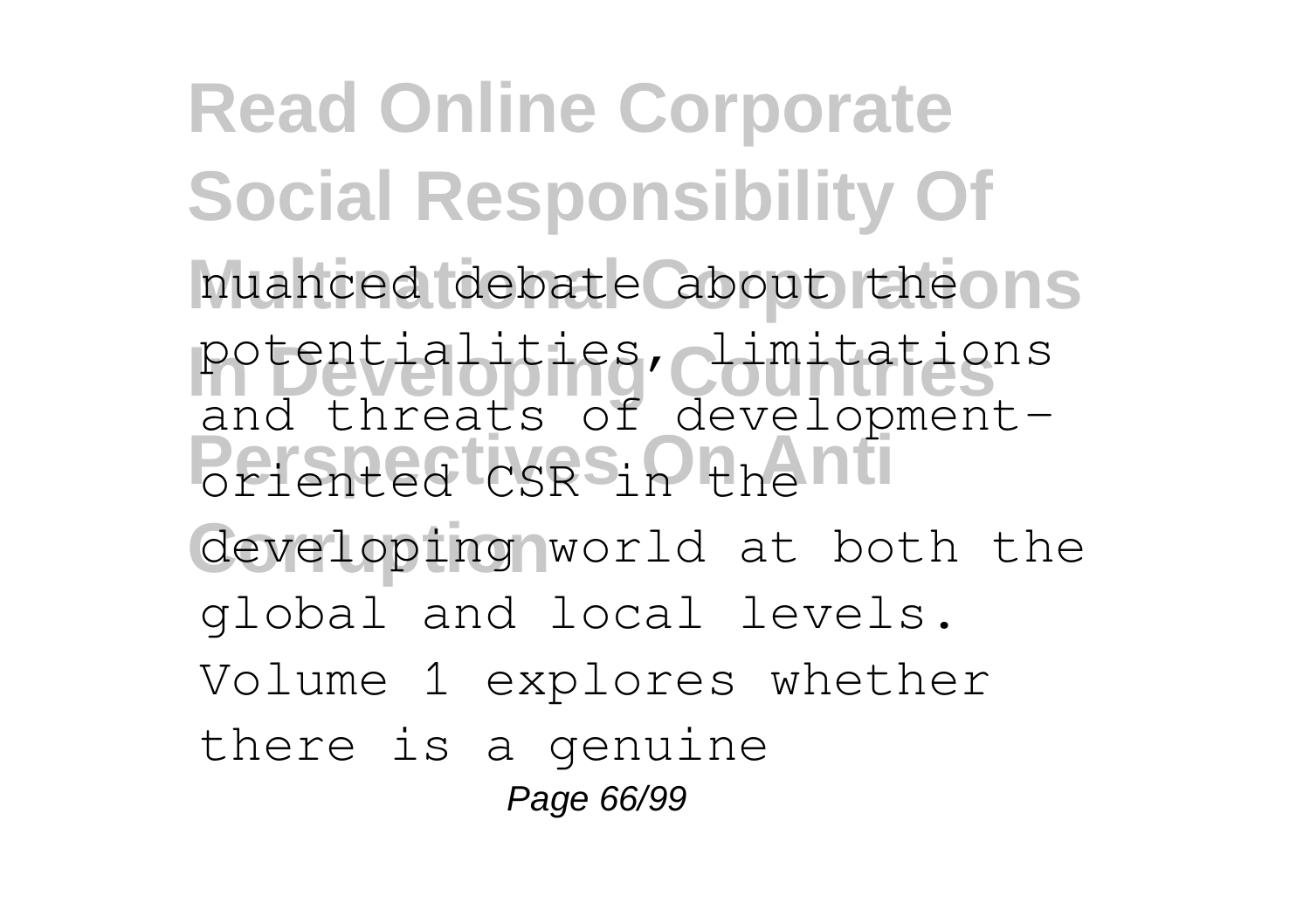**Read Online Corporate Social Responsibility Of Multinational Corporations** possibility for corporations to contribute to development **Personal Corporate reach spreading** into every corner of the through CSR activities. With globe, this is a timely contribution presenting cases from developing Page 67/99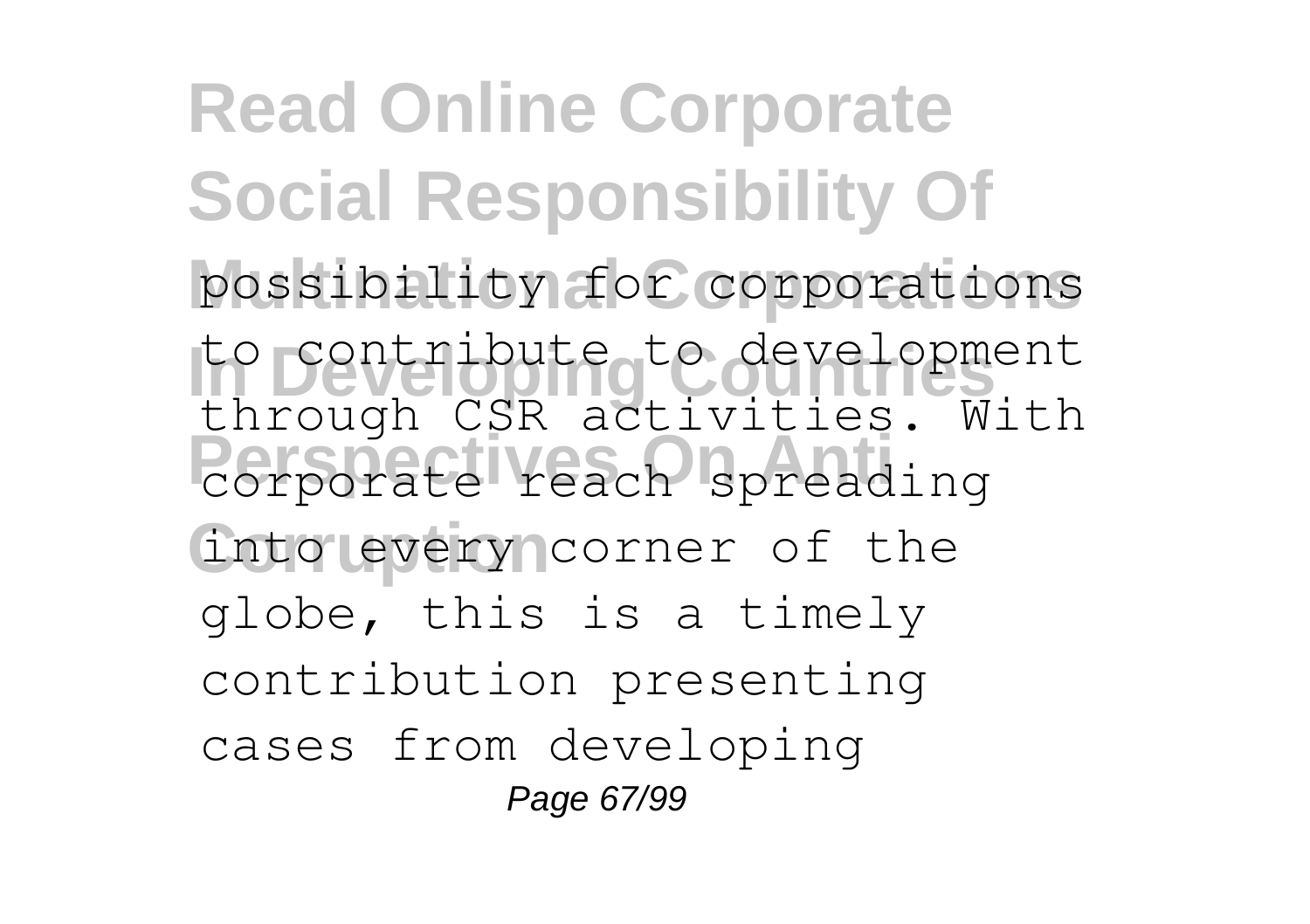**Read Online Corporate Social Responsibility Of** countries spanning multiples continents. It explores the manen neven and manen involved in shaping the multi-level and multicomplex interface between multinational corporations (MNCs) and possibilities for Page 68/99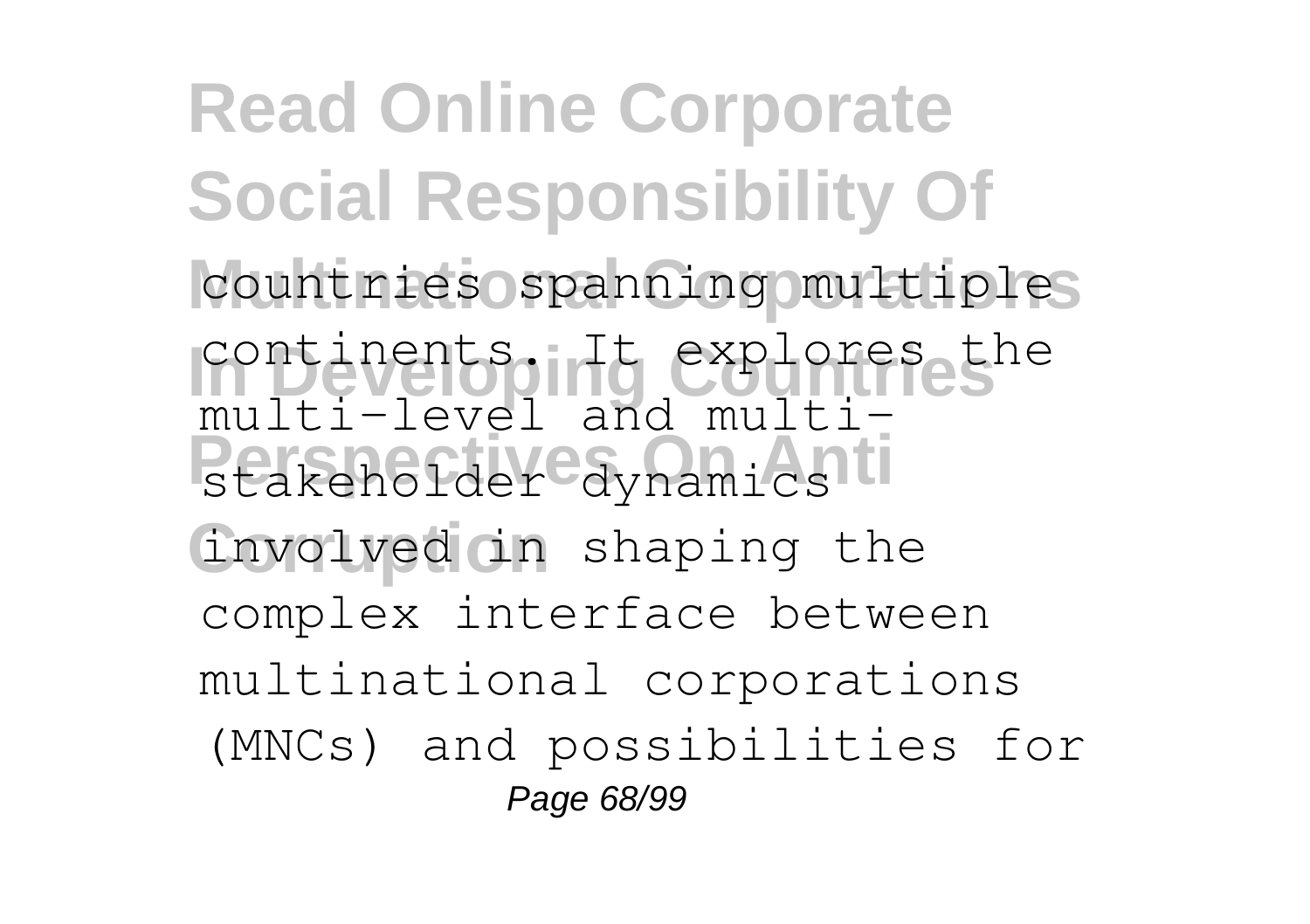**Read Online Corporate Social Responsibility Of** CSR-related development. The chapters highlight theies **Perspectives On Anti** best practice and complement the role of governments in potential for MNCs to spread bridging governance gaps and spearheading capacity building efforts. But they Page 69/99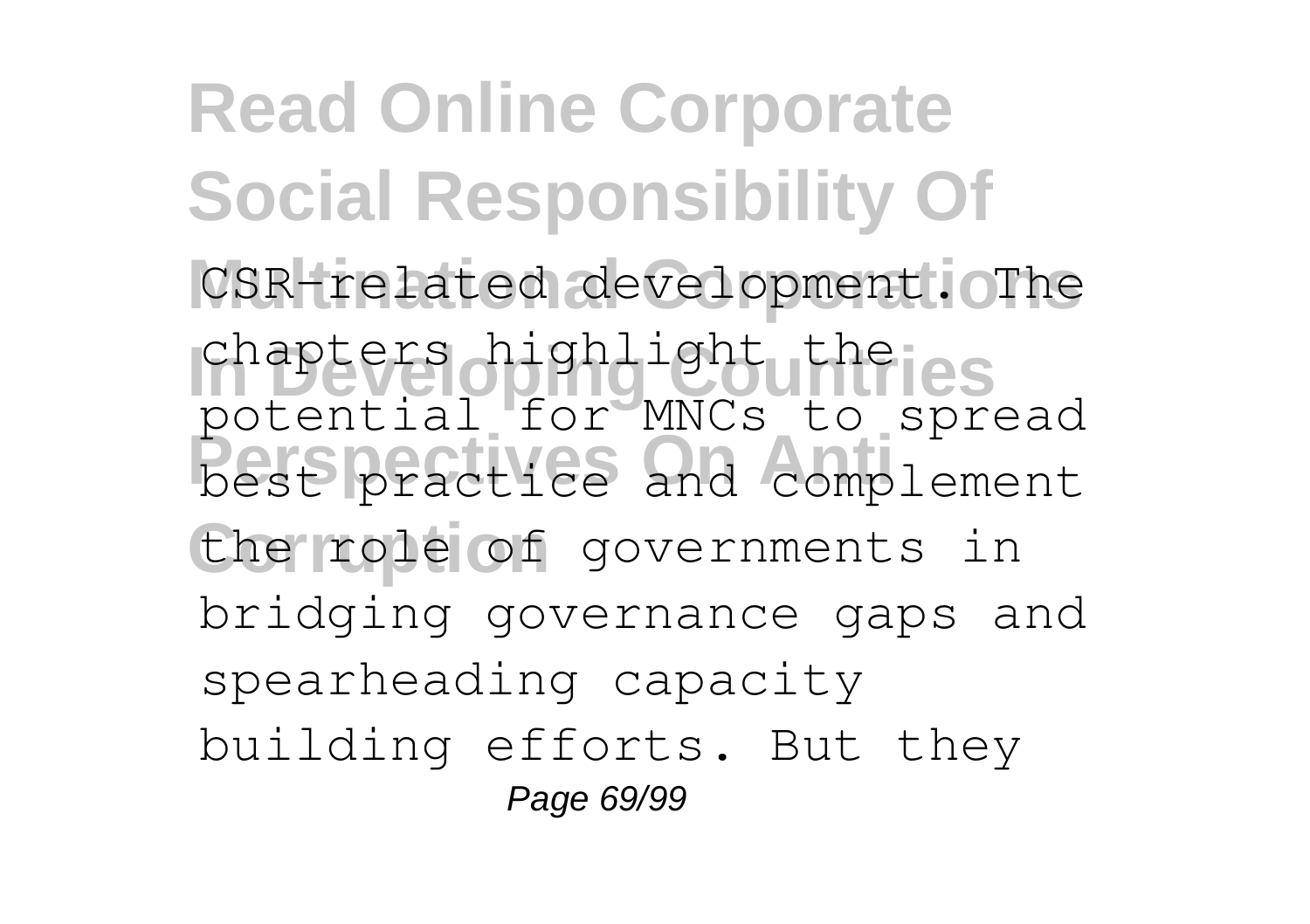**Read Online Corporate Social Responsibility Of** also highlights serious ons reservations, stemming from **Perspectives On Anti** limited appreciation of the complexities of context, and isolated assessments, the permeation of a northern agenda that marginalizes local voices.Within the Page 70/99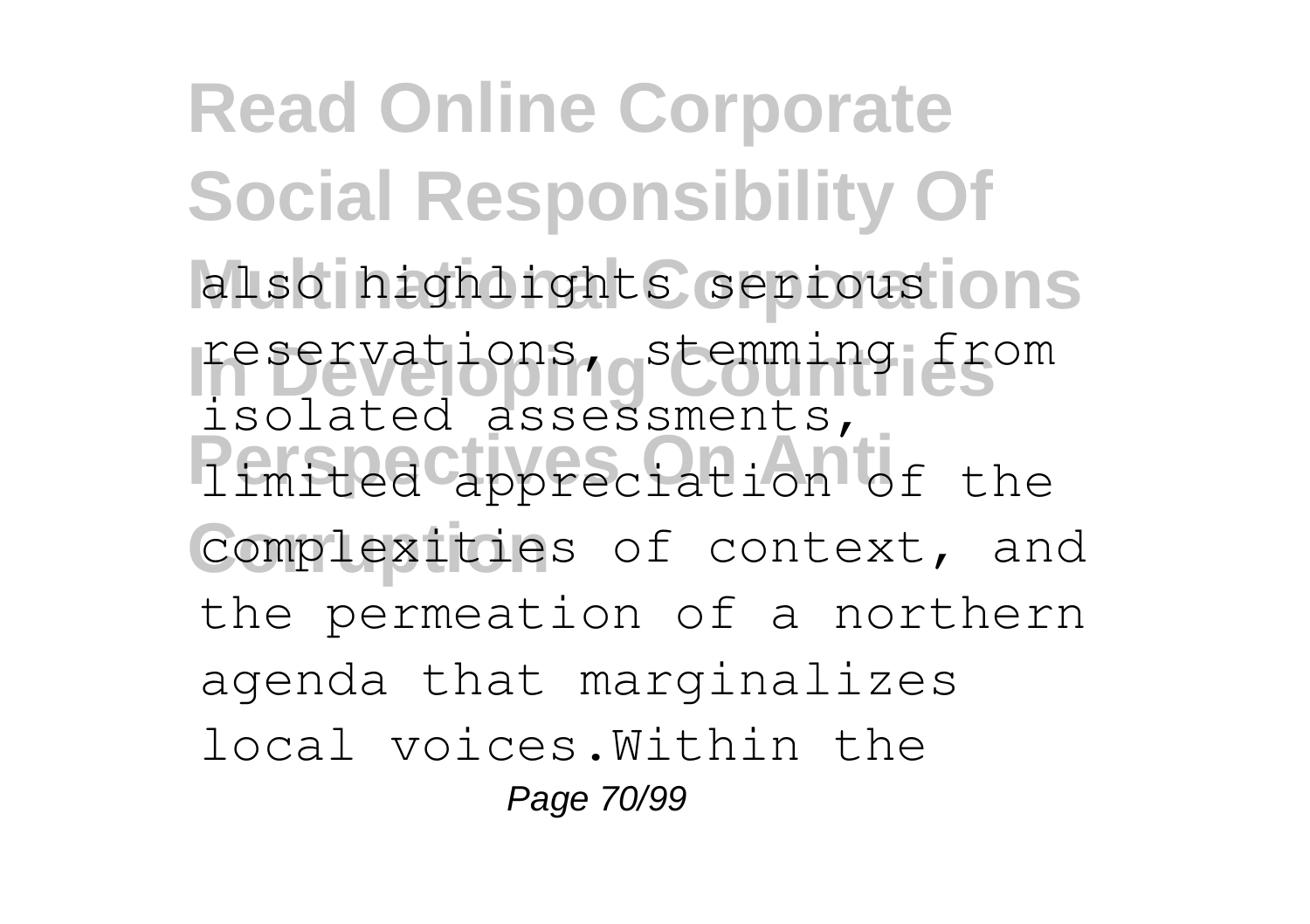**Read Online Corporate Social Responsibility Of** larger debate on the merits and evils of globalization, **Perspectives On Anti** mixed record of MNCs in promoting effective this volume captures the development in those parts of the world where it is most needed. This important Page 71/99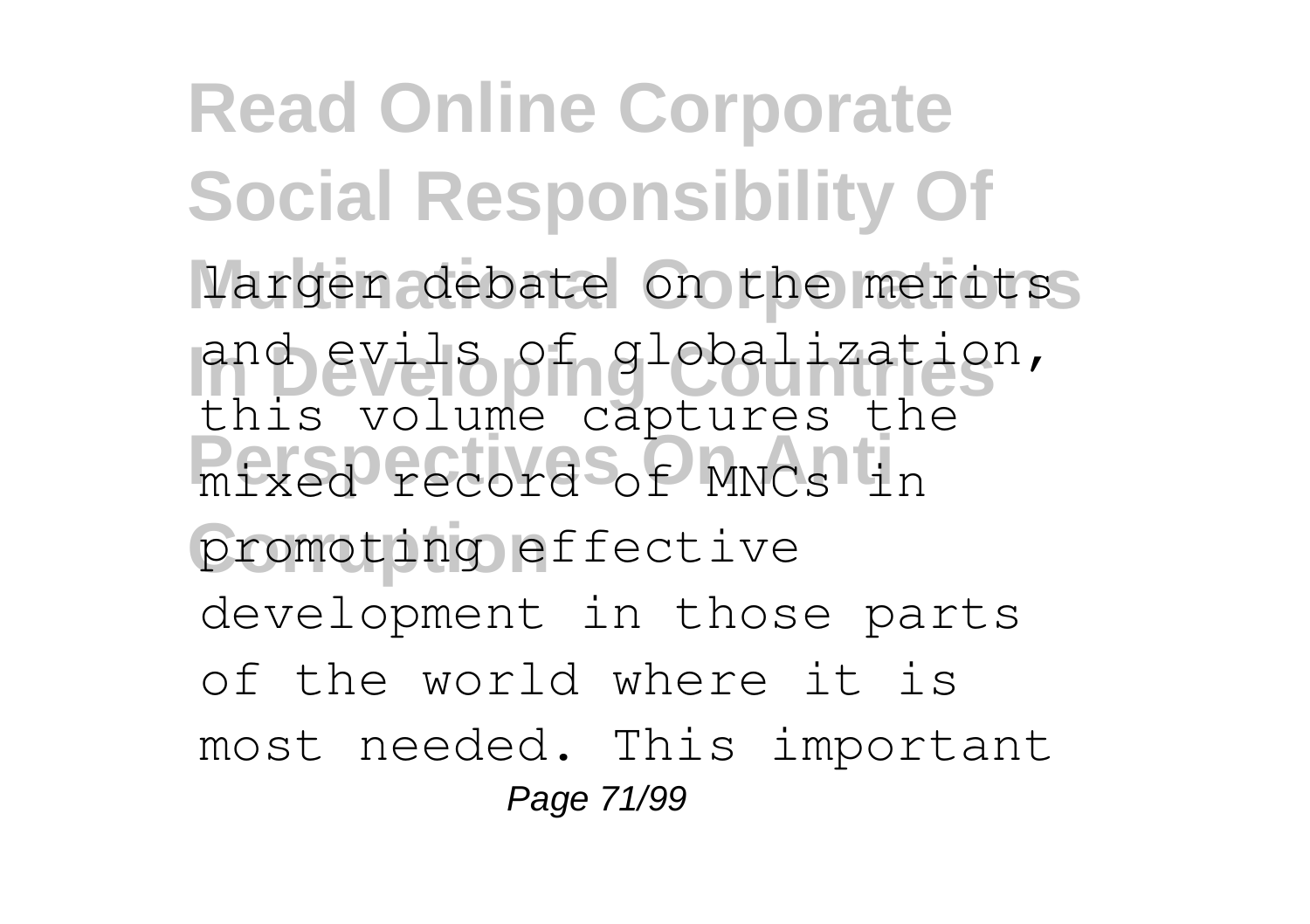**Read Online Corporate Social Responsibility Of** series will be the reference source for academics, rries **Perspectives On Anti** and NGOs involved in development-oriented CSR. practitioners, policy-makers

Seminar paper from the year 2014 in the subject Business Page 72/99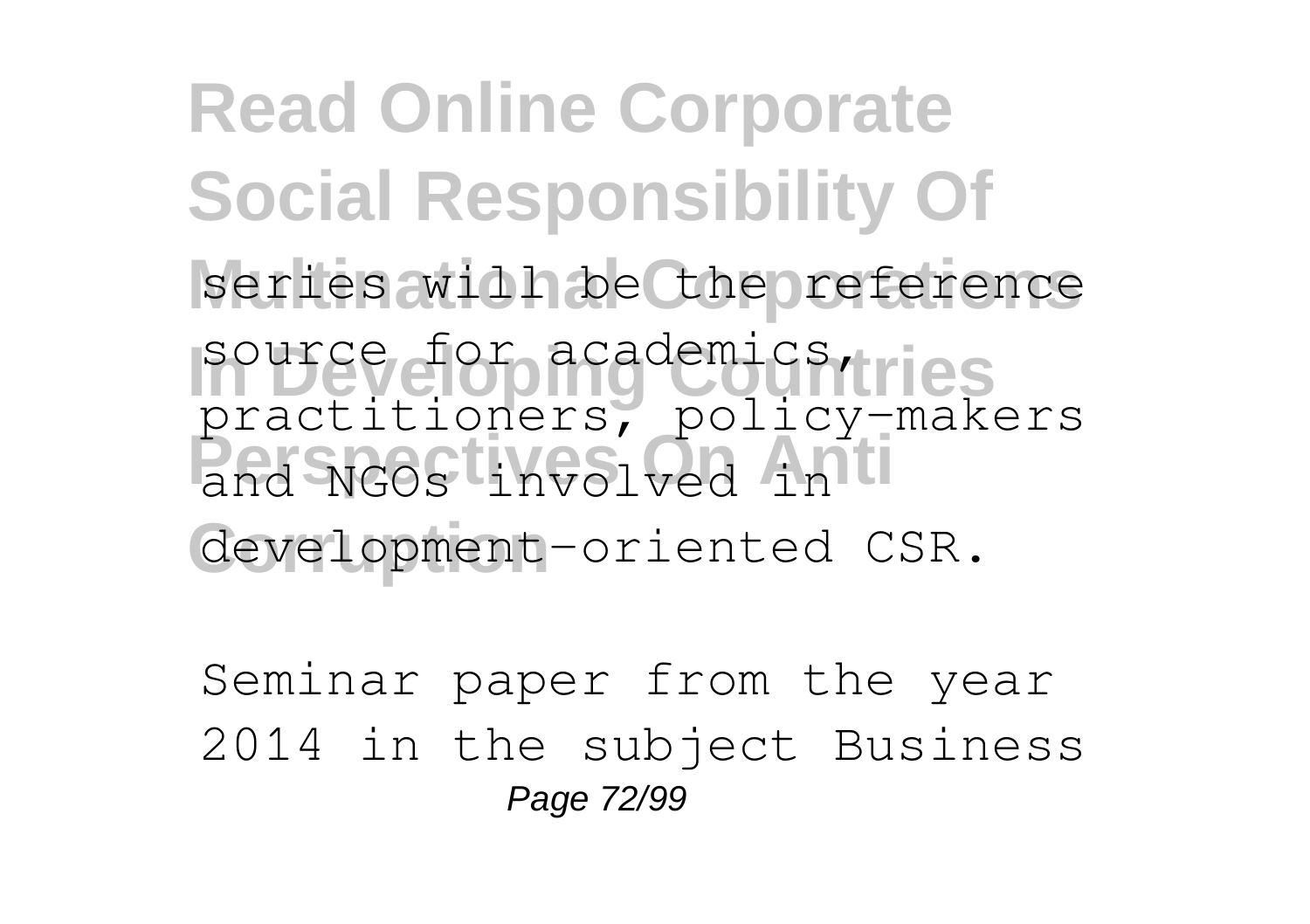**Read Online Corporate Social Responsibility Of** economics - Business Ethics, Corporate Ethics, grade: **Perspectives On Anti** language: English, abstract: This essay is concerned with 2,0, University of Augsburg, the empirical question whether Corporate Social Responsibility of Page 73/99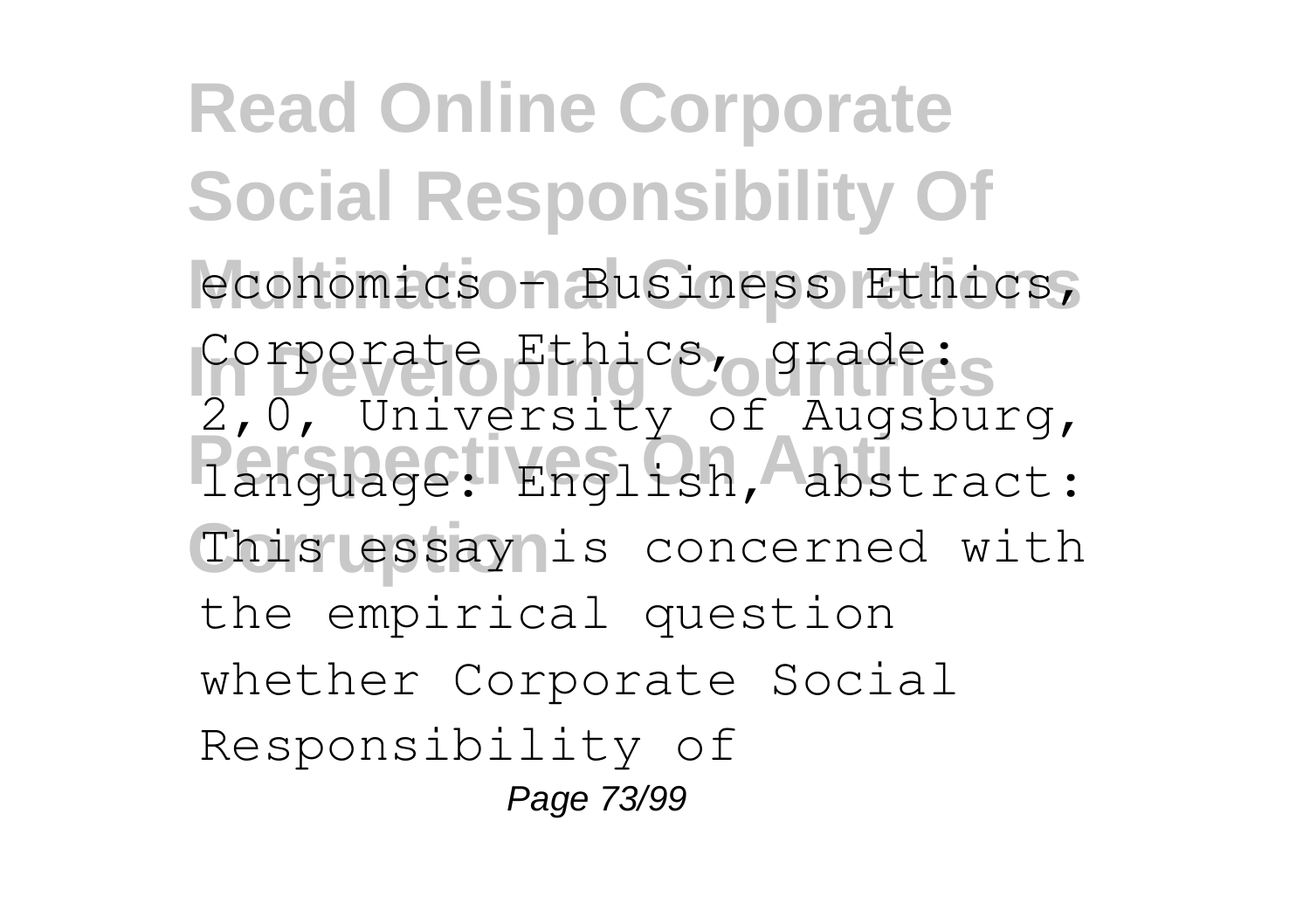**Read Online Corporate Social Responsibility Of** Multinational Companies has an impact on its financial **Perspectives On Anti** widely spread debate about the importance of performance. Currently, the responsible and sustainable behavior of firms leads to different positions in the Page 74/99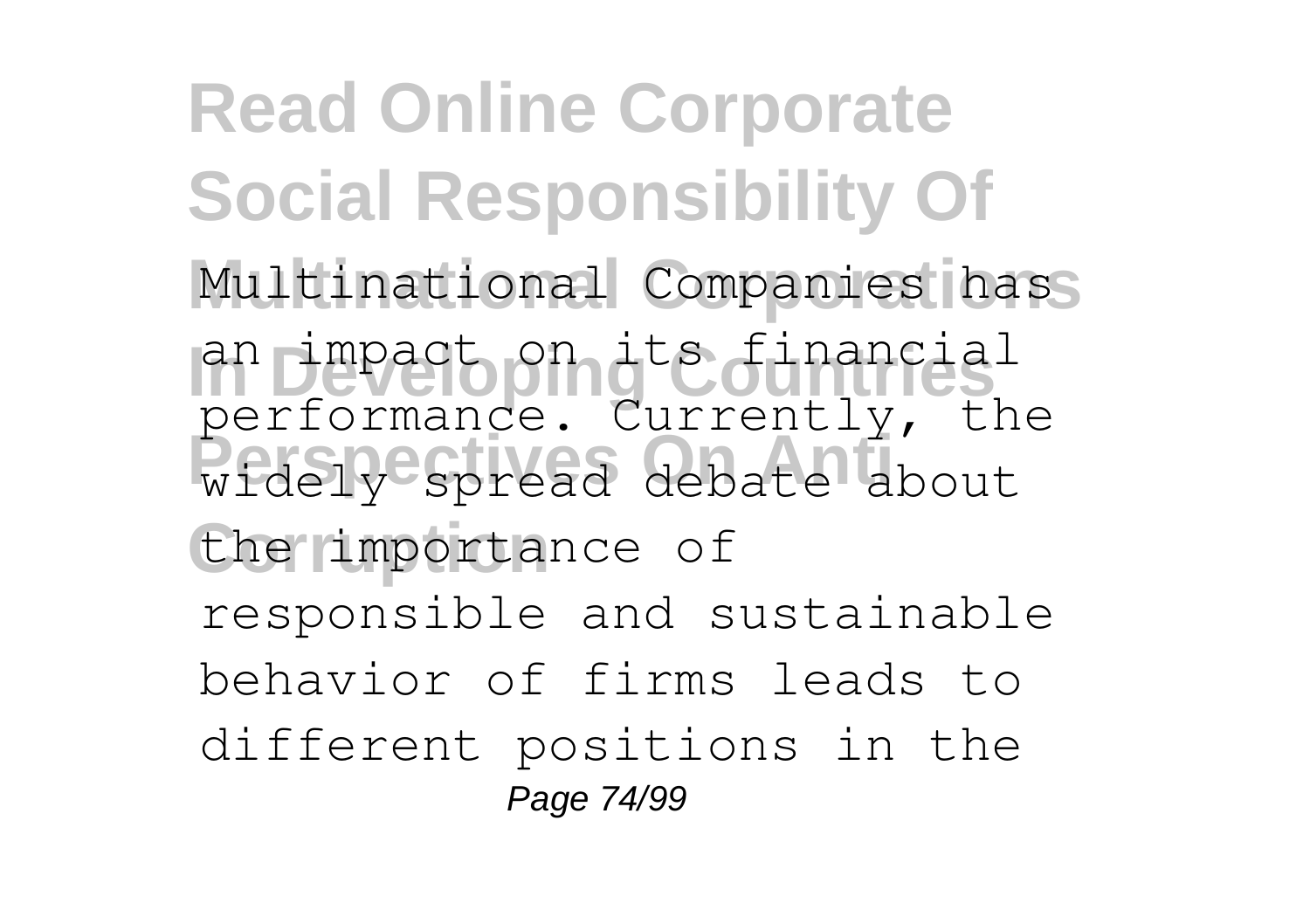**Read Online Corporate Social Responsibility Of** business world and requires explicit generally excepted **Perspectives On Anti** already existing studies Shows that it is almost answers. The multitude of impossible to find one commonly accepted definition and one perfectly fitting Page 75/99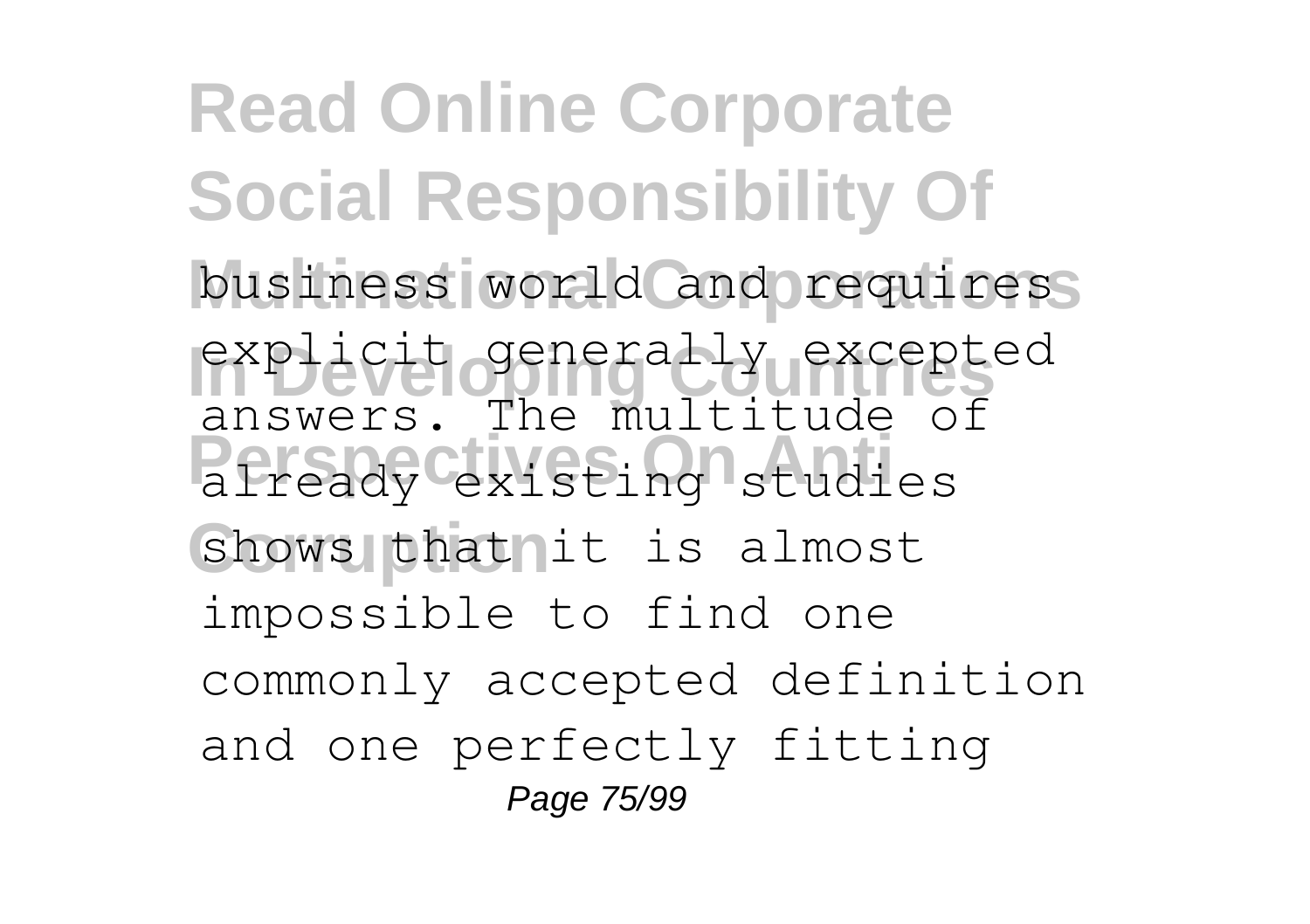**Read Online Corporate Social Responsibility Of** level of CSR. This study ons works veib two widely tries **Perspectives On Anti** its relation to financial performance in the context accepted measures of CSR and of a company ?s reputation. The results of these studies show that a positive Page 76/99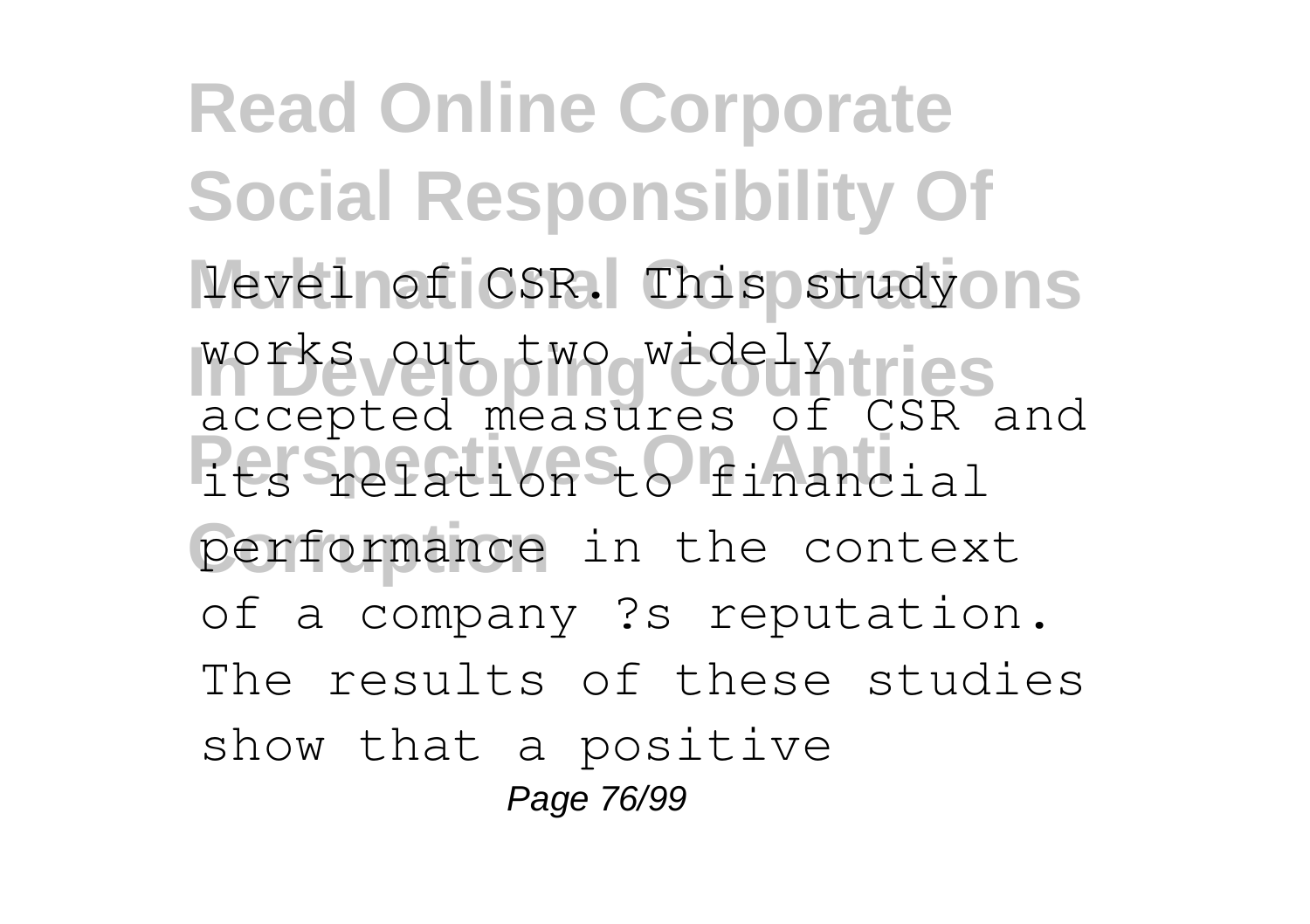**Read Online Corporate Social Responsibility Of** relation between social and **In Developing Countries** environmental awareness and **Perspectives On Anti** financial performance of a Company donin fact exist. By the accounting-based using data from already analyzed meta-studies, the phenomenon can be explained Page 77/99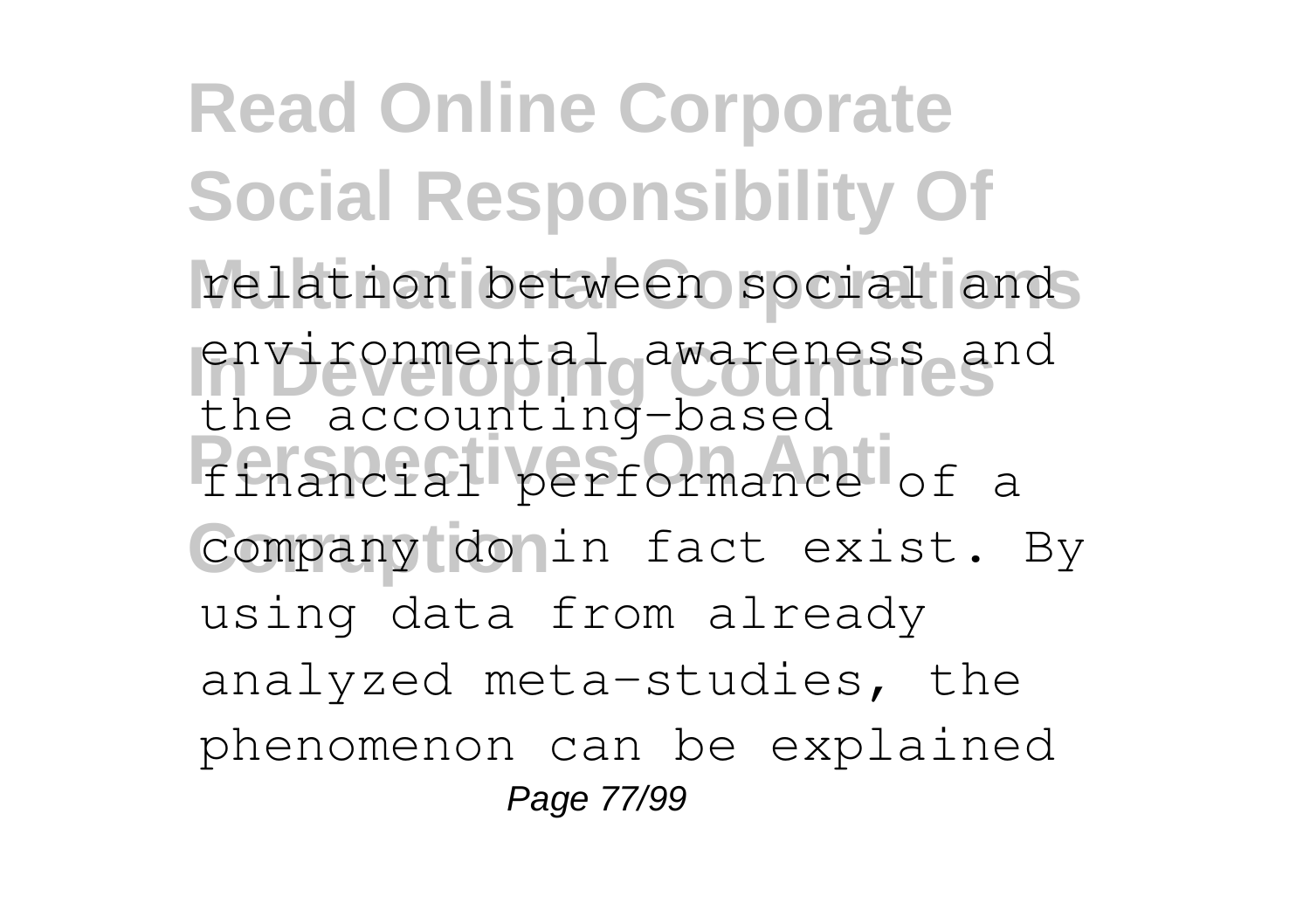**Read Online Corporate Social Responsibility Of** by the importance of rations reputation ingteday n<sup>3</sup>ies **Perspectives On Anti Corruption** business world.

Focusing on anti-corruption as a corporate social Page 78/99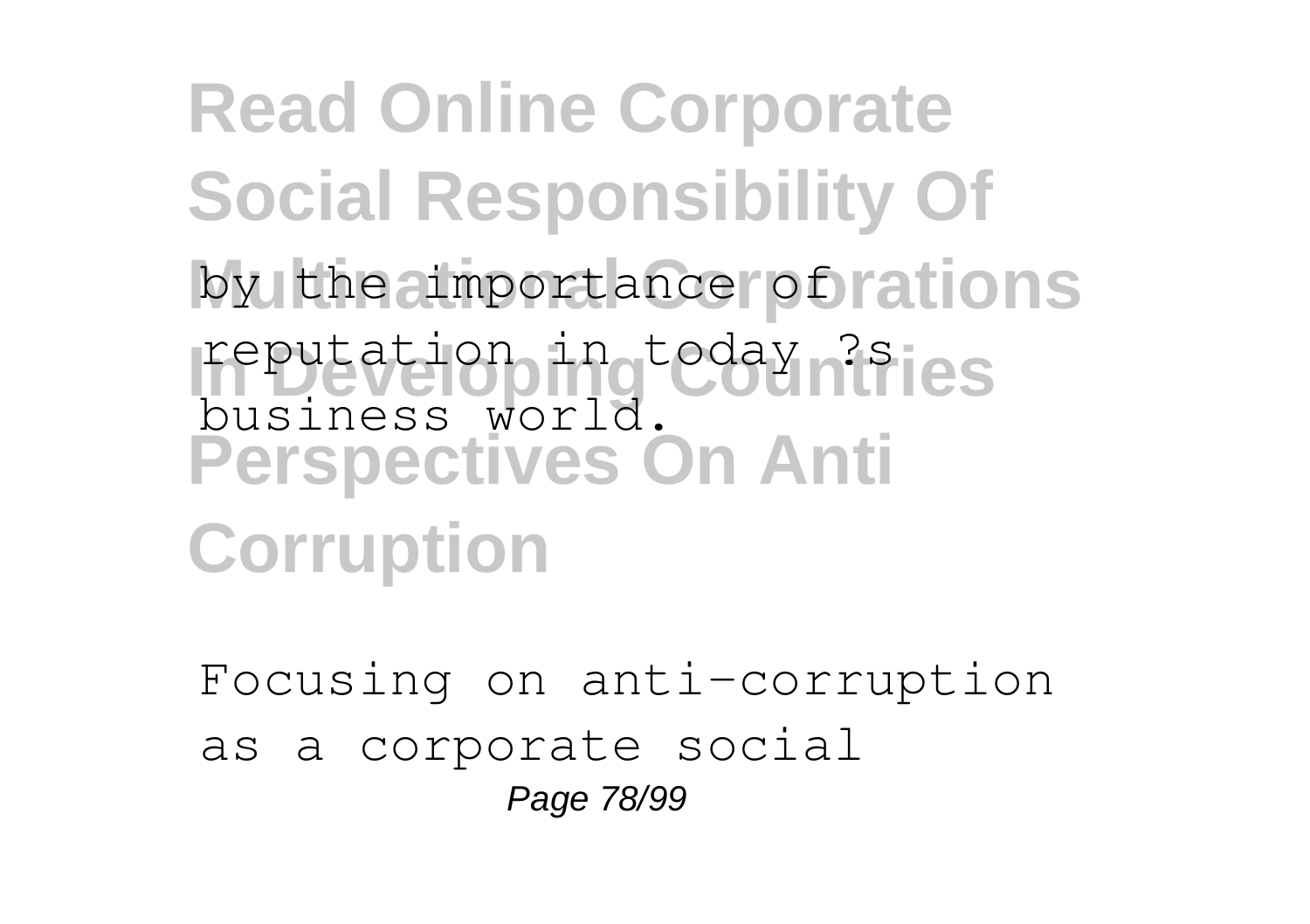**Read Online Corporate Social Responsibility Of** responsibility issuerations **In Developing Countries** Adefolake Adeyeye explores **Perspectives On Anti** international corruption. **Corruption** multilateral efforts to curb Nowadays, business is not just about making profit; it involves optimizing Page 79/99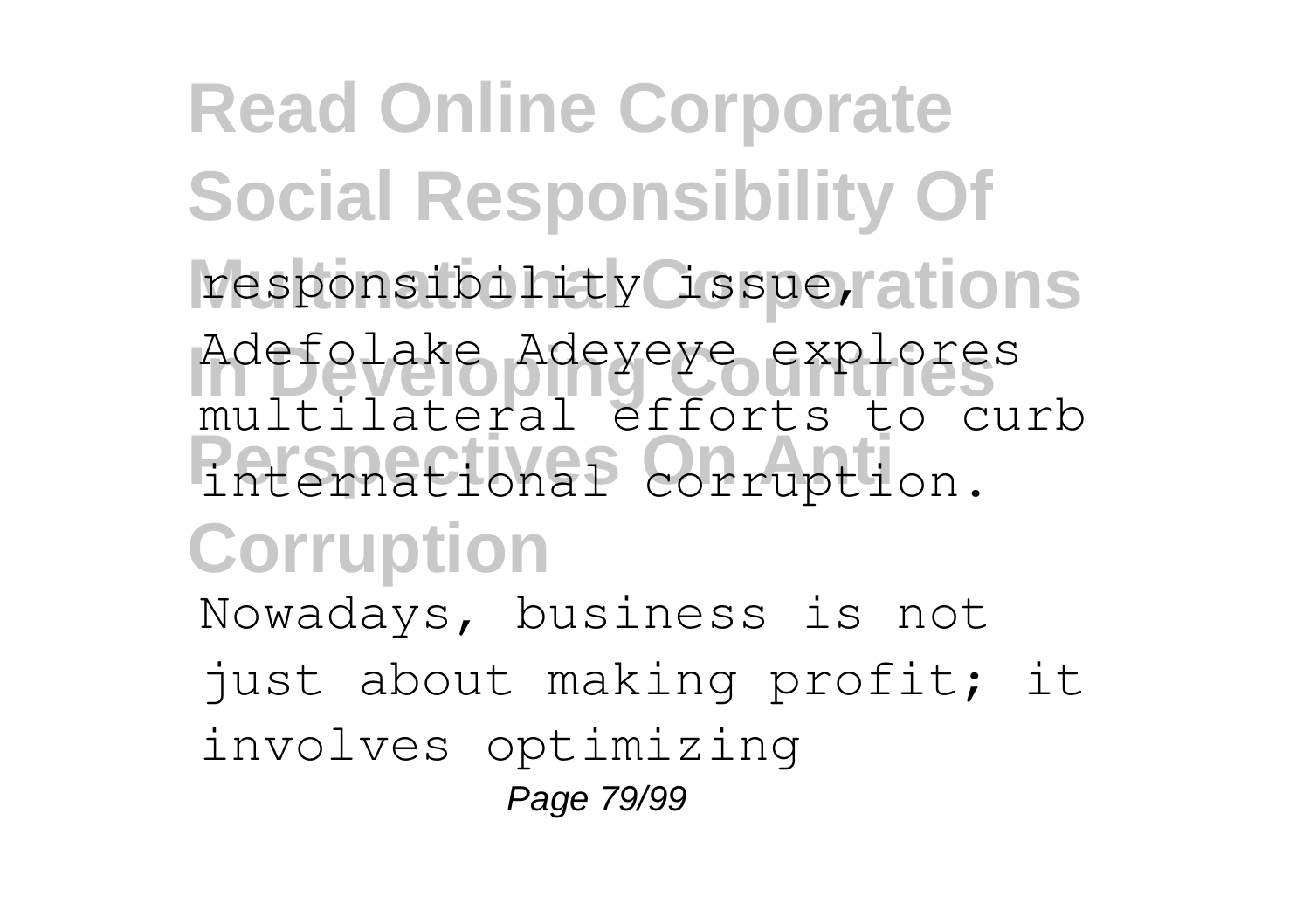**Read Online Corporate Social Responsibility Of** resources in order to ations maximize stakeholders ries **Perspectives** On Anti Multinational Corporations benefits. Todays global (MNC) whose ever-increasing impact on global economy made their Corporate Social Page 80/99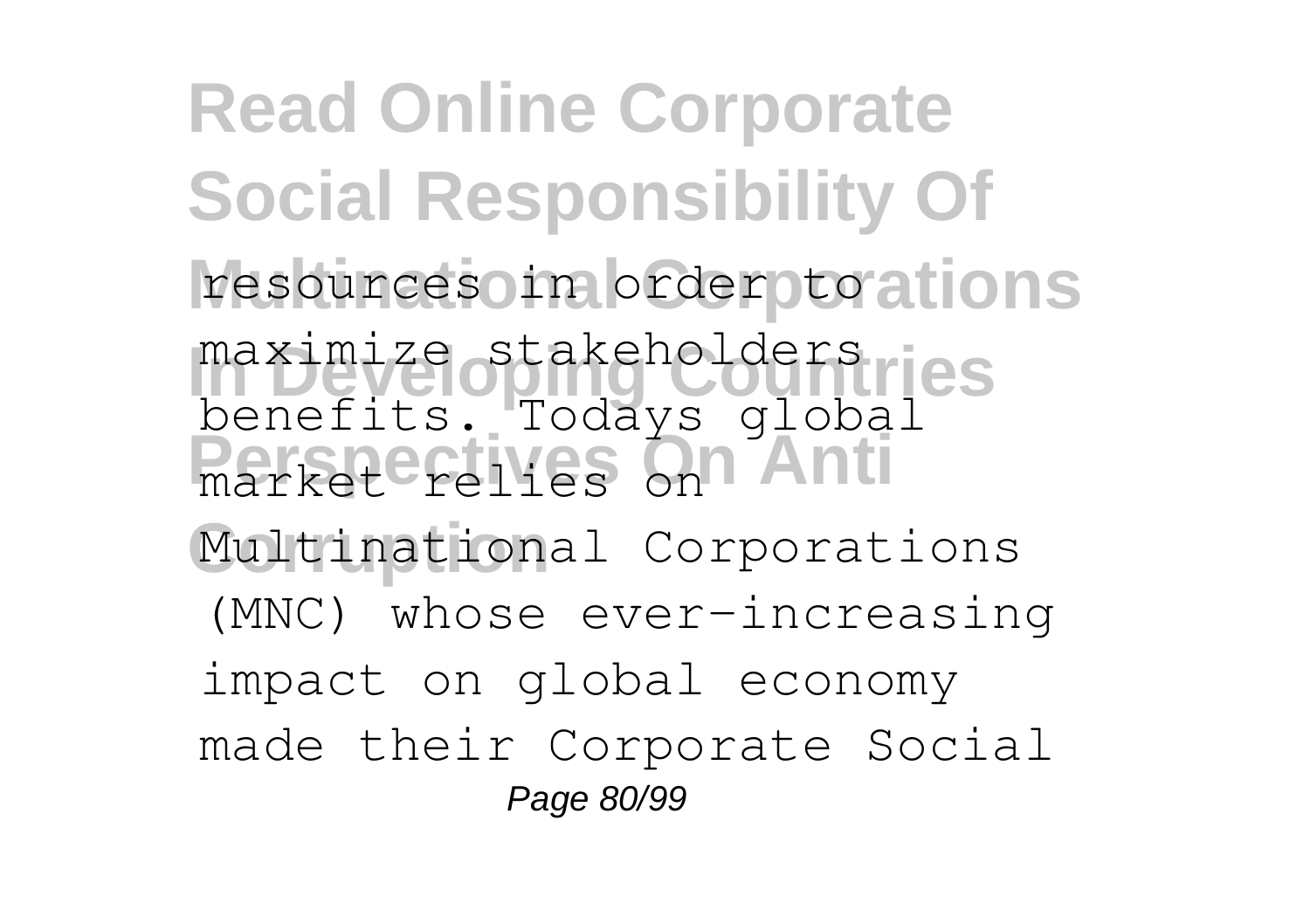**Read Online Corporate Social Responsibility Of** Responsibility (CSR) rations policies more open to public **Perspectives On Anti** governmental organizations **Corruption** (NGOs), and activist groups scrutiny. The media, nonhave constantly questioned activities of MNCs in developing countries, Page 81/99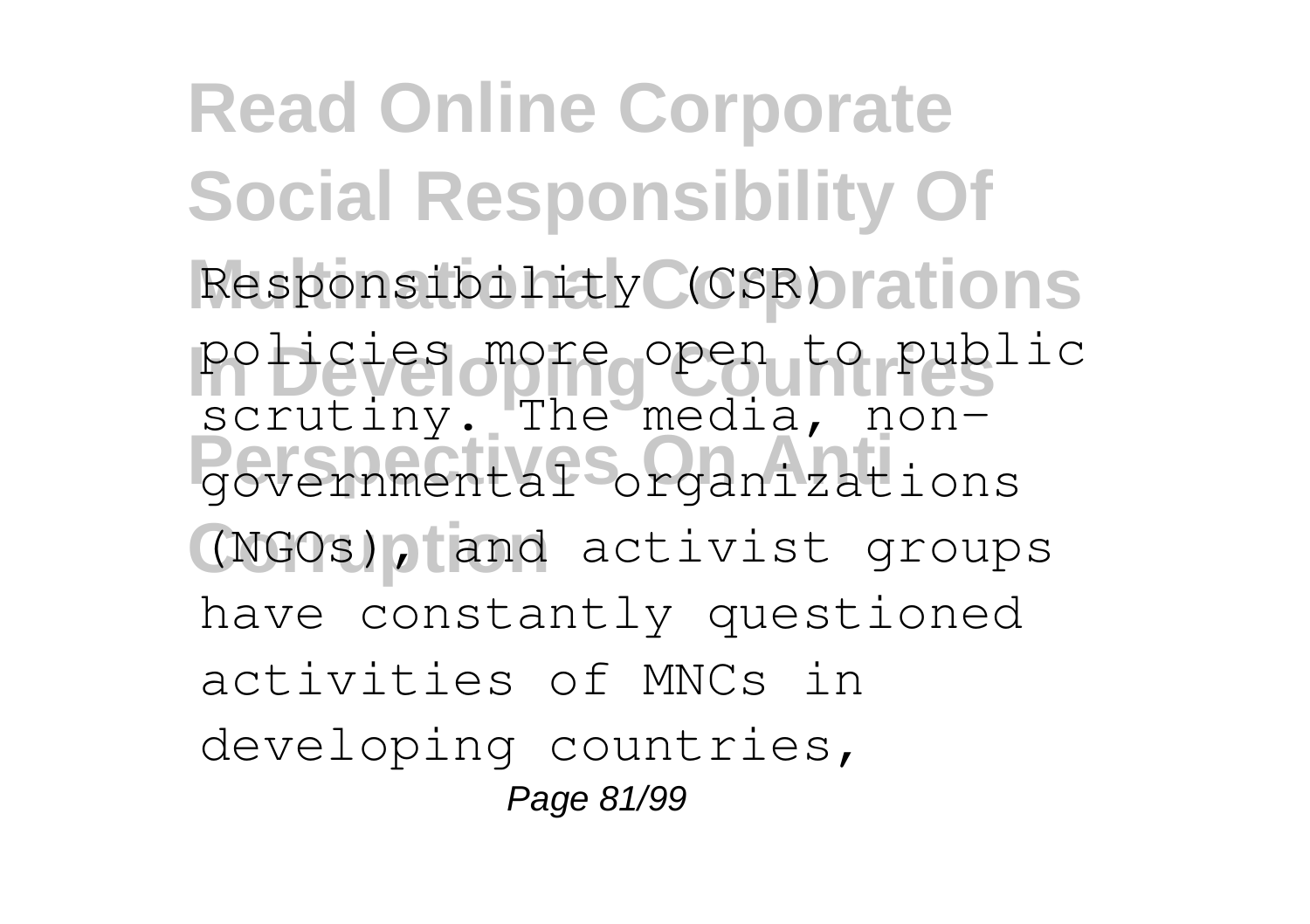**Read Online Corporate Social Responsibility Of** particularly with regard to **In Developing Countries** issues such as forced labor, **Present study focuses** on these MNCs<sub>1</sub>CSR practices on bribery, and so on. This the level of their subsidiaries in the MENA region (AXA in Lebanon). It Page 82/99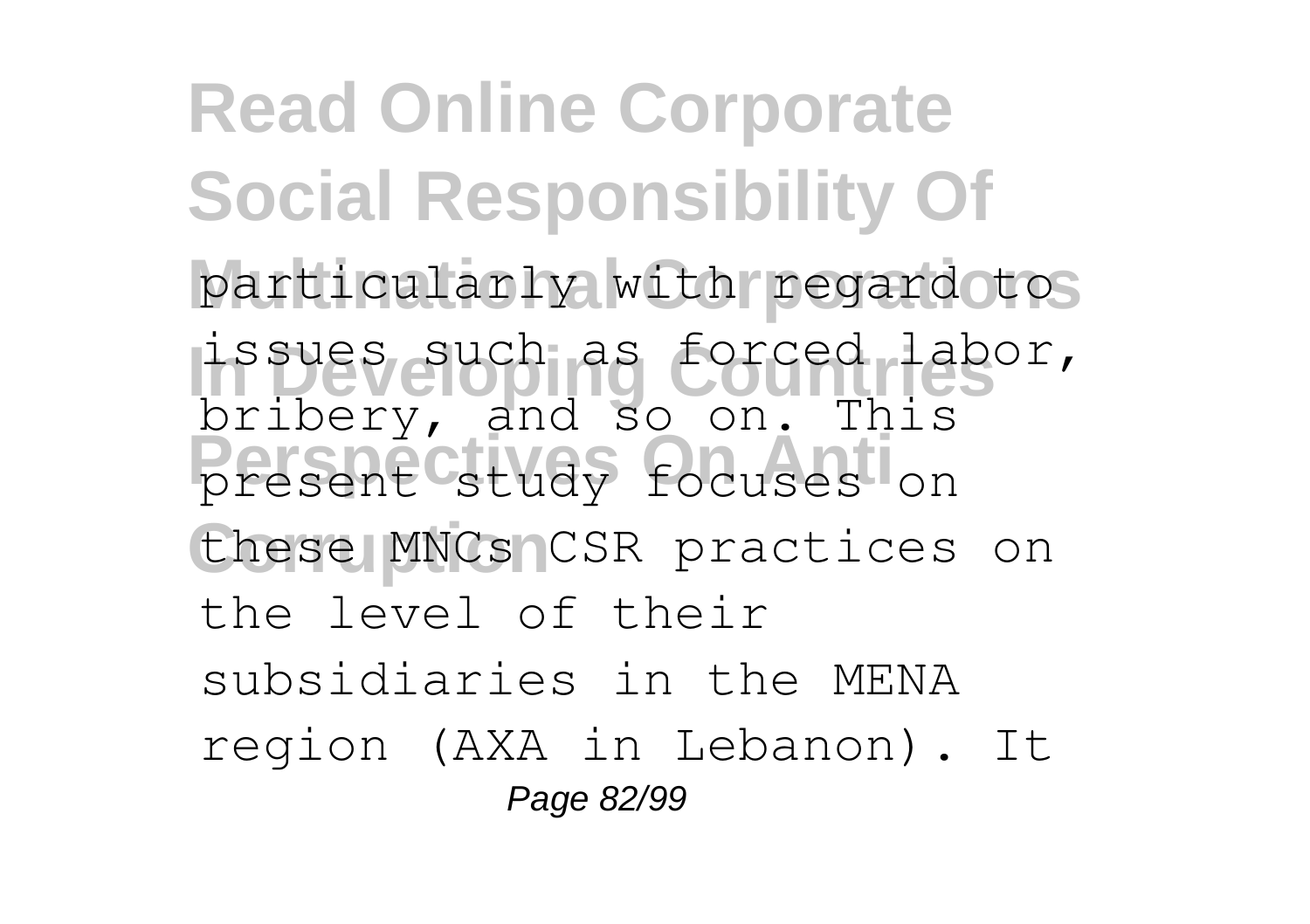**Read Online Corporate Social Responsibility Of** argues that these practices are well organized and jes **Perspectives On Anti** these MNGs efforts, as they encourage their subsidiaries occupy a significant part of to be more involved and committed. To be able to attain this studys Page 83/99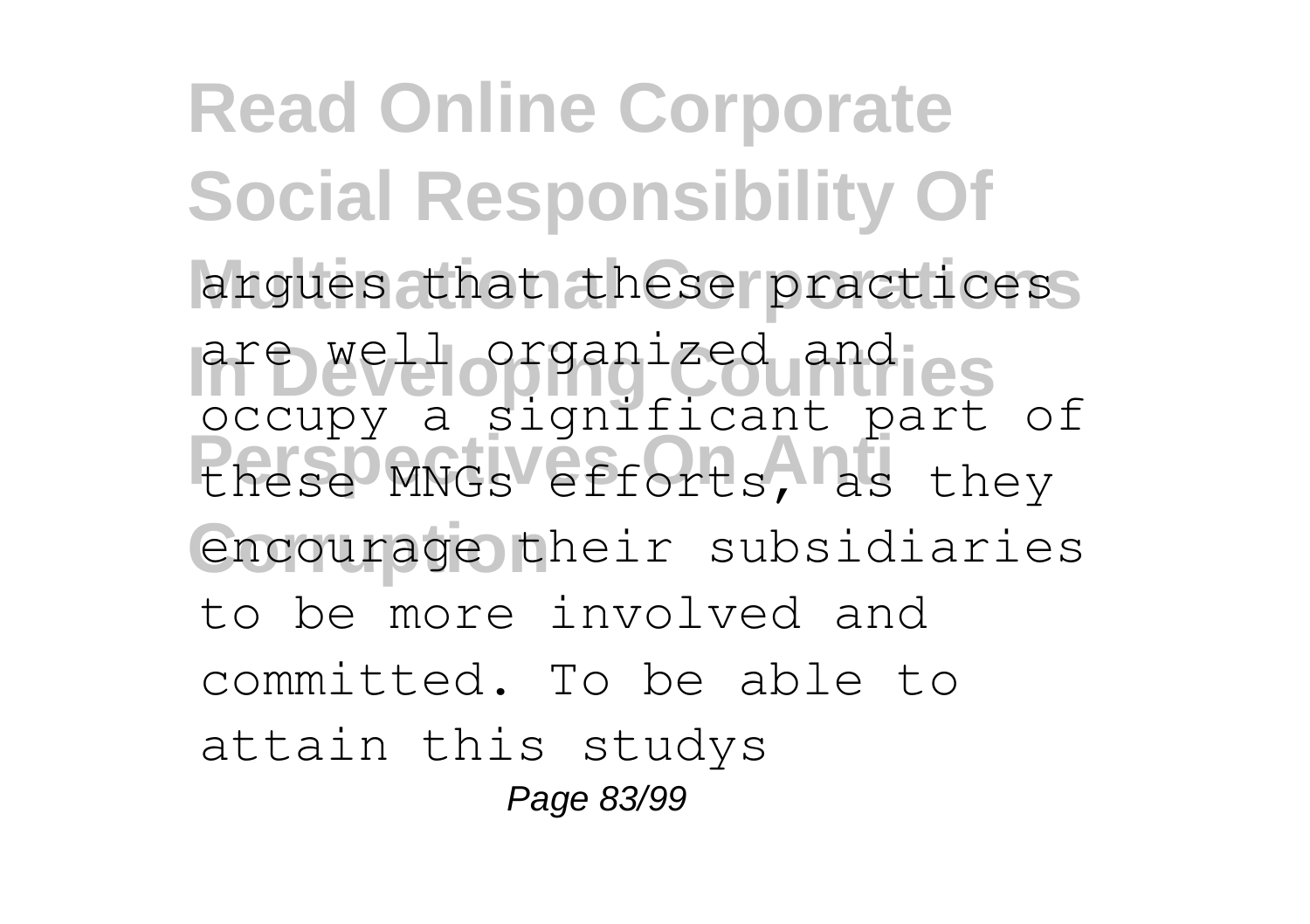**Read Online Corporate Social Responsibility Of** objectives, a survey wasons administered to the MNGs **Perspectives On Anti** Lebanon and an interview was conducted with the concerned subsidiarys employees in figures in this company and the group. The results of the questionnaire were Page 84/99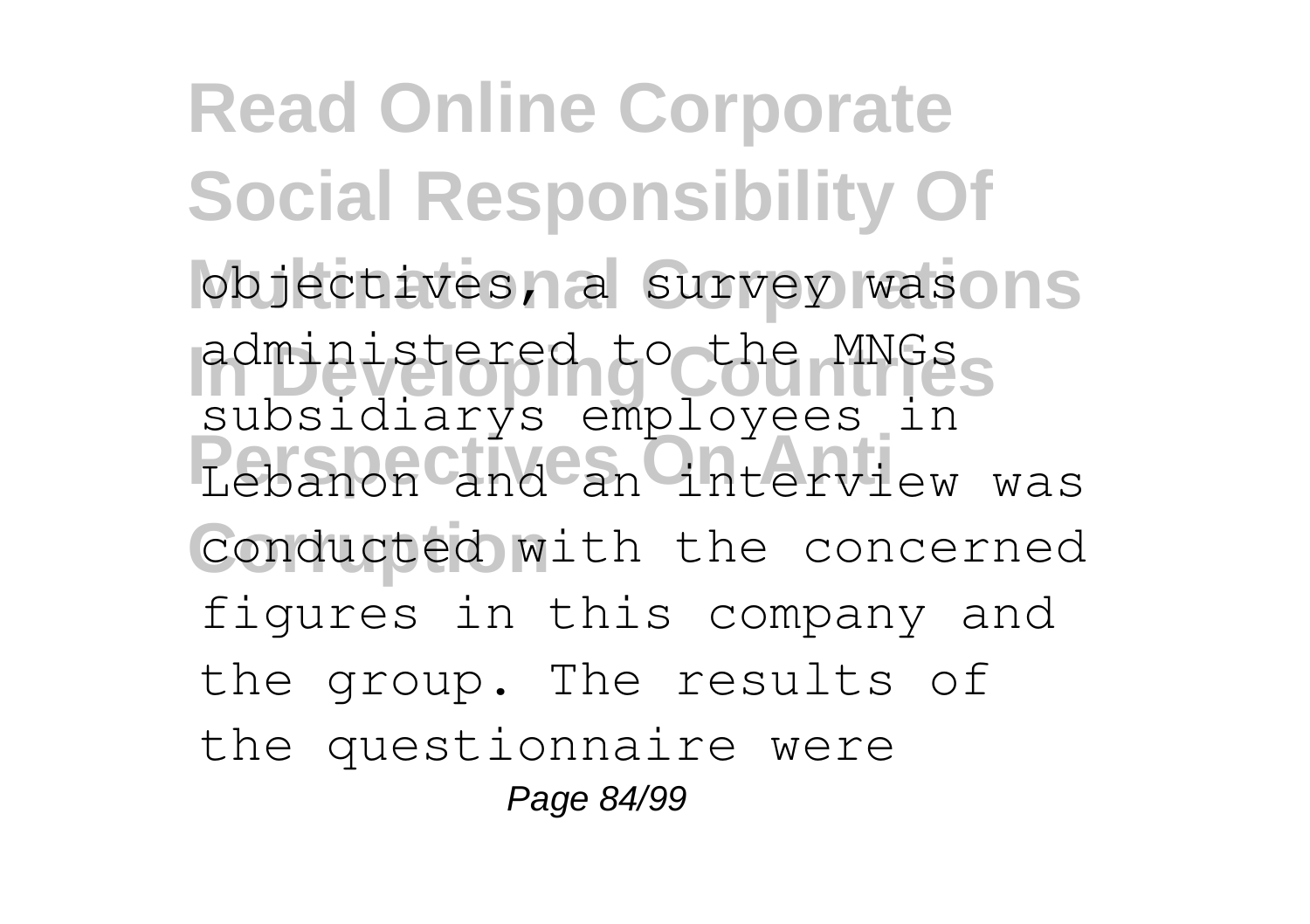**Read Online Corporate Social Responsibility Of** statistically processed **ONS** using SPSS and thoroughly **Perspectives On Anti** quantitatively, based on previous research. Specific analyzed qualitatively and research questions were answered regarding the implementation of Page 85/99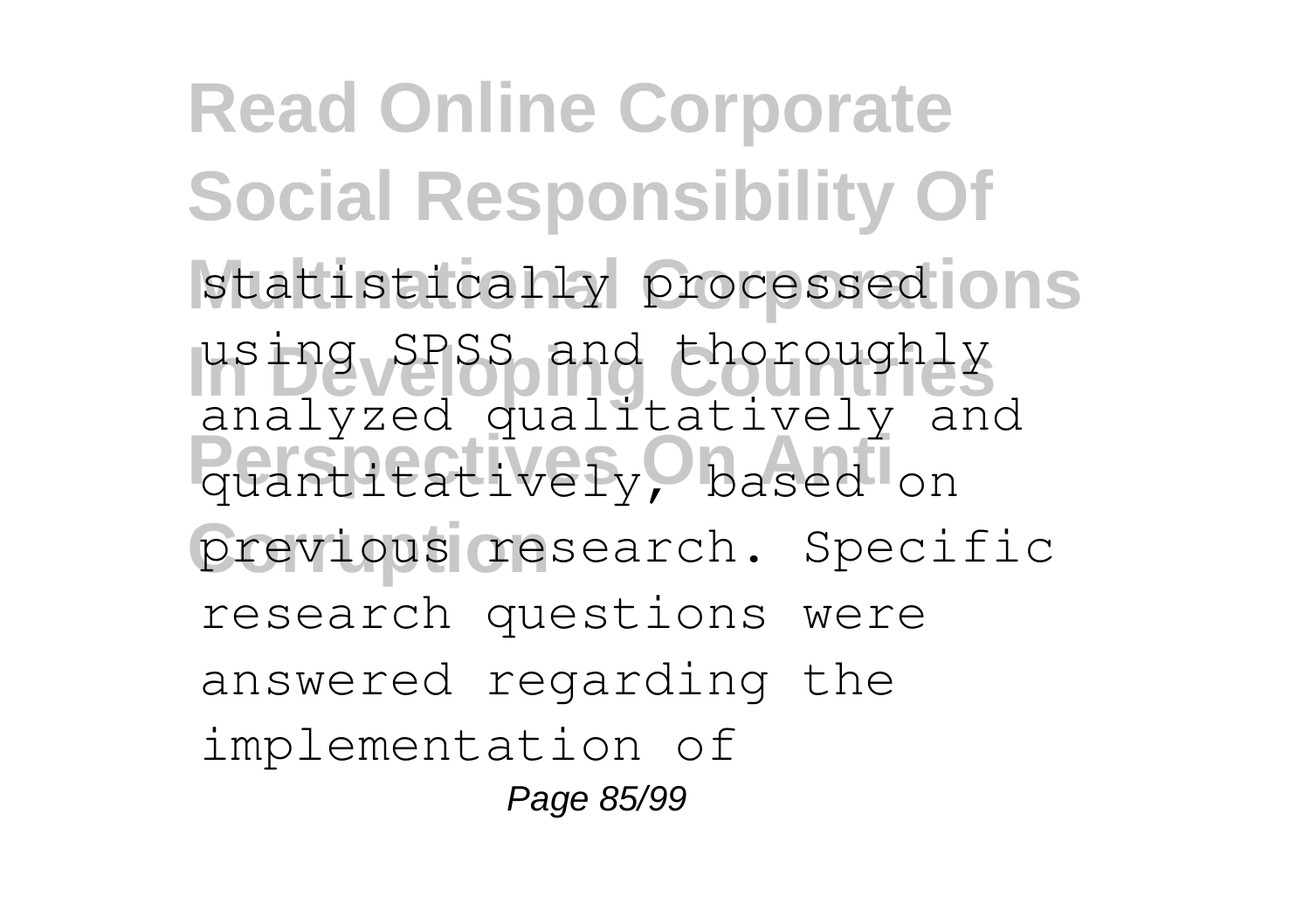**Read Online Corporate Social Responsibility Of** international CSR in theons MENA while considering it a **Personal Continuing Corruption** interest. The latter competitive advantage and compiled, helped in the development of the current status of international CSR Page 86/99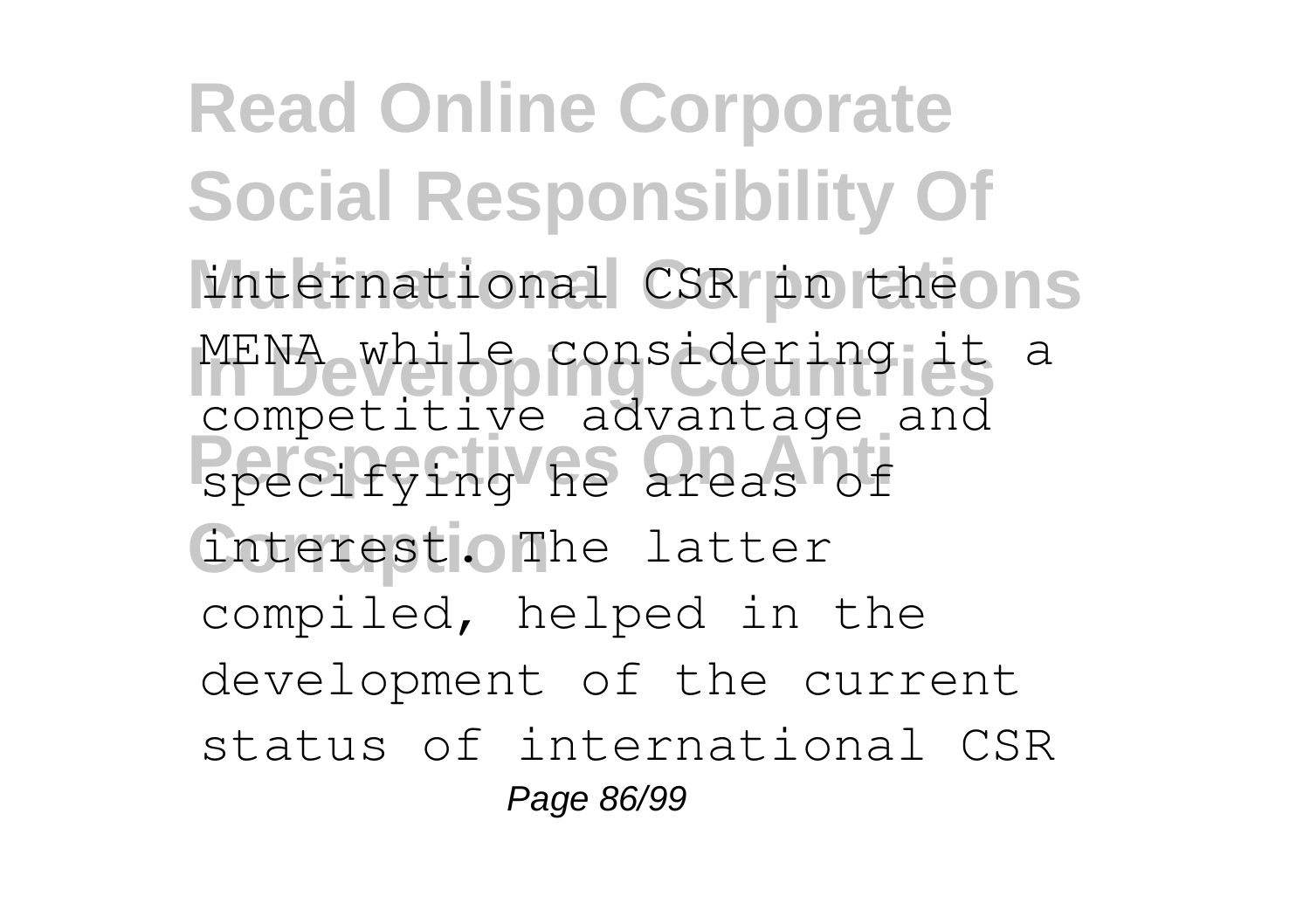**Read Online Corporate Social Responsibility Of** in the MENA and morerations specifically in an MNCses **Perspectives On Anti** recommendations and future prospective were identified. subsidiary in Lebanon. Thus

Multinational Corporations and Global Justice: Human Page 87/99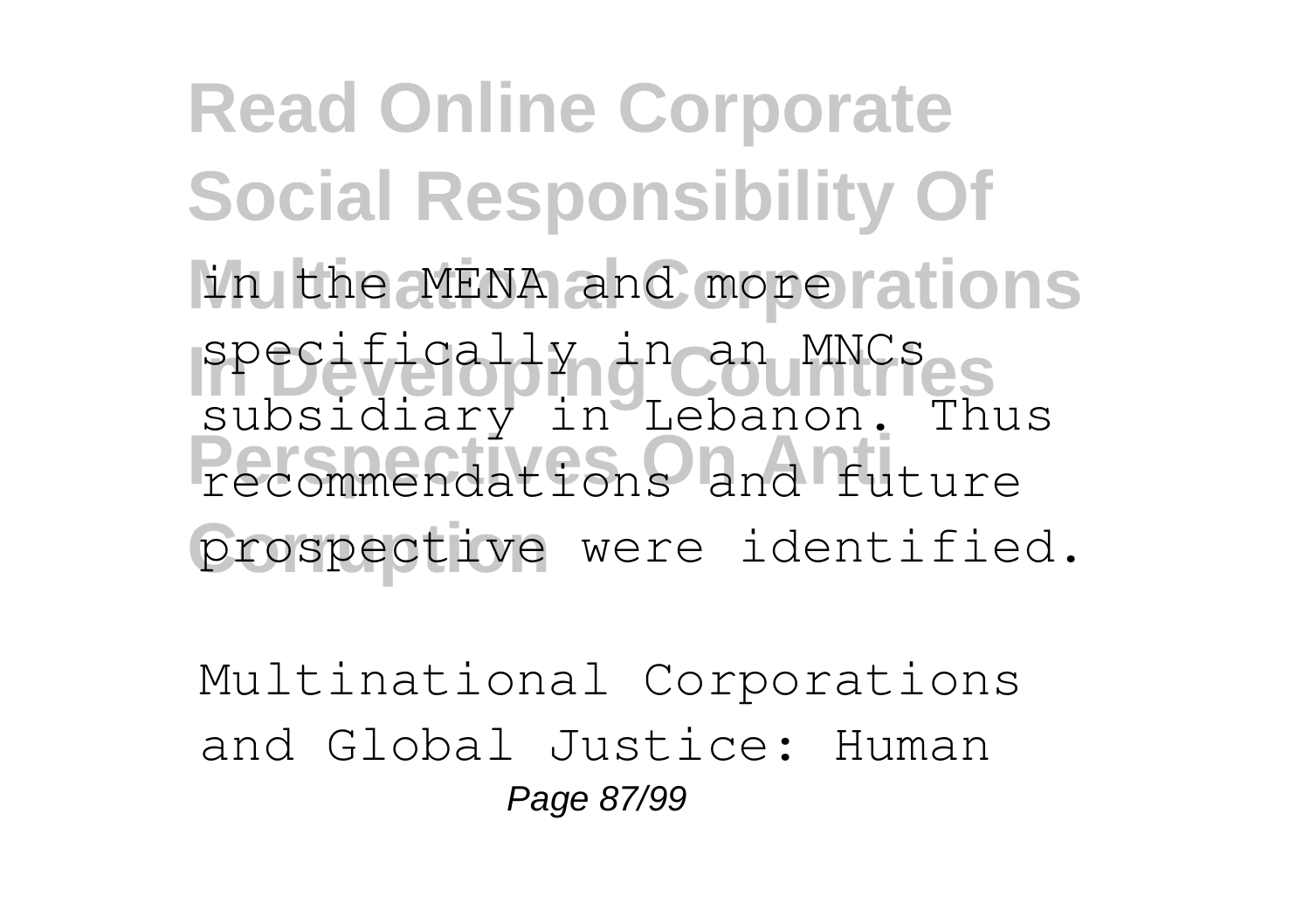**Read Online Corporate Social Responsibility Of** Rights Obligations of alons Quasi-Governmentaluntries **Perspectives On Anti** changing role and responsibilities of large Institution addresses the multinational companies in the global political economy. This cross- and Page 88/99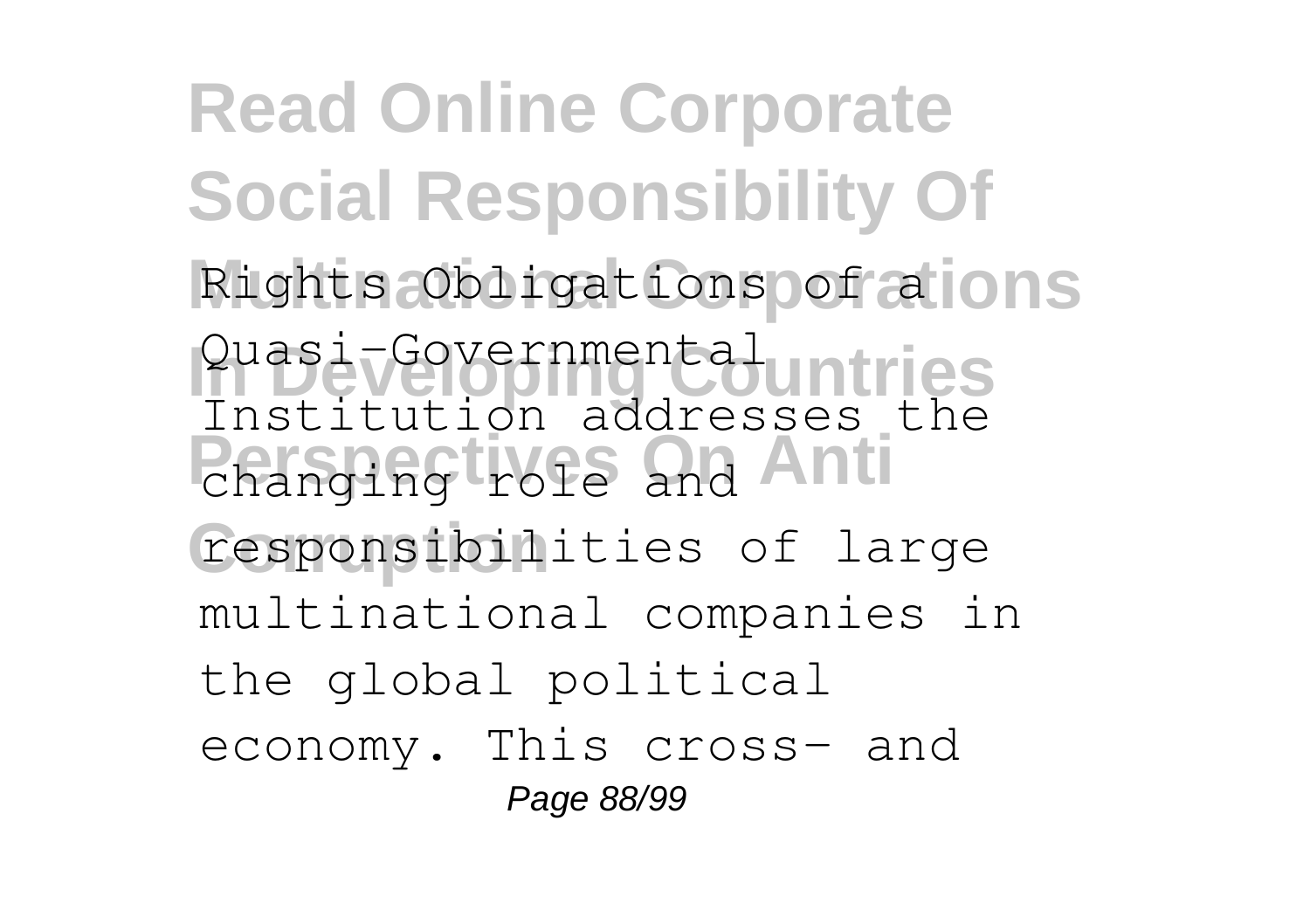**Read Online Corporate Social Responsibility Of** inter-disciplinary work ons makes innovative connections **Productive Control Control**<br>
streams of thought, bringing together global justice, between current debates and human rights, and corporate responsibility. Conceiving of corporate social Page 89/99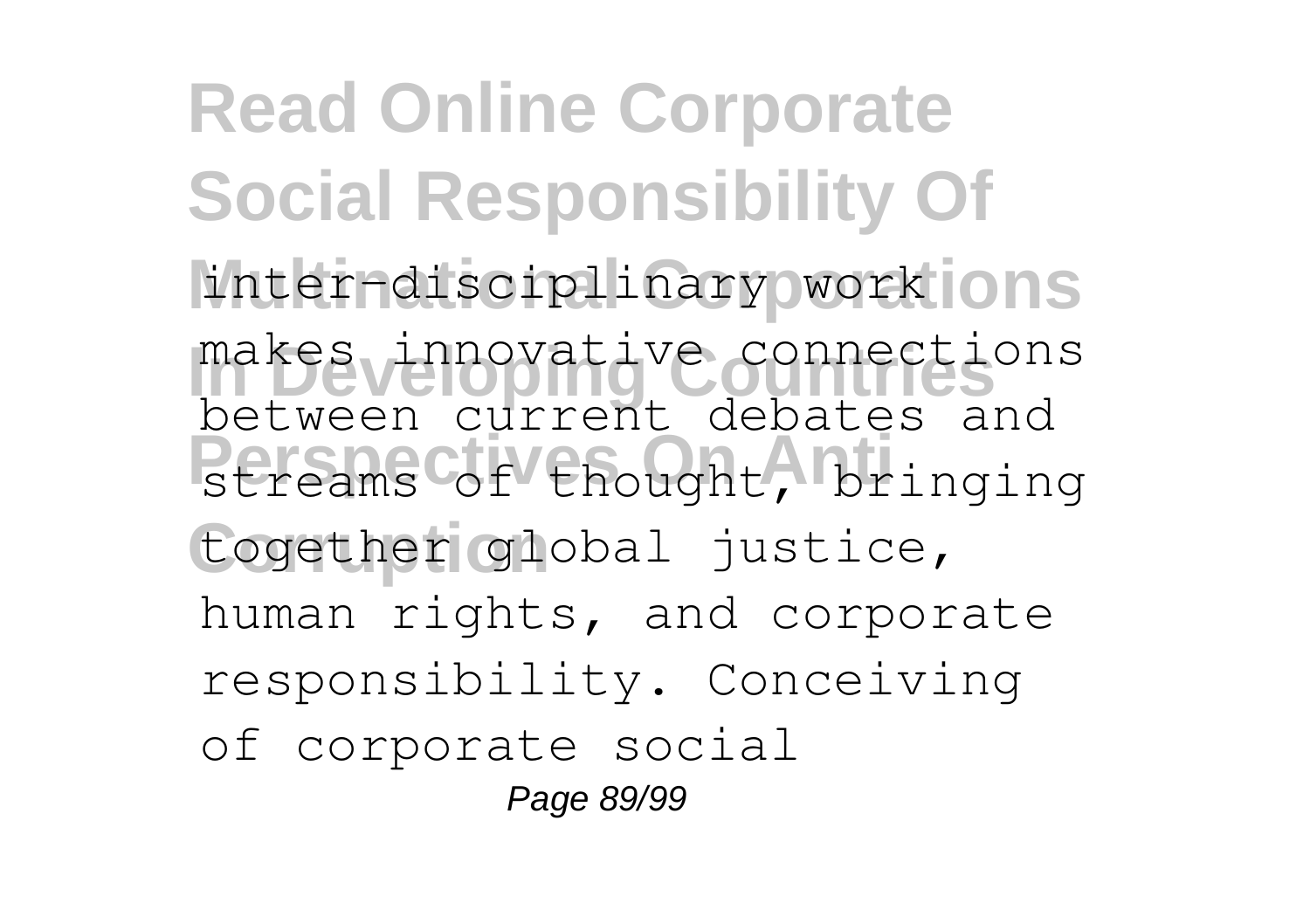**Read Online Corporate Social Responsibility Of** responsibility (CSR) from nS this unique perspective.s **Perspectives On Anti** takes readers well beyond the limitations of author Florian Wettstein conventional notions, which tend to focus on either beneficence or pure charity. Page 90/99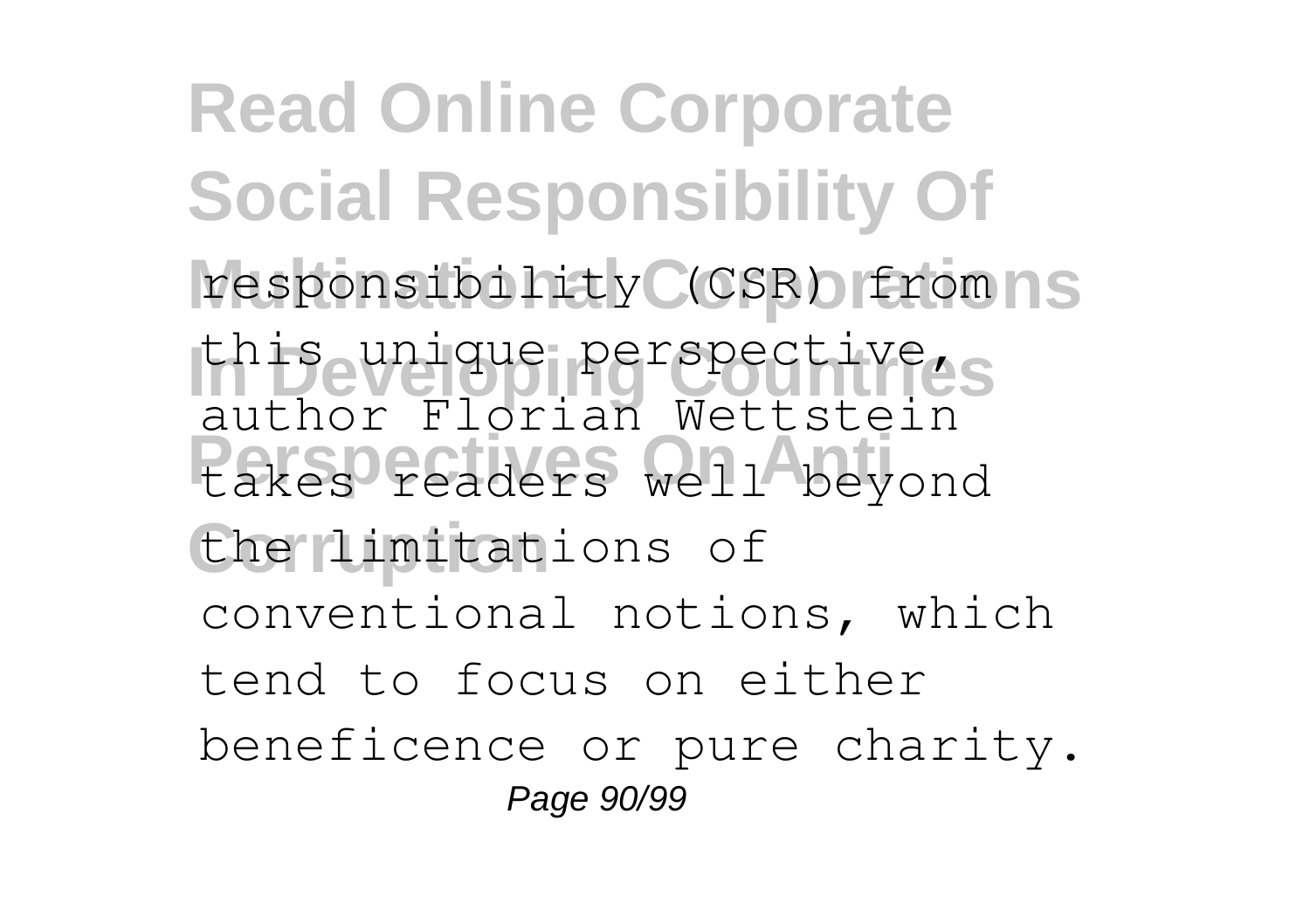**Read Online Corporate Social Responsibility Of While the call Corporations** multinationals' cinvolvement **Perspectives On Anti** problems has become stronger in recent times, few in the solution of global specifics have been laid down regarding how to hold those institutions Page 91/99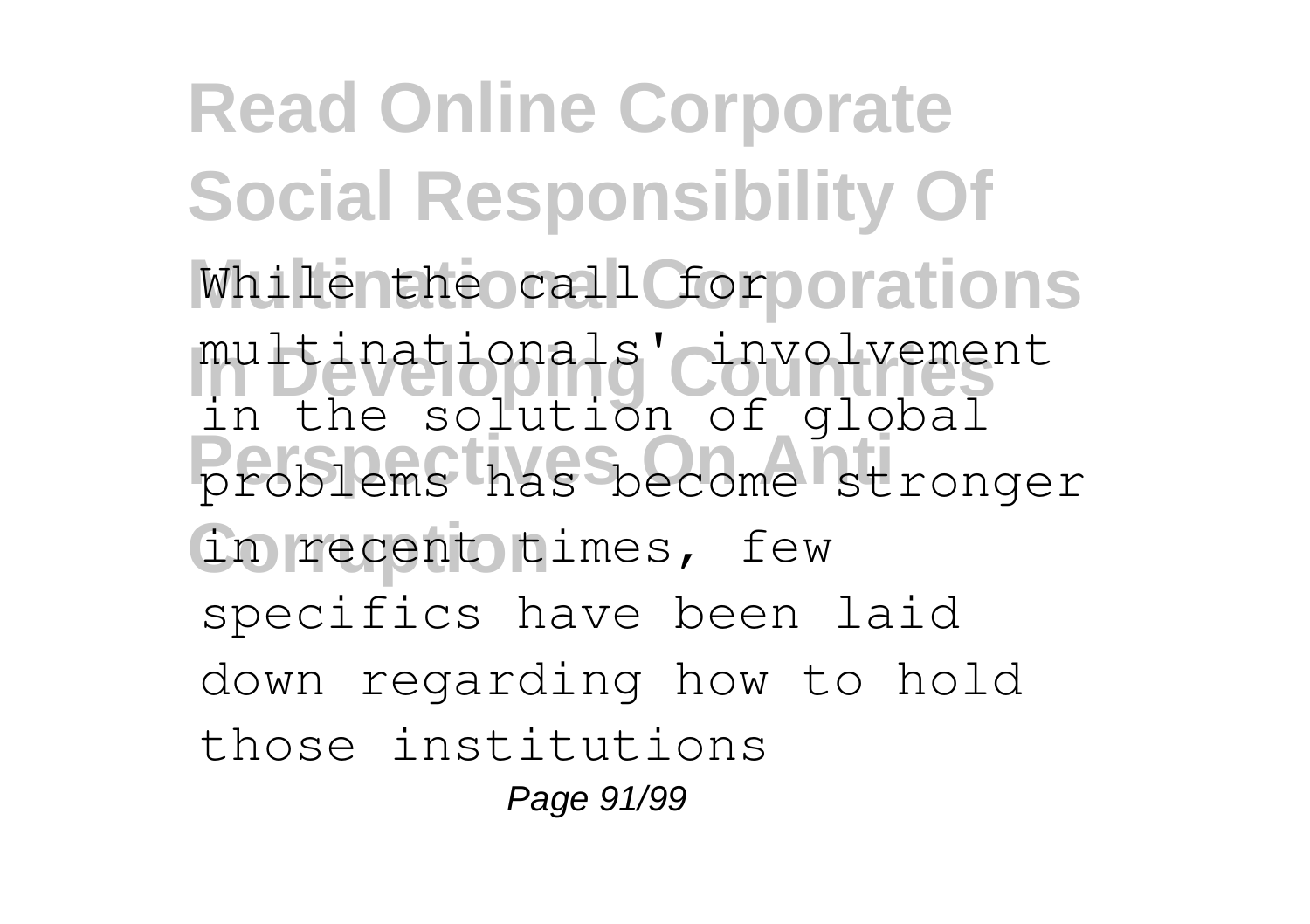**Read Online Corporate Social Responsibility Of** accountable in the globalns **In Developing Countries** arena. This text attempts to **Perspective** Check Anti responsibilities of work out the normative basis multinational corporations—thereby filling a crucial void in the Page 92/99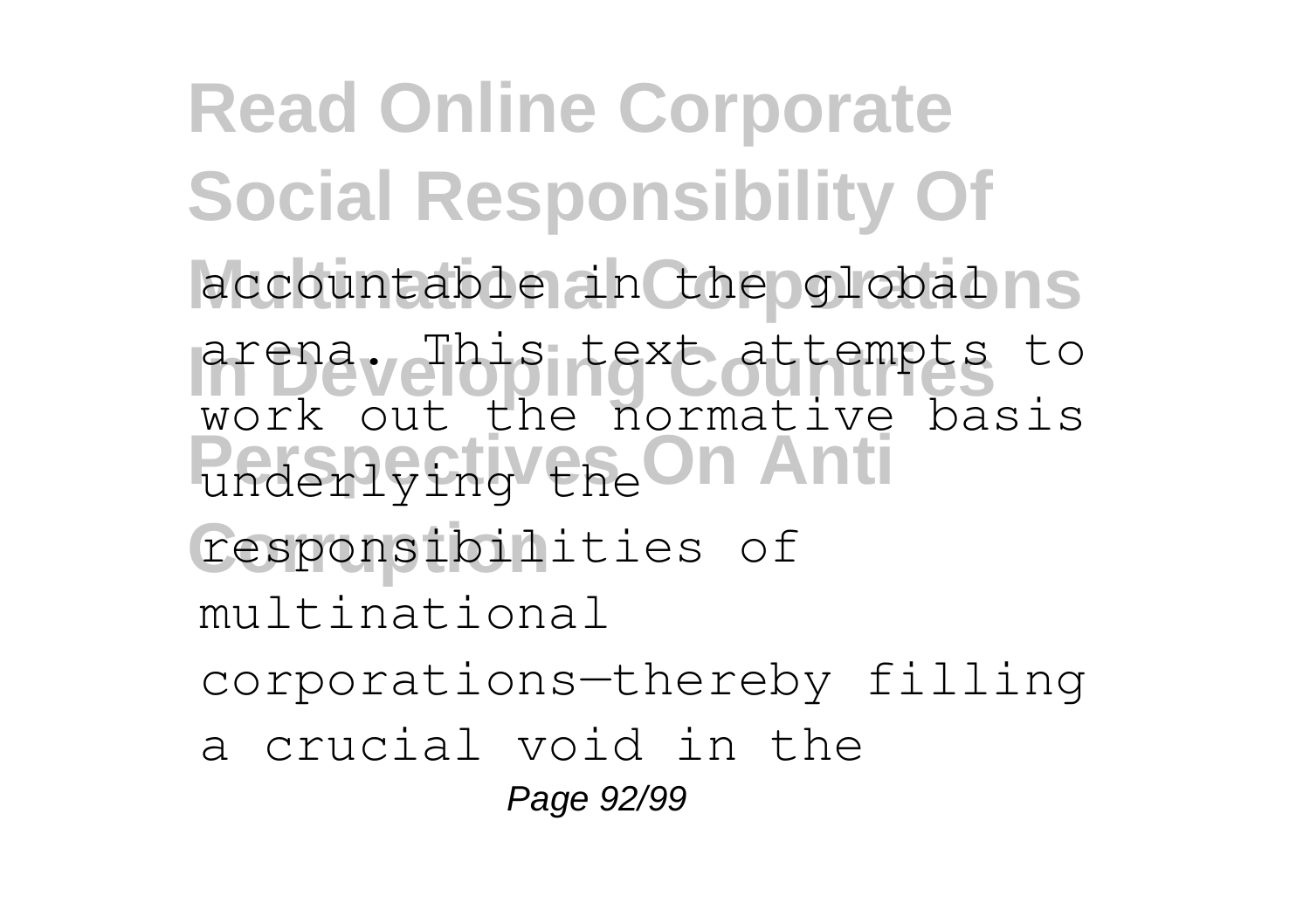**Read Online Corporate Social Responsibility Of** literature and marking aons milestone in the CSR debate. **Perspectives On Anti Corruption** Corporate Social Responsibility is more crucial now than ever, as Page 93/99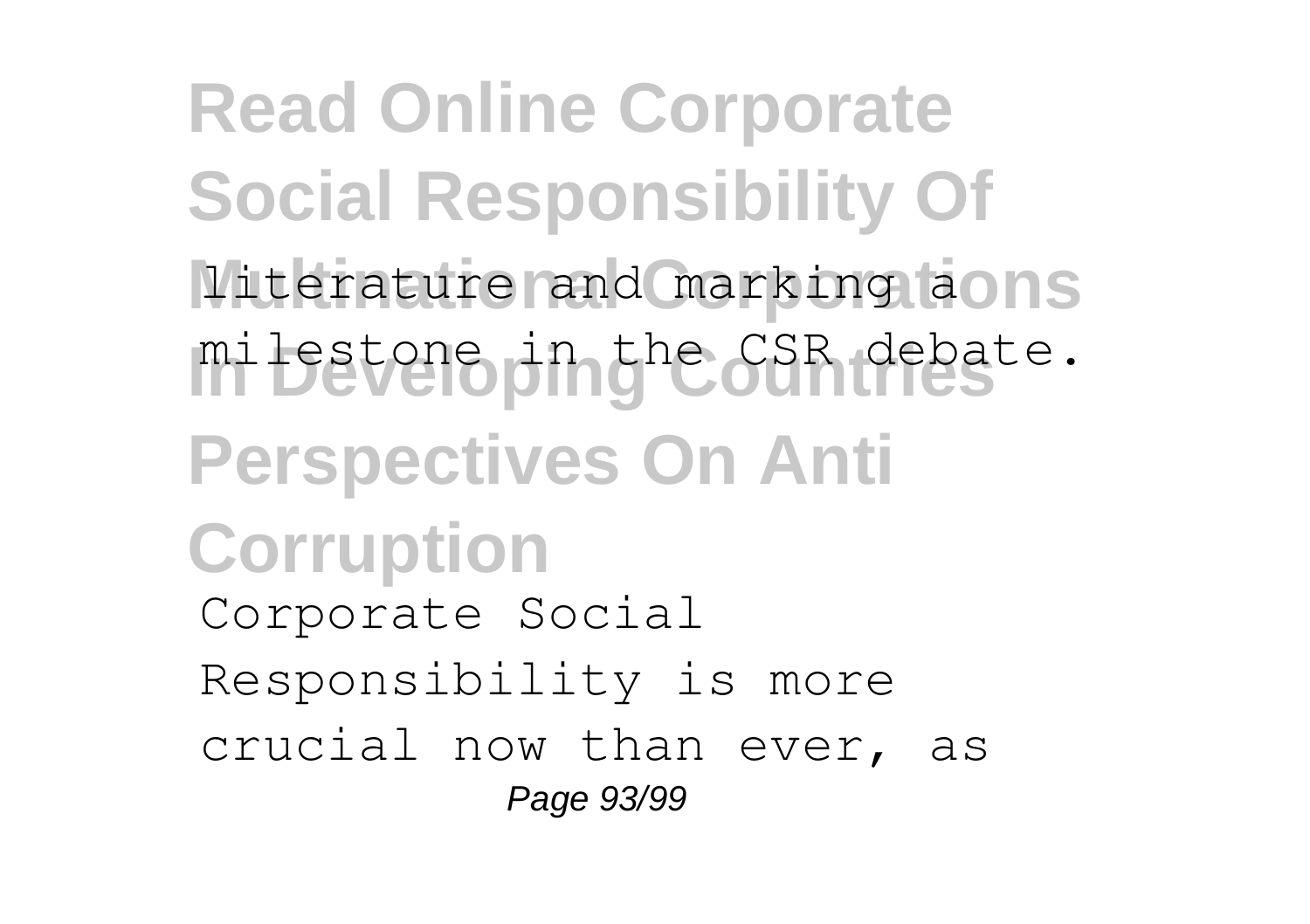**Read Online Corporate Social Responsibility Of** society as a wholeresponds to challenges on auglobal **Perspective Concernation** tointernational supply scale - from the continuing chains, to the problems posed by the climate change crisis, to the Page 94/99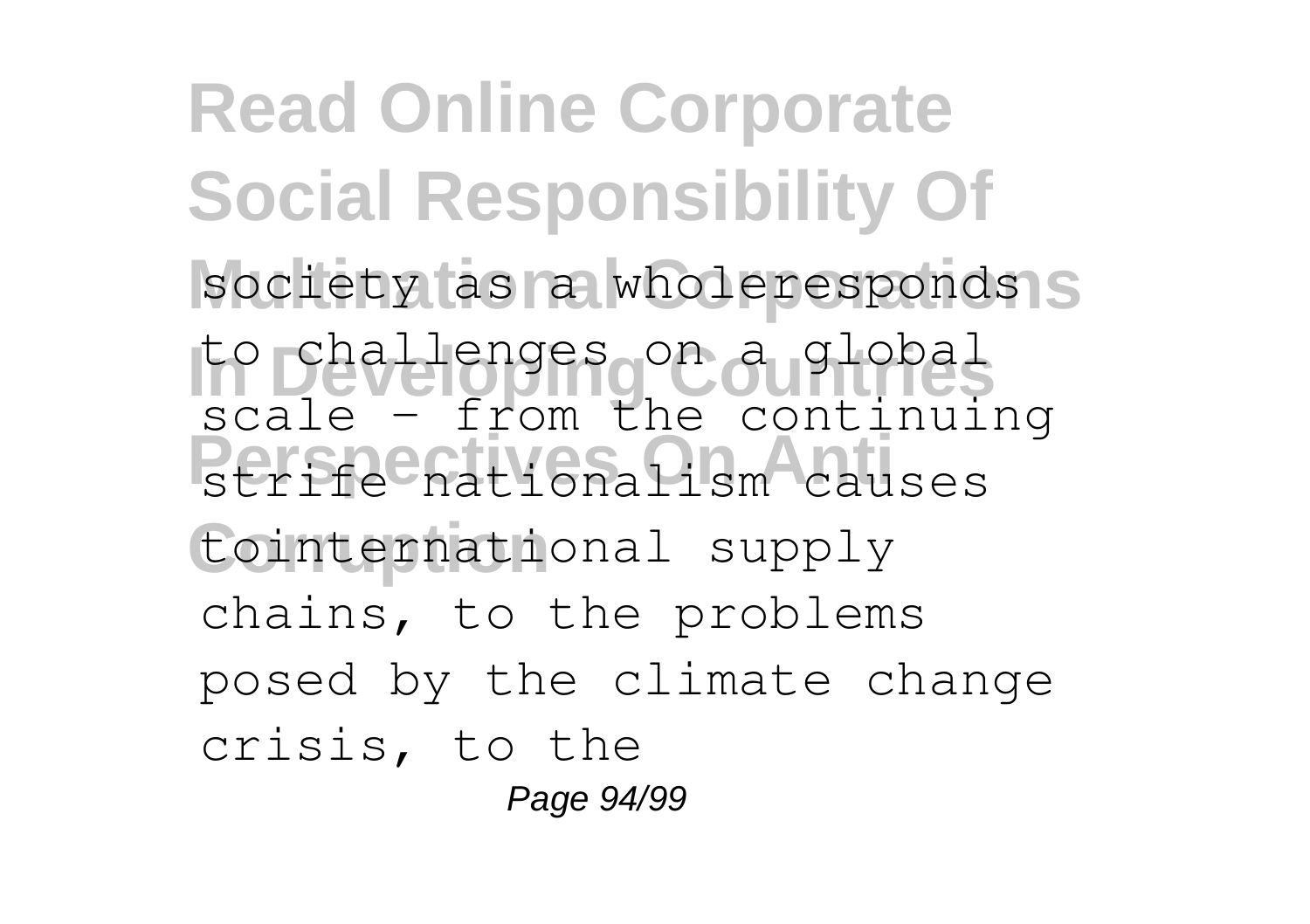**Read Online Corporate Social Responsibility Of** continuingissue of slavery<sub>IS</sub> **In Developing Countries** in the modern age. The **Perspectives** Corporate Social **Anti** Responsibility is a Palgrave Handbook of comprehensive, authoritativeoverview of CSR in all its forms, providing Page 95/99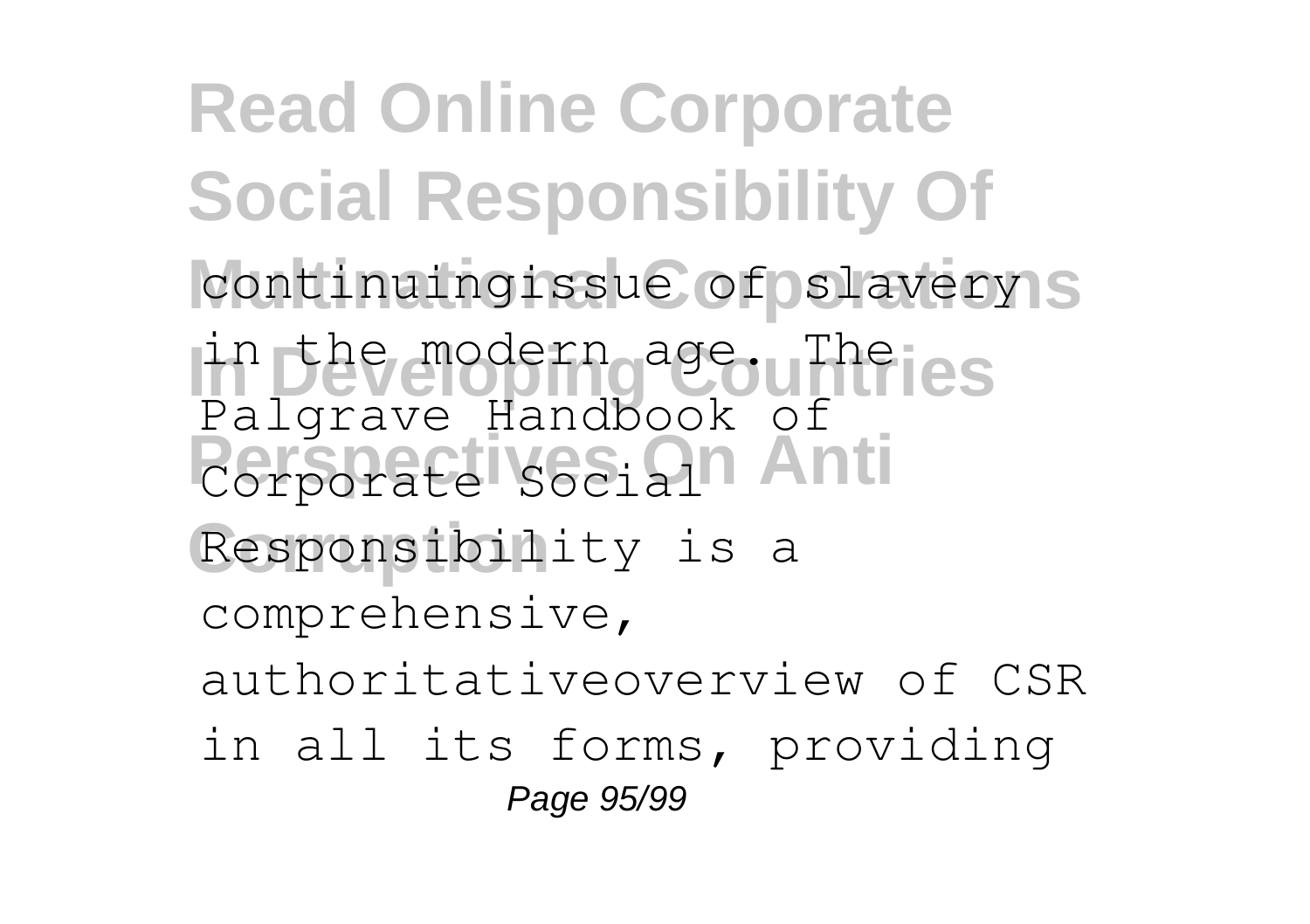**Read Online Corporate Social Responsibility Of** a multiplicity of porations interdisciplinary tertiary **Personal Perspectives** It will cover everything research fromesteemed from the theoretical basis for CSR, toenvironmental aspects of CSR, including Page 96/99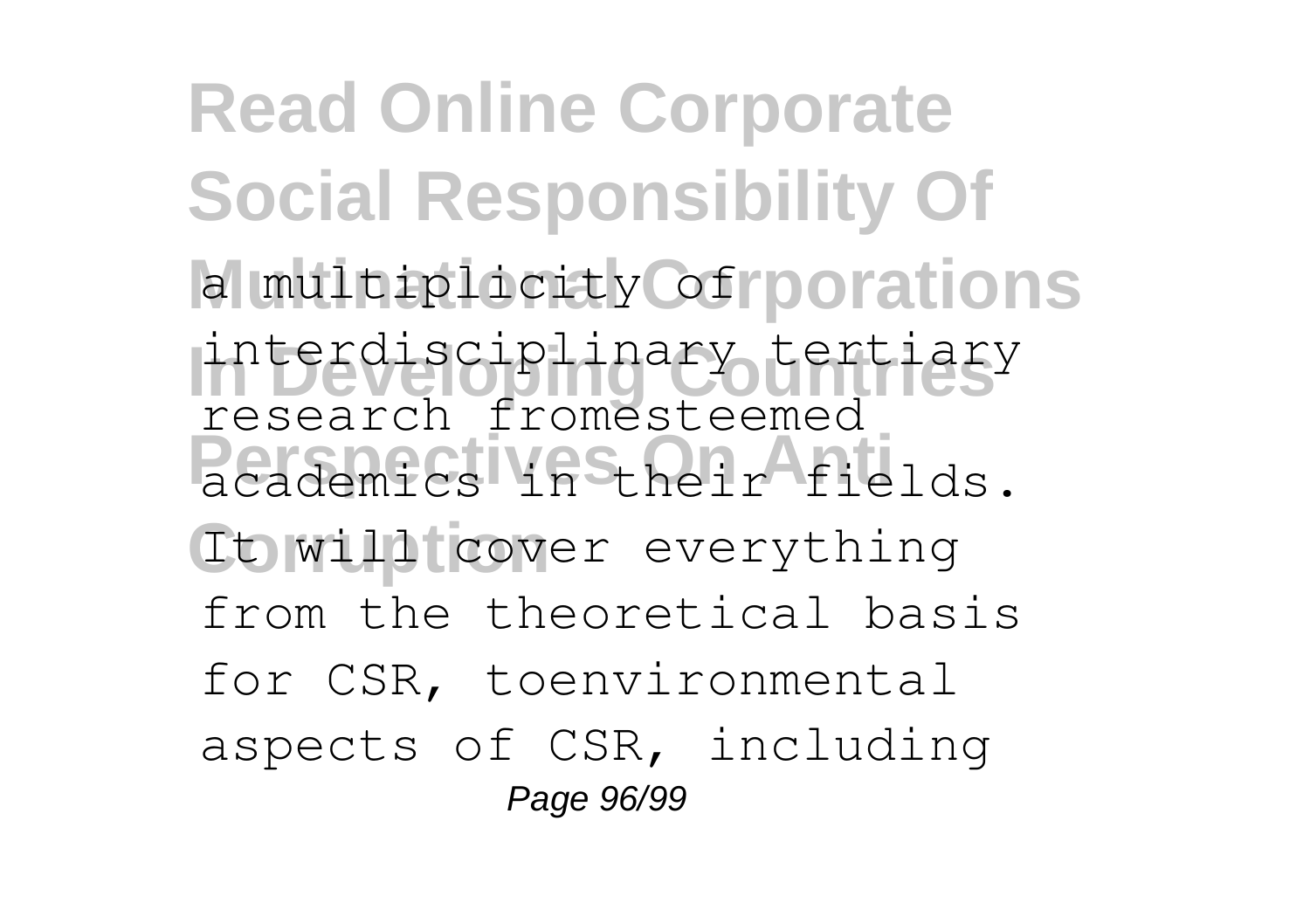**Read Online Corporate Social Responsibility Of** responses to climate changes and resource **Countries**<br>depletion; society and CSR, **Perspectives On Anti** including work-life balance and modern slavery; regional and resource aspects of CSR (reviewing CSR in both developed and developing countries, and Page 97/99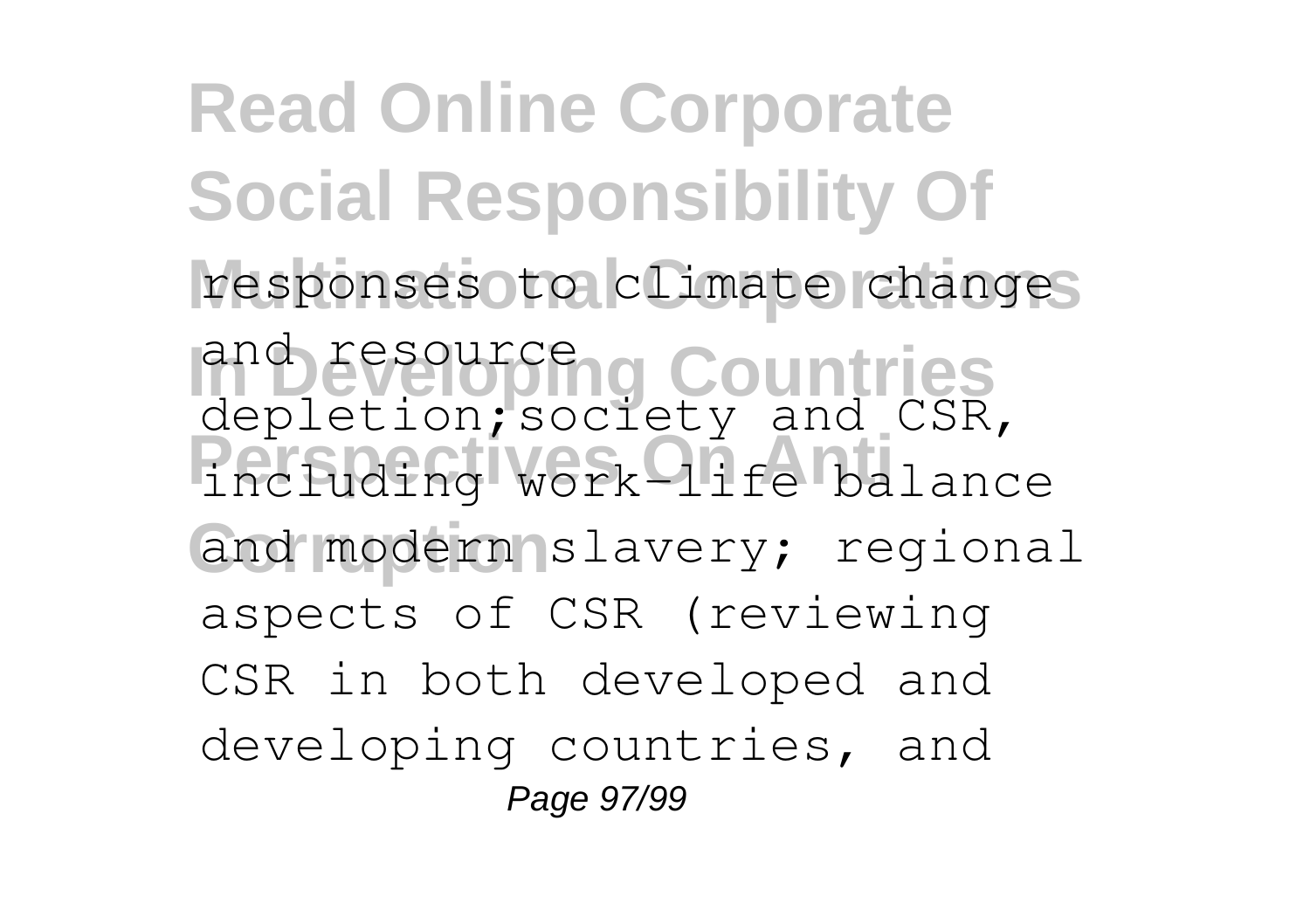**Read Online Corporate Social Responsibility Of** providing an in-depth ations examination of Latin tries **Person**, increased and the case a resource for a global America, Africa and the scholarly audience looking for a detailed presentation of majoraccounts of Page 98/99